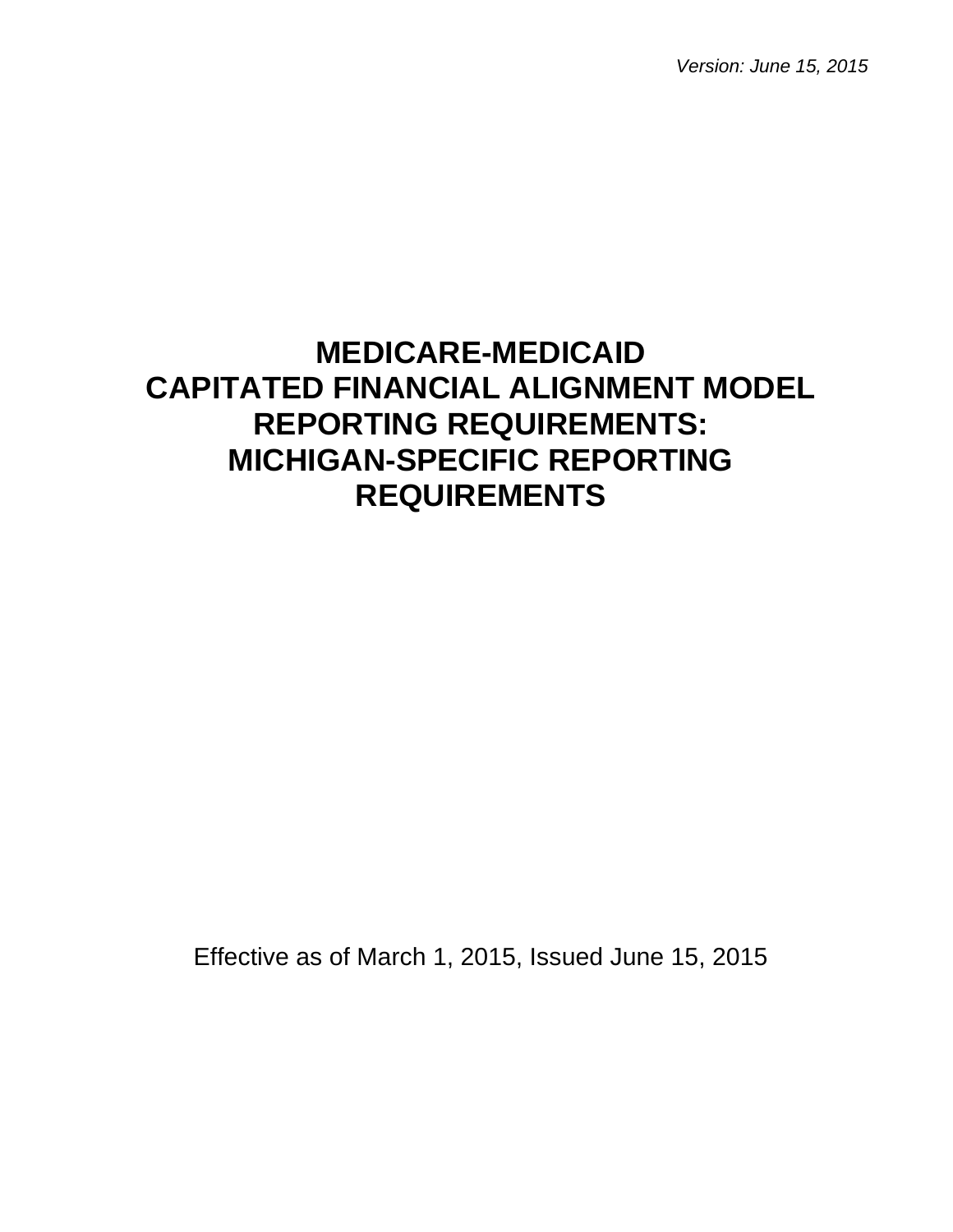# **Table of Contents**

|                        | Reporting on Level I Assessments and IICSPs Completed Prior To First Effective |  |  |  |
|------------------------|--------------------------------------------------------------------------------|--|--|--|
|                        | Guidance on Assessments and IICSPs for Members with a Break in Coverage MI-6   |  |  |  |
|                        | Michigan's Implementation, Ongoing, and Continuous Reporting Periods  MI-9     |  |  |  |
|                        |                                                                                |  |  |  |
|                        |                                                                                |  |  |  |
| <b>Section MI I.</b>   |                                                                                |  |  |  |
| <b>Section MI II.</b>  |                                                                                |  |  |  |
| <b>Section MI III.</b> |                                                                                |  |  |  |
| <b>Section MI IV.</b>  |                                                                                |  |  |  |
| <b>Section MI V.</b>   |                                                                                |  |  |  |
| <b>Section MI VI.</b>  |                                                                                |  |  |  |
|                        |                                                                                |  |  |  |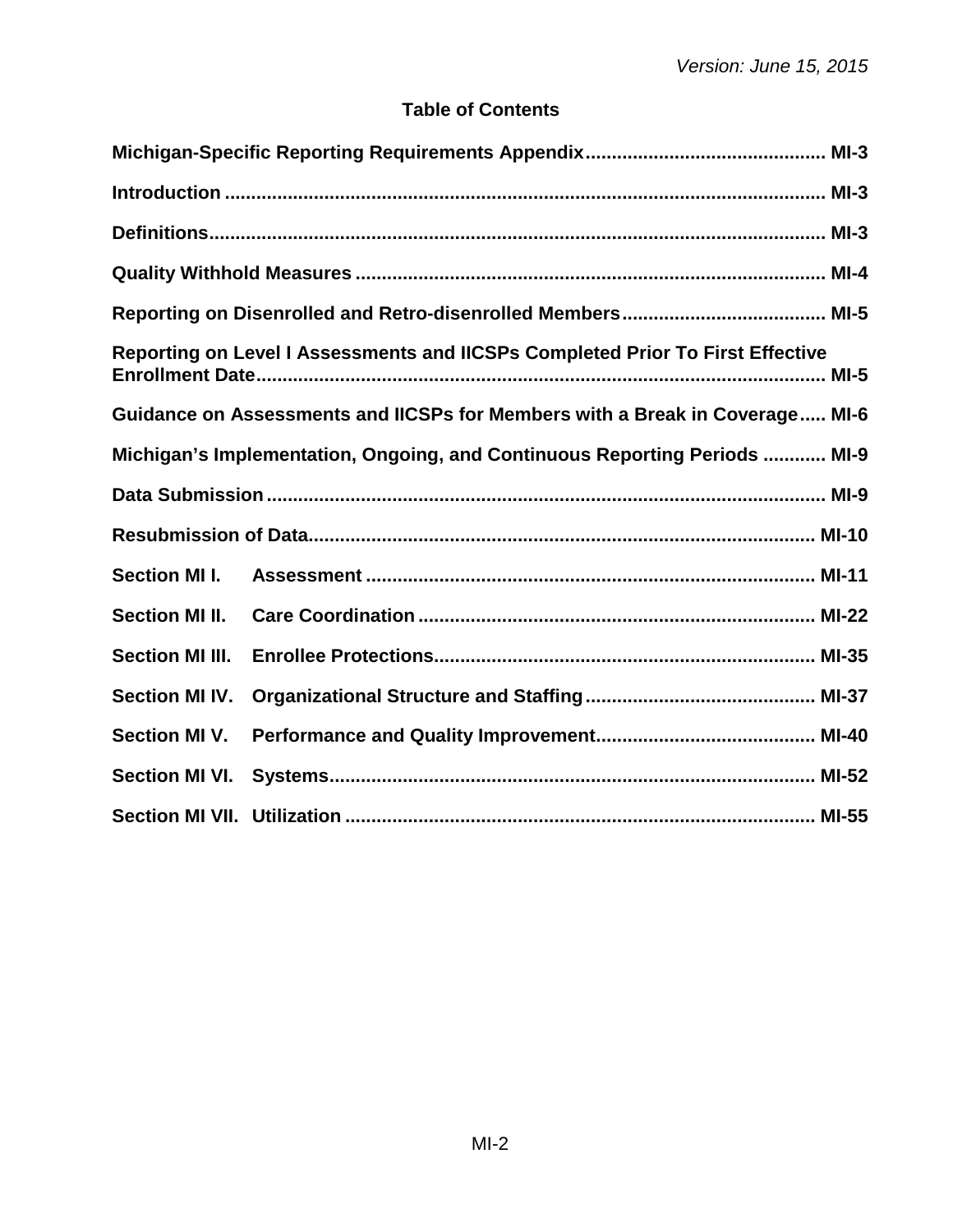#### **Michigan-Specific Reporting Requirements Appendix**

#### <span id="page-2-1"></span><span id="page-2-0"></span>*Introduction*

The measures in this document are required reporting for all MMPs in the Michigan MI Health Link Demonstration. CMS and the state reserve the right to update the measures in this document for subsequent demonstration years. These state-specific measures directly supplement the Medicare-Medicaid Capitated Financial Alignment: Core Reporting Requirements, which can be found at the following web address:

[http://www.cms.gov/Medicare-Medicaid-Coordination/Medicare-and-Medicaid-](http://www.cms.gov/Medicare-Medicaid-Coordination/Medicare-and-Medicaid-Coordination/Medicare-Medicaid-Coordination-Office/FinancialAlignmentInitiative/InformationandGuidanceforPlans.html)[Coordination/Medicare-Medicaid-Coordination-](http://www.cms.gov/Medicare-Medicaid-Coordination/Medicare-and-Medicaid-Coordination/Medicare-Medicaid-Coordination-Office/FinancialAlignmentInitiative/InformationandGuidanceforPlans.html)[Office/FinancialAlignmentInitiative/InformationandGuidanceforPlans.html](http://www.cms.gov/Medicare-Medicaid-Coordination/Medicare-and-Medicaid-Coordination/Medicare-Medicaid-Coordination-Office/FinancialAlignmentInitiative/InformationandGuidanceforPlans.html)

MMPs should refer to the core document for additional details regarding Demonstrationwide definitions, reporting phases and timelines, and sampling methodology, except as otherwise specified in this document.

The core and state-specific measures supplement existing Part C and Part D reporting requirements, as well as measures that MMPs report via other vehicles or venues, such as HEDIS<sup>®[1](#page-2-3)</sup> and HOS. CMS and the state will also track key utilization measures, which are not included in this document, using encounter and claims data. The quantitative measures are part of broader oversight, monitoring, and performance improvement processes that include several other components and data sources not described in this document. MMPs should refer to the three-way contract and possible subsequent amendments for other reporting submissions to the Michigan Department of Community Health. Additionally, revisions to the Reporting Requirements may periodically follow.

MMPs should contact the MI HelpDesk at MIHelpDesk@norc.org with any questions about the Michigan state-specific appendix or the data submission process.

#### <span id="page-2-2"></span>*Definitions*

Calendar Quarter: All quarterly measures are reported on calendar quarters. The four calendar quarters of each calendar year will be as follows:  $1/1 - 3/31$ ,  $4/1 - 6/30$ ,  $7/1 -$ 9/30, and 10/1 – 12/31.

Calendar Year: All annual measures are reported on a calendar year basis.

Implementation Period: The initial months of the demonstration during which MMPs will report to CMS and the state on a more intensive reporting schedule. The Implementation period is as follows:

<span id="page-2-3"></span> $1$  HEDIS<sup>®</sup> is a registered trademark of the National Committee of Quality Assurance (NCQA).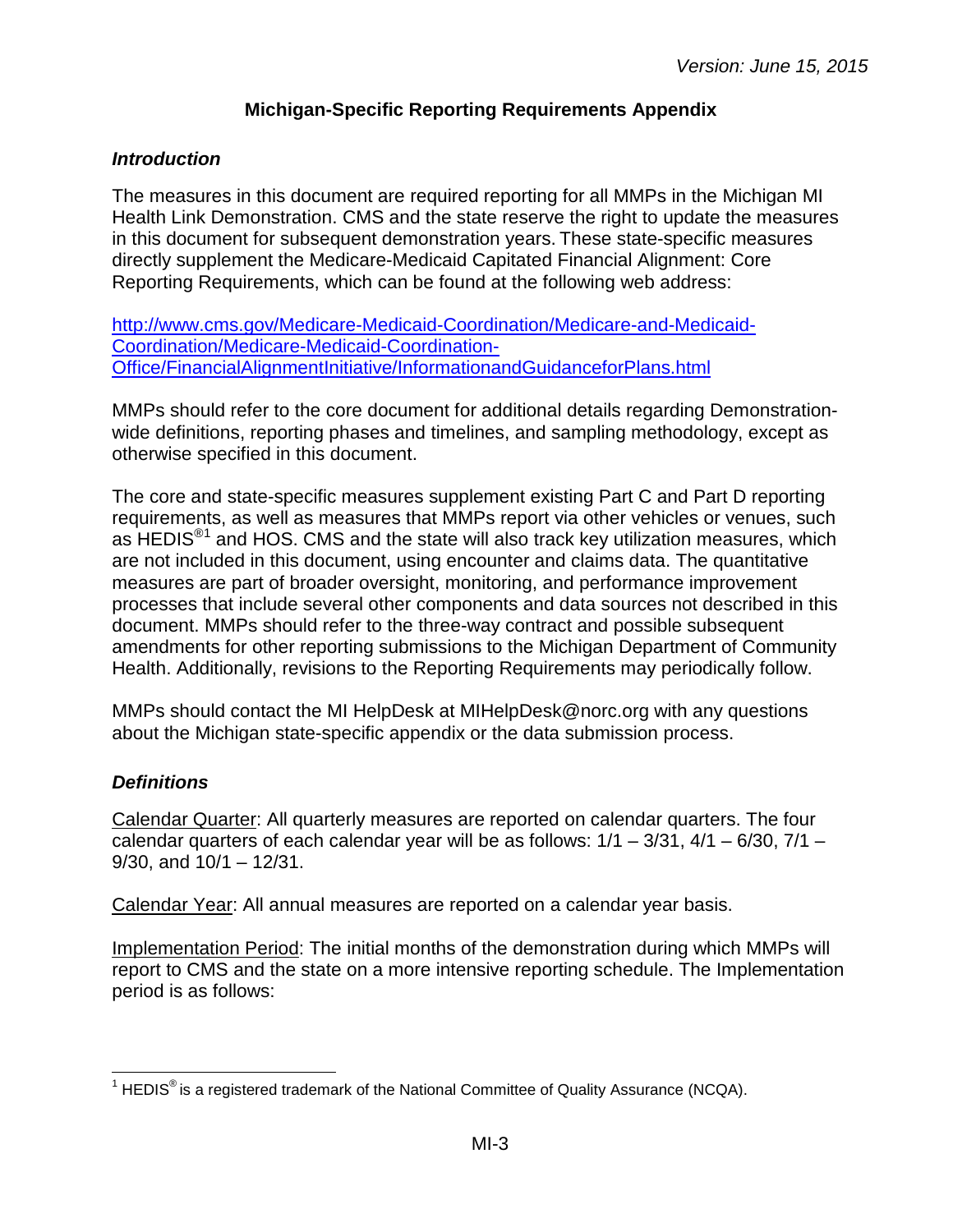- For the three MMPs that implement during Phase I on March 1, 2015, the implementation period begins on March 1, 2015 and continues until September 30, 2015.
- For the remaining MMPs that implement during Phase II on May 1, 2015, the implementation period begins on May 1, 2015 and continues until December 31, 2015.
- For any MMP in both Phase I and Phase II, the implementation period begins on March 1, 2015 and continues until September 30, 2015.

Long Term Supports and Services (LTSS): A variety of supports and services that help elderly individuals and/or individuals with disabilities meet their daily needs for assistance and improve the quality of their lives. Examples include assistance with bathing, dressing, and other basic activities of daily life and self-care, as well as support for everyday tasks such as laundry, shopping, and transportation. LTSS are provided over an extended period, predominantly in homes and communities, but also in facility-based settings such as nursing facilities. Please refer to the rules and regulations that further define specialty populations (mental illness, intellectual and developmental disabilities, and substance use disorders).

Primary Care Provider (PCP): Practitioner of primary care selected by the Enrollee or assigned to the Enrollee by the ICO and responsible for providing and coordinating the Enrollee's health care needs, including the initiation and monitoring of referrals for specialty services when required. Primary Care Providers may be nurse practitioners, physician assistants or physicians who are board certified, or a specialist selected by an Enrollee.

## <span id="page-3-0"></span>*Quality Withhold Measures*

CMS and the state will establish a set of quality withhold measures, and MMPs will be required to meet established thresholds. Throughout this document, quality withhold measures for demonstration year 1 (DY1) are marked with the following symbol: ( $\dot{ }$ ). CMS and the state will update the quality withhold measures for subsequent demonstration years closer to the start of demonstration year 2. Additional information on the withhold methodology and benchmarks will be provided at a later time.

In addition to the quality withhold measures identified in this appendix and the Core Reporting Requirements, the following measure from the Core Reporting Requirements will be a quality withhold measure in DY 1 for MMPs participating in the Michigan Demonstration:

• Core Measure 3.1 - Members, regardless of age, discharged from an inpatient facility to home or any other site of care for whom a transition record was transmitted within 24 hours of discharge to the facility or primary care provider or other health care professional designated for follow-up care. (Modified from NQF #0648)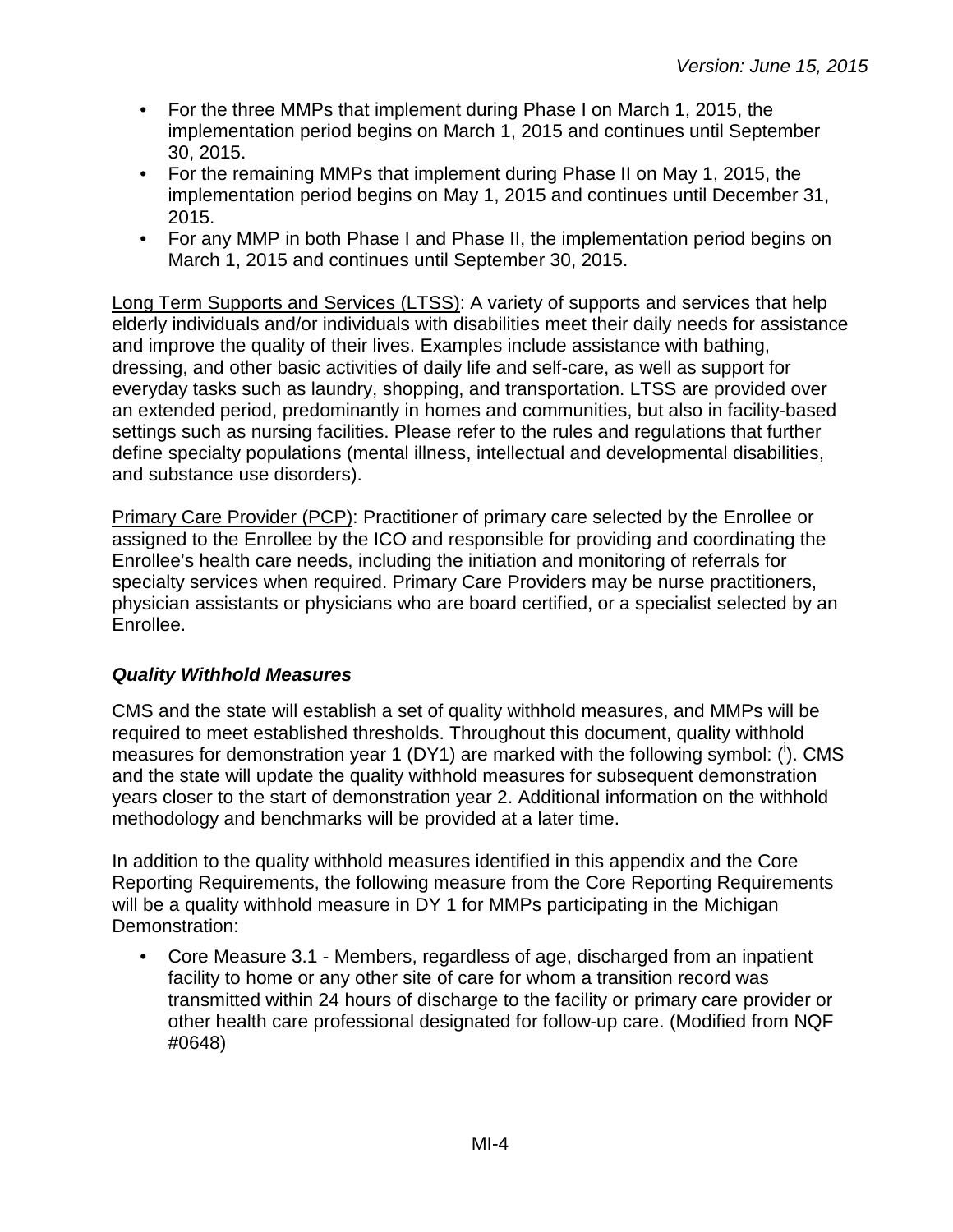#### <span id="page-4-0"></span>*Reporting on Disenrolled and Retro-disenrolled Members*

Unless otherwise indicated in the reporting requirements, MMPs should report on all members enrolled in the demonstration who meet the definition of the data elements, regardless of whether that member was subsequently disenrolled from the MMP. Measure-specific guidance on how to report on disenrolled members is provided under the Notes section of each state-specific measure.

Due to retro-disenrollment of members, there may be instances where there is a lag between a member's effective disenrollment date and the date on which the MMP is informed about that disenrollment. This time lag might create occasional data inaccuracies if an MMP includes members in reports who had in fact disenrolled before the start of the reporting period. If MMPs are aware at the time of reporting that a member has been retro-disenrolled with a disenrollment effective date prior to the reporting period (and therefore was not enrolled during the reporting period in question), then MMPs may exclude that member from reporting. Please note that MMPs are *not* required to re-submit corrected data should you be informed of a retro-disenrollment subsequent to a reporting deadline. MMPs should act upon their best and most current knowledge at the time of reporting regarding each member's enrollment status.

#### <span id="page-4-1"></span>*Reporting on Level I Assessments and IICSPs Completed Prior To First Effective Enrollment Date*

For MMPs that have requested and obtained CMS approval to do so, Level I Assessments may be completed up to 20 days prior to the individual's coverage effective date for individuals who are passively enrolled. Early Level I Assessment outreach for opt-in members is permitted for all participating MMPs.

For purposes of reporting data on Level I Assessments (Core 2.1, Core 2.2 and statespecific measures MI1.1 and MI1.2), MMPs should report any Level I Assessments completed prior to the first effective enrollment date as if they were completed on the first effective enrollment date. For example, if a member's first effective enrollment date was June 1 and the Level I Assessment for that member was completed on May 25, the MMP should report the Level I Assessment as if it were completed on June 1.

MMPs should refer to the Core reporting requirements for detailed specifications for reporting Core 2.1 and Core 2.2 and to the state-specific reporting requirements for specifications on reporting MI1.1 and MI1.2. For example, Core 2.1 should only include members whose 90th day of enrollment occurred during the reporting period. Members enrolled into the MMP on March 1, 2015 would reach their 90th day (three full months) on May 31, 2015. Therefore these members would be reported in the data submission for the May monthly reporting period, even if their Level I Assessment was marked as complete on the first effective enrollment date (i.e. March 1).

MMPs must comply with contractually specified timelines regarding completion of a Level II Assessment, where indicated, following the Level I Assessment. In the event that a Level II Assessment is also finalized prior to the first effective enrollment date, MMPs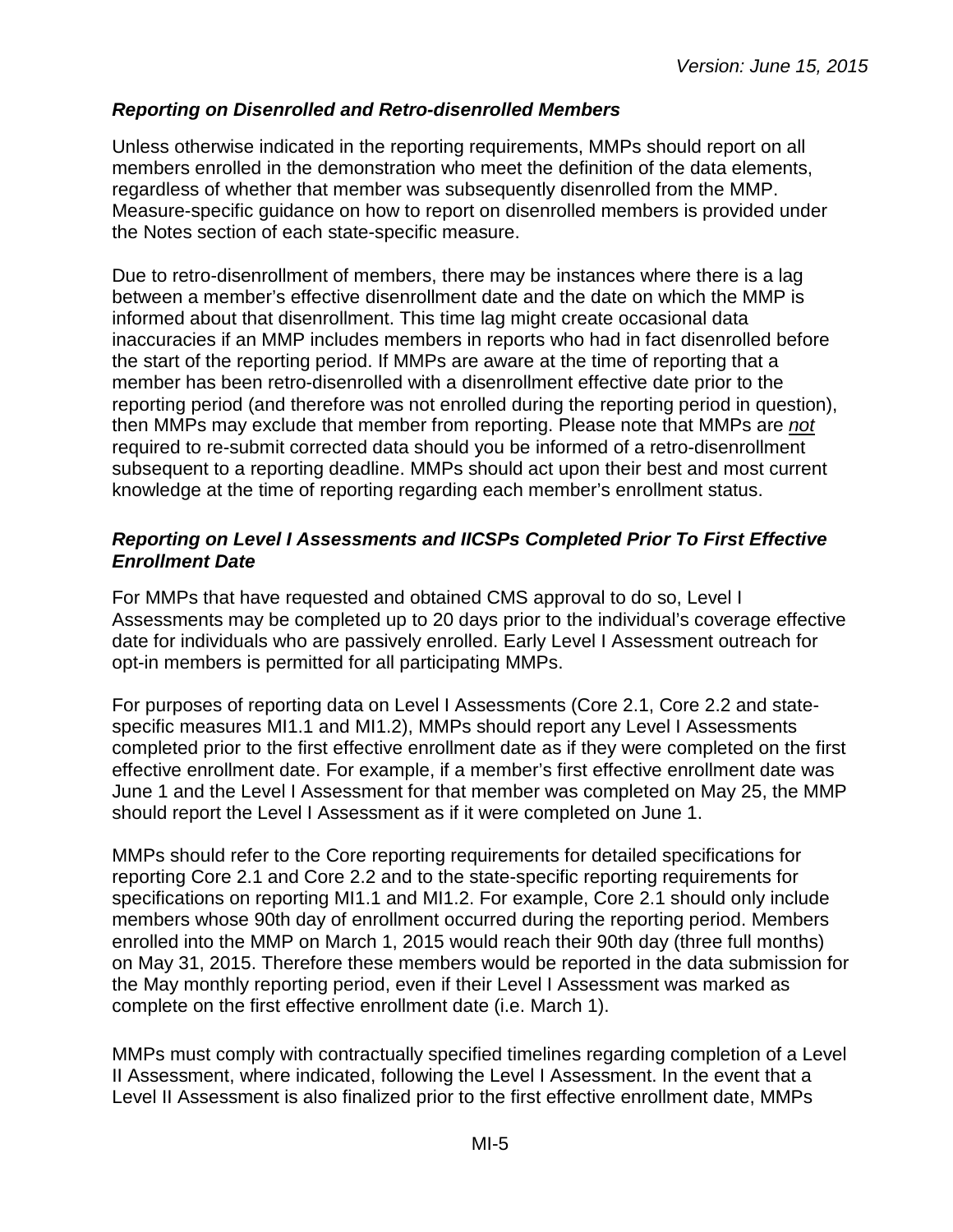should report completion of the Level II Assessment (for measures MI1.1 and MI1.2) as if the Level I Assessment were completed on the first effective enrollment date. For example, using an effective enrollment date of June 1, if the Level I Assessment was completed on May 25 and the Level II Assessment was completed on May 27 (a difference of two days), the MMP should report the Level I Assessment as if it were completed on June 1 and the Level II Assessment as if it were completed on June 3 (again, a difference of two days). If the Level I Assessment is completed prior to the effective date of coverage but the Level II Assessment is not, the MMP should still report the Level II Assessment as if the Level I Assessment was completed on the first effective enrollment date. For example, using an effective enrollment date of June 1, if the Level I Assessment is completed on May 25 and the Level II Assessment is completed on June 24 (a difference of 30 days), the MMP should report the Level I Assessment as if it were completed on June 1 and the Level II Assessment as if it were completed on July 1 (again, a difference of 30 days).

MMPs must also comply with contractually specified timelines regarding completion of Individual Integrated Care and Supports Plans (IICSPs) within 90 days of enrollment. In the event that an IICSP is also finalized prior to the first effective enrollment date, MMPs should report completion of the IICSP (for measures MI2.1, MI2.2, and MI2.3) as if it were completed on the first effective enrollment date. For example, if a member's first effective enrollment date was June 1 and the IICSP for that member was completed on May 27, the MMP should report the IICSP as if it were completed on June 1.

## <span id="page-5-0"></span>*Guidance on Assessments and IICSPs for Members with a Break in Coverage*

#### Level I Assessments

If a MMP already completed a Level I Assessment for a member that was previously enrolled, the MMP is not necessarily required to conduct a new Level I Assessment if the member rejoins the same MMP within one year of his/her most recent Level I Assessment. Instead, the MMP must:

- 1. Perform any risk stratification, claims data review, or other analyses as required by the three-way contract to detect any changes in the member's condition since the Level I Assessment was conducted; and
- 2. Ask the member (or his/her authorized representative) if there has been a change in the member's health status or needs since the Level I Assessment was conducted.

The MMP must document any risk stratification, claims data review, or other analyses that are performed to detect any changes in the member's condition. The MMP must also document the discussion(s) with the member (or his/her authorized representative) to determine if there was a change in the member's health status or needs.

If a change is identified, the MMP must conduct a new Level I Assessment within the timeframe prescribed by the contract. If there are no changes, the MMP is not required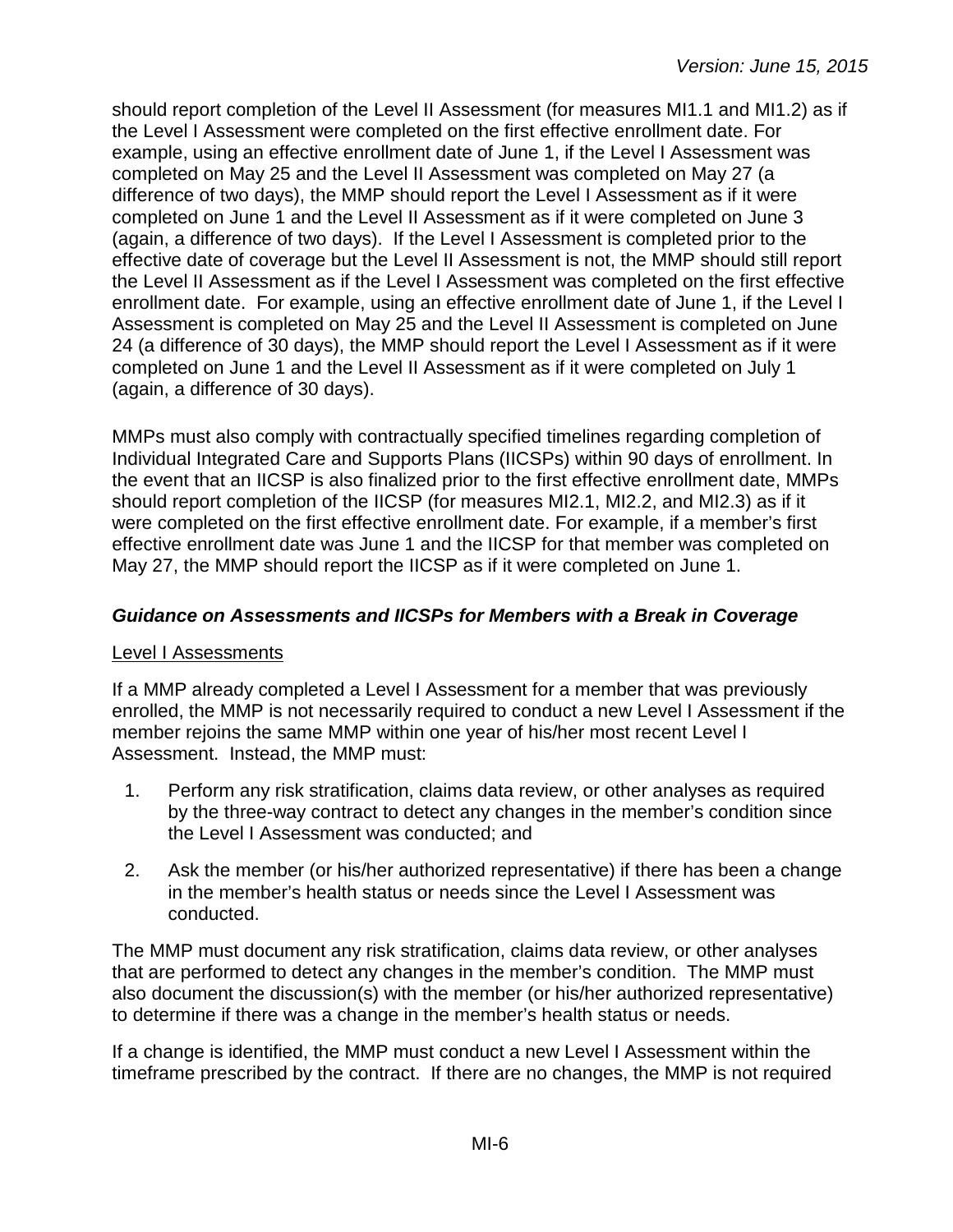to conduct a new Level I Assessment unless requested by the member (or his/her authorized representative).

Once the MMP has conducted a new Level I Assessment as needed or confirmed that the prior Level I Assessment is still accurate, the MMP can mark the Level I Assessment as complete for the member's current enrollment. The MMP would then report that completion according to the specifications for Core 2.1 and Core 2.2 (and the applicable state-specific measures). When reporting these measures, the MMP should count the number of enrollment days from the member's most recent enrollment effective date, and should report the Level I Assessment based on the date the prior Level I Assessment was either confirmed to be accurate or a new Level I Assessment was completed.

If the MMP did not complete a Level I Assessment for the re-enrolled member during his/her prior enrollment period, or if it has been more than one year since the member's Level I Assessment was completed, the MMP is required to conduct a Level I Assessment for the member within the timeframe prescribed by the contract. The MMP must make the requisite number of attempts to reach the member (at minimum) after his/her most recent enrollment effective date, even if the MMP reported that the member was unable to be reached during his/her prior enrollment. Similarly, members that refused the Level I Assessment during their prior enrollment must be asked again to participate (i.e., the MMP may not carry over a refusal from one enrollment period to the next).

#### Level II Assessments

If the re-enrolled member previously received a Level II Assessment, and the MMP confirms through the steps outlined above that there has been no change in the member's health status or needs, then the MMP is not required to conduct a new Level II Assessment unless requested by the member (or his/her authorized representative) provided that the reassessment timeframe specified by the selected Level II Assessment tool (as outlined in Section 2.6.1.4.3 of the three-way contract) has not lapsed. If changes in health status or needs are identified, the MMP must conduct a Level II Assessment within the timeframe prescribed by Section 2.6.1.4.6 of the contract.

If the re-enrolled member did not previously receive a Level II Assessment, but upon reenrollment demonstrates a need for LTSS or behavioral health services, then the MMP is required to conduct a Level II Assessment as prescribed in Section 2.6.1.4.6 of the threeway contract.

Once the MMP has conducted a new Level II Assessment as needed or confirmed that any prior Level II Assessment is still accurate, the MMP can mark the Level II Assessment as complete for the member's current enrollment. The MMP would then report that completion according to the applicable state-specific measures.

#### Individual Integrated Care and Supports Plans

If the MMP conducts a new Level I Assessment (or Level II if required) for the re-enrolled member, the MMP must revise the Individual Integrated Care and Supports Plan (IICSP)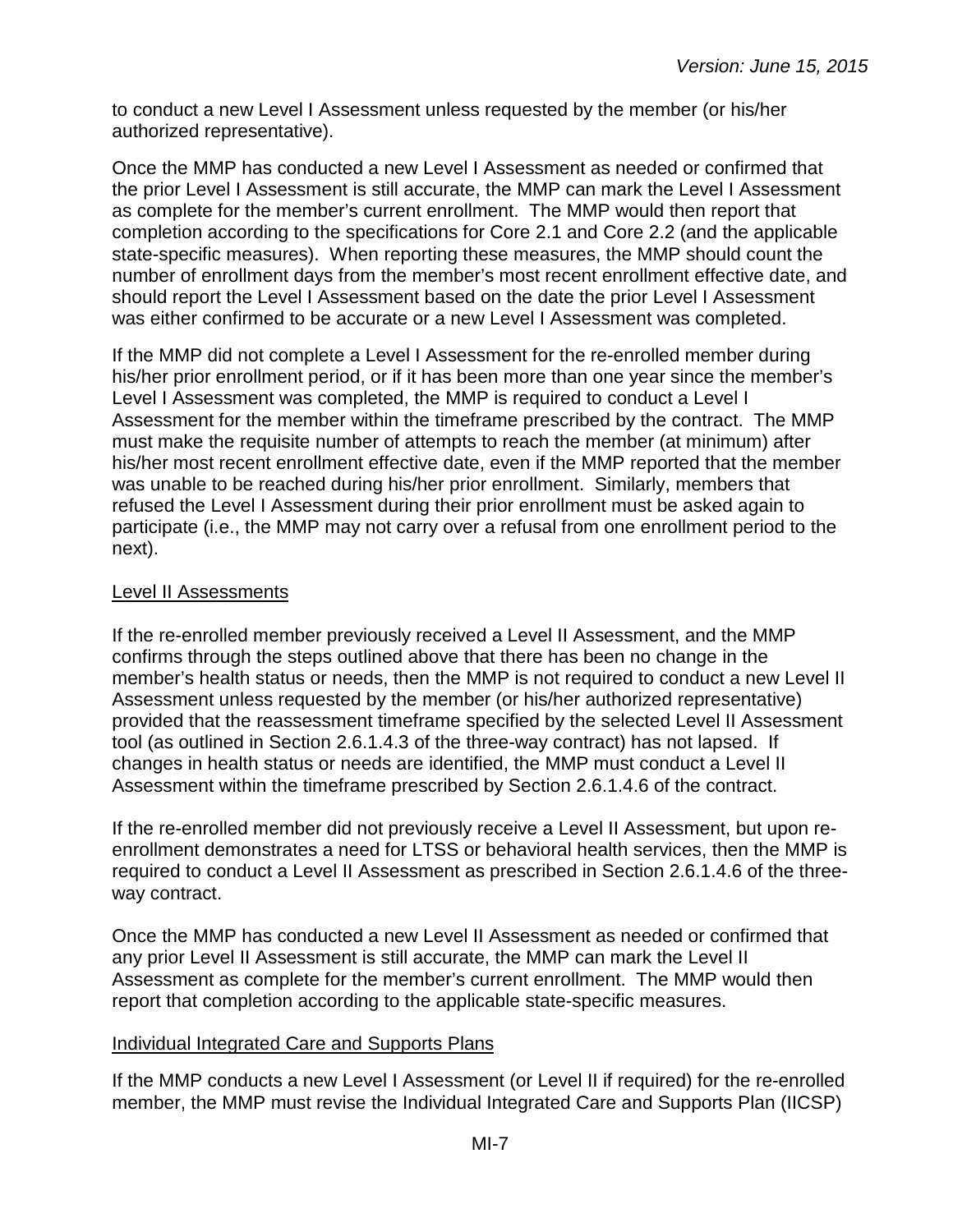accordingly within the timeframe prescribed by the contract. Once the IICSP is revised, the MMP may mark the IICSP as complete for the member's current enrollment. If the MMP determines that the prior assessment(s) are still accurate and therefore no updates are required to the previously developed IICSP, the MMP may mark the IICSP as complete for the current enrollment at the same time that the Level I Assessment is marked complete. The MMP would then follow the applicable state-specific measure specifications for reporting the completion. Please note, for purposes of reporting, the IICSP for the re-enrolled member should be classified as an *initial* IICSP.

If the MMP did not complete an IICSP for the re-enrolled member during his/her prior enrollment period, or if it has been more than one year since the member's IICSP was completed, the MMP is required to develop an IICSP for the member within the timeframe prescribed by the contract. The MMP must also follow the above guidance regarding reaching out to members that previously refused to participate or were not reached.

#### Annual Reassessments and IICSP Updates

The MMP must follow contract requirements regarding the completion of annual Level I reassessments and updates to IICSPs. If the MMP determined that the assessment/IICSP from a member's prior enrollment was accurate and marked that assessment/IICSP as complete for the member's current enrollment, the MMP should count continuously from the date that the assessment/IICSP was completed in the prior enrollment period to determine the due date for the annual reassessment and IICSP update. For example, when reporting Core 2.3, the MMP should count 365 days from the date when the Level I Assessment was actually completed, even if that date was during the member's prior enrollment period.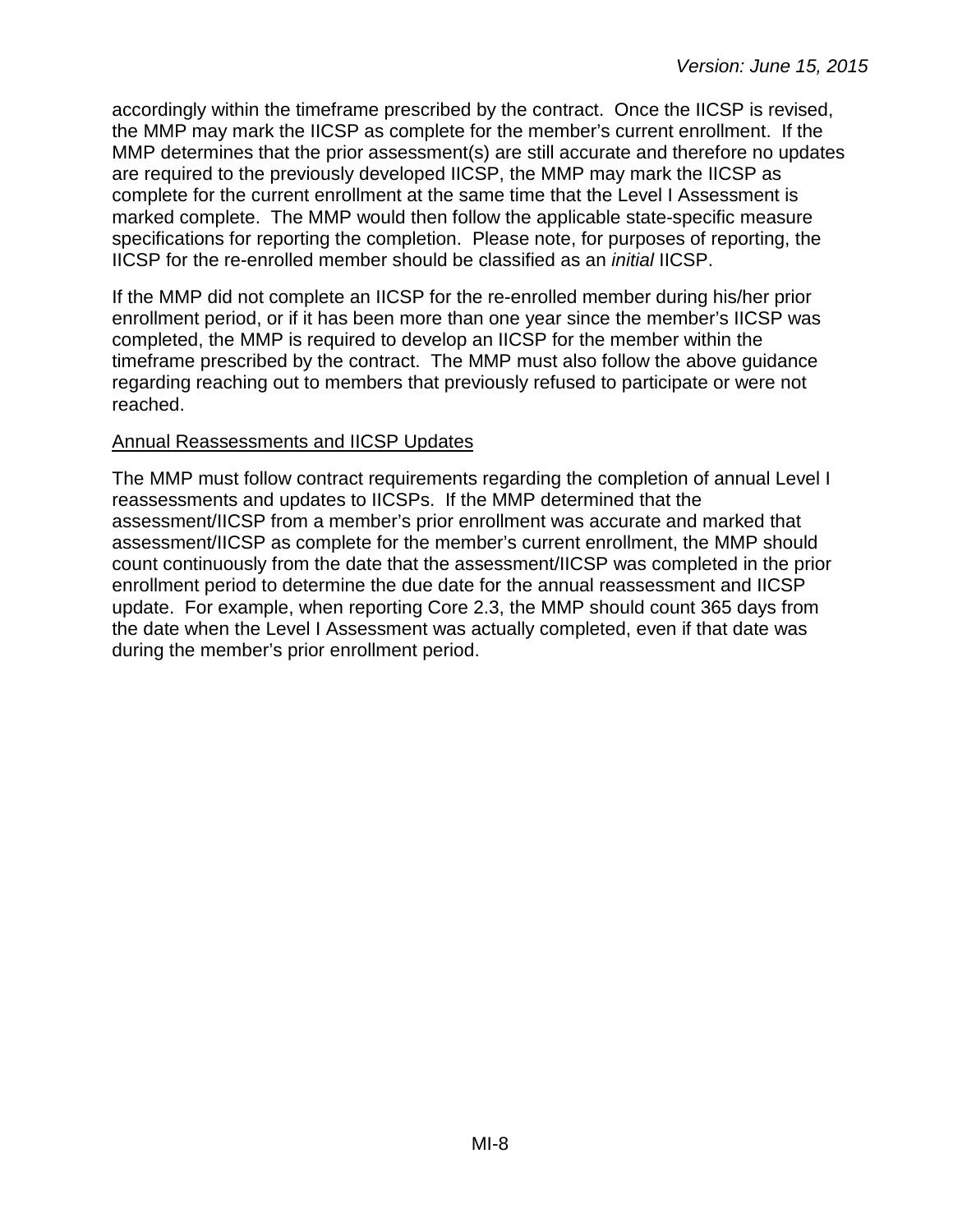| <b>Demonstration Year 1</b> |                              |                                          |                                                                                                    |  |
|-----------------------------|------------------------------|------------------------------------------|----------------------------------------------------------------------------------------------------|--|
|                             | <b>Phase</b>                 | <b>Dates</b>                             | <b>Explanation</b>                                                                                 |  |
| Continuous<br>Reporting     | <b>Implementation Period</b> | Phase 1 MMPs:<br>3-1-15 through 09-30-15 | Phase 1: From the first<br>effective enrollment date<br>through the end of<br>September.           |  |
|                             |                              | Phase 2 MMPs:<br>5-1-15 through 12-31-15 | Phase 2: From the first<br>effective enrollment date<br>through the end of<br>December.            |  |
|                             | <b>Ongoing Period</b>        | 3-1-15 through 12-31-16                  | From the first effective<br>enrollment date through<br>the end of the first<br>demonstration year. |  |
| <b>Demonstration Year 2</b> |                              |                                          |                                                                                                    |  |
| Continuous<br>Reporting     | <b>Ongoing Period</b>        | 1-1-17 through 12-31-17                  | From January 1st through<br>the end of the second<br>demonstration year.                           |  |
|                             |                              | <b>Demonstration Year 3</b>              |                                                                                                    |  |
| Continuous<br>Reporting     | <b>Ongoing Period</b>        | 1-1-18 through 12-31-18                  | From January 1st through<br>the end of the third<br>demonstration year.                            |  |

#### <span id="page-8-0"></span>*Michigan's Implementation, Ongoing, and Continuous Reporting Periods*

#### <span id="page-8-1"></span>*Data Submission*

All MMPs will submit state-specific measure data through the web-based Financial Alignment Initiative (FAI) Data Collection System (unless otherwise specified in the measure description). All data submissions must be submitted to this site by 5:00p.m. ET on the applicable due date. This site can be accessed at the following web address: [https://Financial-Alignment-Initiative.NORC.org](https://financial-alignment-initiative.norc.org/) 

(Note: Prior to the first use of the system, all MMPs will receive an email notification with the username and password that has been assigned to their MMP. This information will be used to log in to the FAI system and complete the data submission.)

All MMPs will submit core measure data in accordance with the Core Reporting Requirements. Submission requirements vary by measure, but most core measures are reported through the Health Plan Management System (HPMS).

Please note, late submissions may result in compliance action from CMS.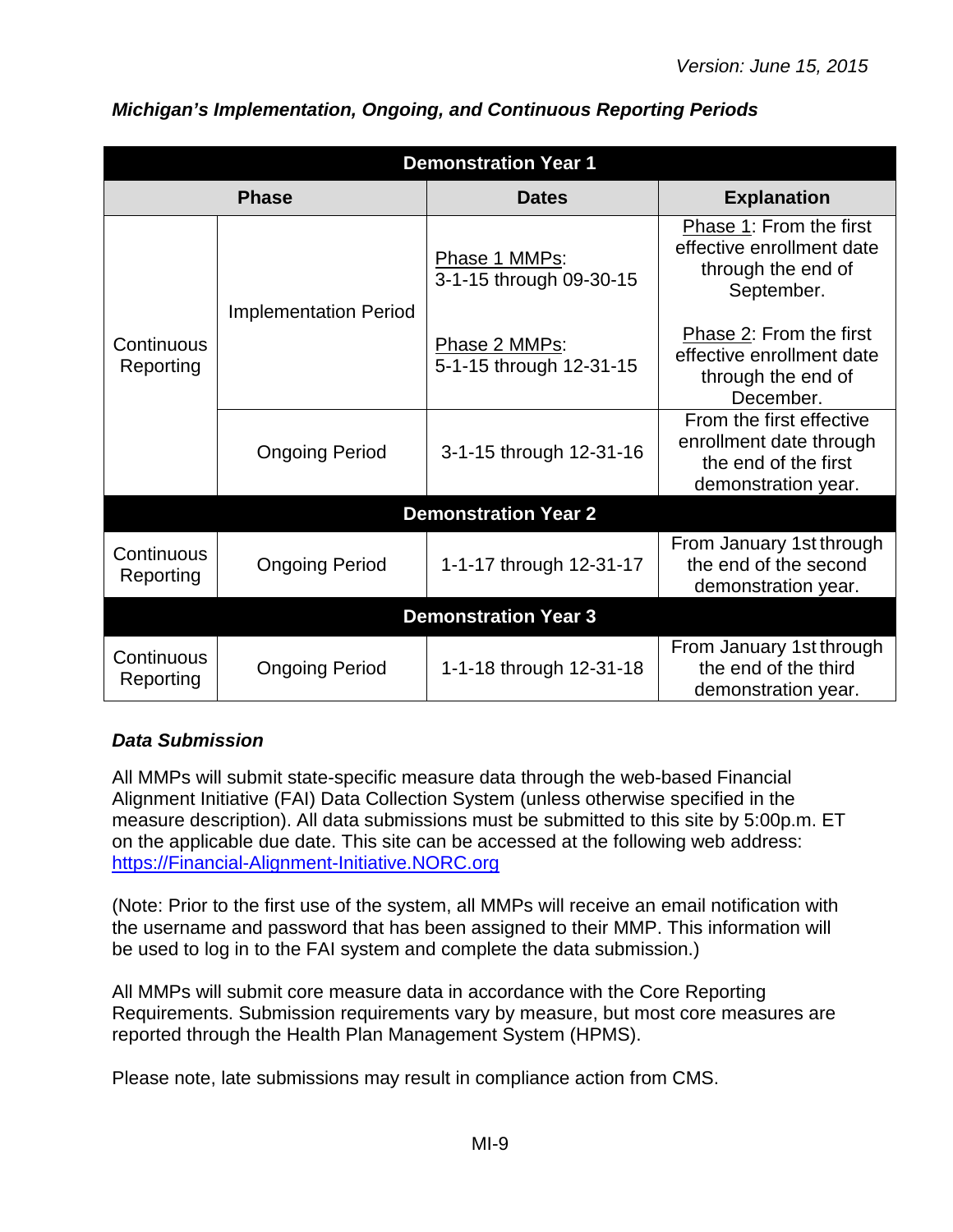## <span id="page-9-0"></span>*Resubmission of Data*

MMPs must comply with the following steps to resubmit data after an established due date:

- 1. Email the MI HelpDesk (MIHelpDesk@norc.org) to request resubmission.
	- o Specify in the email which measures need resubmission;
	- o Specify for which reporting period(s) the resubmission is needed; and
	- o Provide a brief explanation for why the data need to be resubmitted.
- 2. After review of the request, the MI HelpDesk will notify the MMP once the FAI Data Collection System and/or HPMS has been re-opened.
- 3. Resubmit data through the applicable reporting system.
- 4. Notify the MI HelpDesk again after resubmission has been completed.

Please note, requests for resubmission after an established due date may result in compliance action from CMS.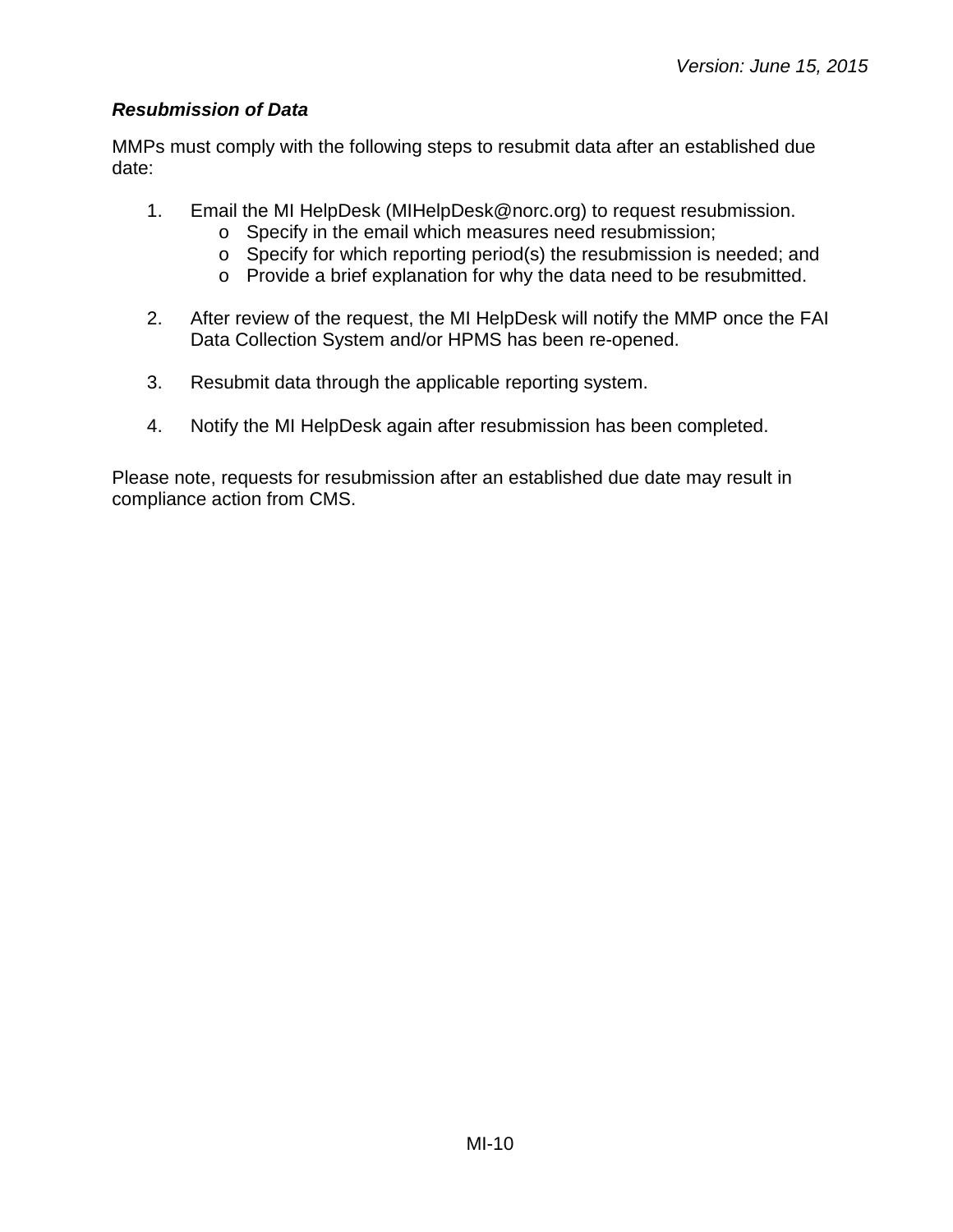## <span id="page-10-0"></span>**Section MI I. Assessment**

| <b>IMPLEMENTATION</b>              |                                      |                |                                    |                          |
|------------------------------------|--------------------------------------|----------------|------------------------------------|--------------------------|
| <b>Reporting</b><br><b>Section</b> | <b>Reporting</b><br><b>Frequency</b> | Level          | <b>Reporting</b><br><b>Period</b>  | <b>Due Date</b>          |
| MI1.                               | Monthly,                             | Contract       | <b>Current Month</b>               | By the end of the second |
| Assessment                         | beginning                            |                | Ex:                                | month following the last |
|                                    | after 60 days                        |                | $1/1 - 1/31$                       | day of the reporting     |
|                                    |                                      |                |                                    | period                   |
|                                    |                                      | <b>ONGOING</b> |                                    |                          |
| <b>Reporting</b><br><b>Section</b> | <b>Reporting</b><br><b>Frequency</b> | Level          | <b>Reporting</b><br><b>Periods</b> | <b>Due Date</b>          |
|                                    |                                      |                |                                    |                          |
| MI1.                               | Quarterly                            | Contract       | Current                            | By the end of the second |
| Assessment                         |                                      |                | Calendar                           | month following the last |
|                                    |                                      |                | Quarter                            | day of the reporting     |
|                                    |                                      |                | Ex:                                | period                   |
|                                    |                                      |                | $1/1 - 3/31$                       |                          |
|                                    |                                      |                | $4/1 - 6/30$                       |                          |
|                                    |                                      |                | $7/1 - 9/30$                       |                          |

MI1.1 Level I and Level II Assessment Completion for persons with intellectual/developmental disabilities.

| <b>Element</b><br><b>Letter</b> | <b>Element Name</b>                                                                                                 | <b>Definition</b>                                                                                                                                                                                            | <b>Allowable</b><br><b>Values</b> |
|---------------------------------|---------------------------------------------------------------------------------------------------------------------|--------------------------------------------------------------------------------------------------------------------------------------------------------------------------------------------------------------|-----------------------------------|
| А.                              | Total number of<br>members identified with<br>intellectual/ development<br>disabilities (I/DD).                     | Total number of members<br>identified with I/DD who<br>were continuously enrolled<br>in the MMP for at least 60<br>days and who were<br>currently enrolled as of the<br>last day of the reporting<br>period. | Field Type: Numeric               |
| B.                              | Total number of<br>members with I/DD<br>whose 60th day of<br>enrollment occurred<br>within the reporting<br>period. | Total number of members<br>with I/DD whose 60th day<br>of enrollment occurred<br>within the reporting period.                                                                                                | Field Type: Numeric               |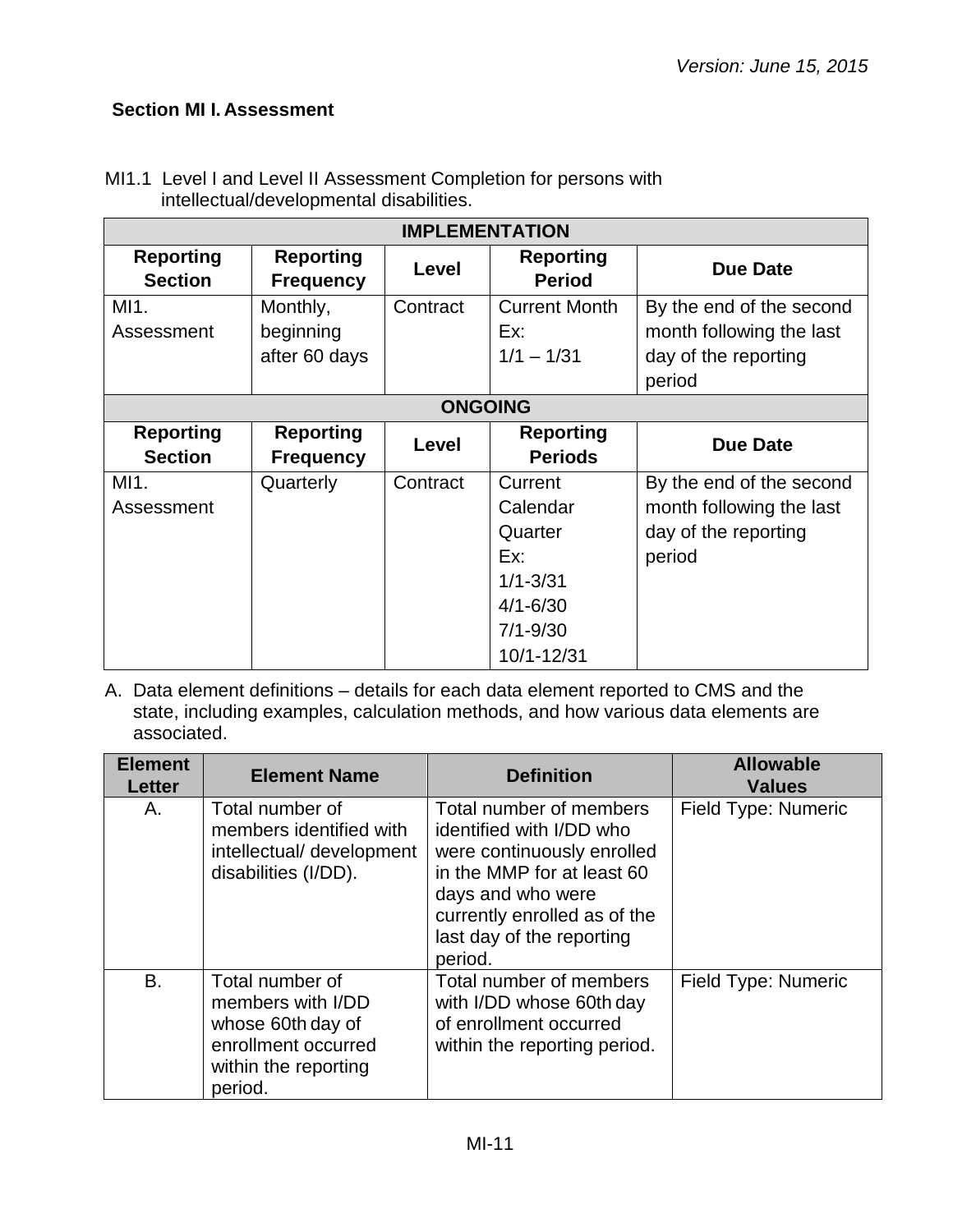| <b>Element</b><br><b>Letter</b> | <b>Element Name</b>                                                                                                                                                                      | <b>Definition</b>                                                                                                                                                                                                                                                | <b>Allowable</b><br><b>Values</b>              |
|---------------------------------|------------------------------------------------------------------------------------------------------------------------------------------------------------------------------------------|------------------------------------------------------------------------------------------------------------------------------------------------------------------------------------------------------------------------------------------------------------------|------------------------------------------------|
| $C_{\cdot}$                     | Total number of<br>members with I/DD who<br>were documented as<br>unwilling to complete a<br><b>Level I Assessment</b><br>within 45 days of<br>enrollment.                               | Of the total reported in B,<br>the number of members<br>with I/DD who were<br>documented as unwilling to<br>complete a Level I<br>Assessment within 45 days<br>of enrollment.                                                                                    | Field Type: Numeric<br>Note: Is a subset of B. |
| D.                              | Total number of<br>members with I/DD the<br>MMP was unable to<br>reach, following five<br>documented attempts<br>within 45 days of<br>enrollment.                                        | Of the total reported in B,<br>the number of members<br>with I/DD the MMP was<br>unable to reach, following<br>five documented attempts<br>within 45 days of<br>enrollment.                                                                                      | Field Type: Numeric<br>Note: Is a subset of B. |
| Ε.                              | Total number of<br>members with I/DD with<br>a Level I Assessment<br>completed within 45<br>days of enrollment.                                                                          | Of the total reported in B,<br>the number of members<br>with I/DD with a Level I<br>Assessment completed<br>within 45 days of<br>enrollment.                                                                                                                     | Field Type: Numeric<br>Note: Is a subset of B. |
| F.                              | Total number of<br>members with I/DD with<br>a Level I Assessment<br>completed as of the last<br>day of the reporting<br>period.                                                         | Of the total reported in B,<br>the number of members<br>with I/DD with a Level I<br>Assessment completed as<br>of the last day of the<br>reporting period who were<br>continuously enrolled for<br>15 days after the<br>completion of the Level I<br>Assessment. | Field Type: Numeric<br>Note: Is a subset of B. |
| G.                              | Total number of<br>members with I/DD who<br>were documented as<br>unwilling to complete a<br><b>Level II Assessment</b><br>within 15 days of<br>completion of the Level I<br>Assessment. | Of the total reported in F,<br>the number of members<br>with I/DD who were<br>documented as unwilling to<br>complete a Level II<br>Assessment within 15 days<br>of completion of the Level I<br>Assessment.                                                      | Field Type: Numeric<br>Note: Is a subset of F. |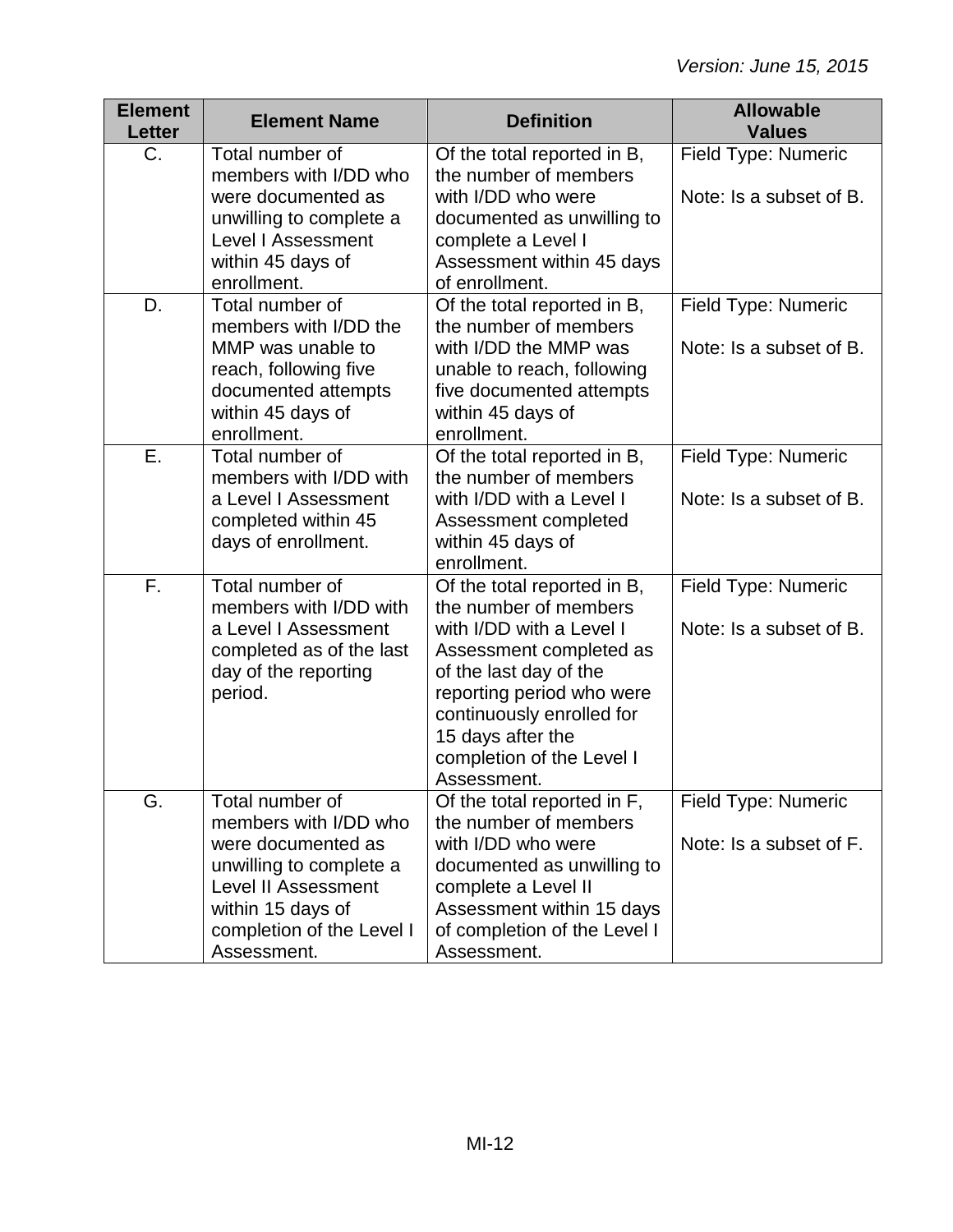| <b>Element</b><br><b>Letter</b> | <b>Element Name</b>                                                                                                                 | <b>Definition</b>                                                                                                                                 | <b>Allowable</b><br><b>Values</b> |
|---------------------------------|-------------------------------------------------------------------------------------------------------------------------------------|---------------------------------------------------------------------------------------------------------------------------------------------------|-----------------------------------|
| Η.                              | Total number of<br>members with I/DD the                                                                                            | Of the total reported in F,<br>the number of members                                                                                              | Field Type: Numeric               |
|                                 | MMP was unable to<br>reach, following three<br>documented attempts<br>within 15 days of<br>completion of the Level I<br>Assessment. | with I/DD the MMP was<br>unable to reach, following<br>three documented attempts<br>within 15 days of<br>completion of the Level I<br>Assessment. | Note: Is a subset of F.           |
|                                 | Total number of<br>members with I/DD with                                                                                           | Of the total reported in F,<br>the number of members                                                                                              | Field Type: Numeric               |
|                                 | a Level II Assessment<br>completed within 15<br>days of completion of<br>the Level I Assessment.                                    | with I/DD with a Level II<br>Assessment completed<br>within 15 days of<br>completion of the Level I<br>Assessment.                                | Note: Is a subset of F.           |
| J.                              | Total number of<br>members with I/DD with                                                                                           | Of the total reported in A,<br>the number of members                                                                                              | Field Type: Numeric               |
|                                 | a Level I Assessment<br>completed.                                                                                                  | with I/DD with a Level I<br>Assessment completed as<br>of the end of the reporting<br>period.                                                     | Note: Is a subset of A.           |
| K.                              | Total number of<br>members with I/DD with                                                                                           | Of the total reported in J,<br>the number of members                                                                                              | Field Type: Numeric               |
|                                 | a Level II Assessment<br>completed.                                                                                                 | with I/DD with a Level II<br>Assessment completed as<br>of the end of the reporting<br>period.                                                    | Note: Is a subset of J.           |

B. QA Checks/Thresholds – procedures used by CMS and the state to establish benchmarks in order to identify outliers or data that are potentially erroneous.

- CMS and the state will perform an outlier analysis.
- As data are received from MMPs over time, CMS and the state will apply threshold checks.
- C. Edits and Validation checks validation checks that should be performed by each MMP prior to data submission.
	- Confirm those data elements listed above as subsets of other elements.
	- MMPs should validate that data element J is less than or equal to data element A.
	- MMPs should validate that data elements C, D, E, and F are less than or equal to data element B.
	- MMPs should validate the data element G, H, and I are less than or equal to data element F.
	- MMPs should validate that data element K is less than or equal to data element J.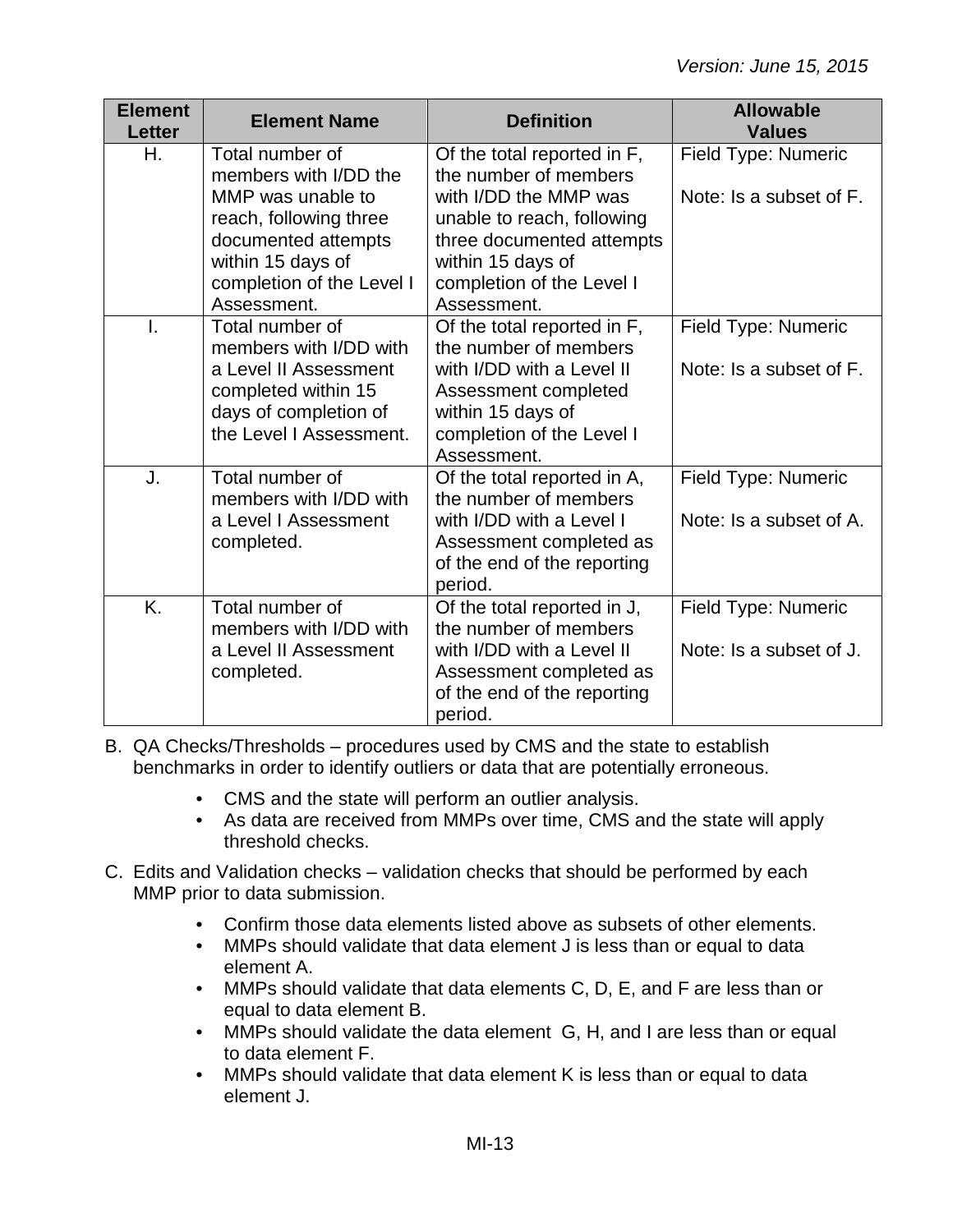- All data elements should be positive values.
- D. Analysis how CMS and the state will evaluate reported data, as well as how other data sources may be monitored. CMS and the state will evaluate the percentage of members identified with I/DD whose 60th day of enrollment occurred during the reporting period who:
	- Refused to have an Level I Assessment completed within 45 days of enrollment.
	- Were unable to be reached to have a Level I Assessment completed within 45 days of enrollment.
	- Had a Level I Assessment completed within 45 days of enrollment.
	- Were willing to participate and who could be reached who had a Level I Assessment completed within 45 days of enrollment.
	- Refused to have a Level II Assessment completed within 15 days of the completion of the Level I Assessment.
	- Were unable to be reached to have a Level II Assessment completed within 15 days of the completion of the Level I Assessment.
	- Had a Level I Assessment completed as of the last day of the reporting period who had a Level II Assessment completed within 15 days of the completion of the Level I Assessment.
	- Were willing to participate and who could be reached who had a Level II Assessment completed within 15 days of the completion of the Level I Assessment.

CMS and the state will evaluate the percentage of members identified with I/DD who were continuously enrolled for at least 60 days during the reporting period and who were currently enrolled as of the last day of the reporting period who had a:

- Level I Assessment completed as of the end of the reporting period.
- Level I Assessment completed as of the end of the reporting period who also had a Level II Assessment completed as of the end of the reporting period.
- E. Notes additional clarifications to a reporting section. This section incorporates previously answered frequently asked questions.
	- MMPs should include all members regardless of whether the member was enrolled through passive enrollment or opt-in enrollment. Medicaid-only members should not be included.
	- The 60th day of enrollment should be based on each member's enrollment effective date. For the purposes of reporting this measure, 60 days of enrollment will be equivalent to two full calendar months.
	- MMPs should refer to the Michigan three-way contract for specific requirements pertaining to a Level I and a Level II Assessment.
	- For data element A, MMPs should use the I/DD designation in the PIHP QI file to identify the number of members identified with I/DD. The QI file is restricted in use to the PIHPs. MMPs should consult with the corresponding PIHPs to obtain the relevant information in the QI file.
	- For data element F, MMPs should look 15 days past the end of the reporting period to identify Level II Assessments, where Level I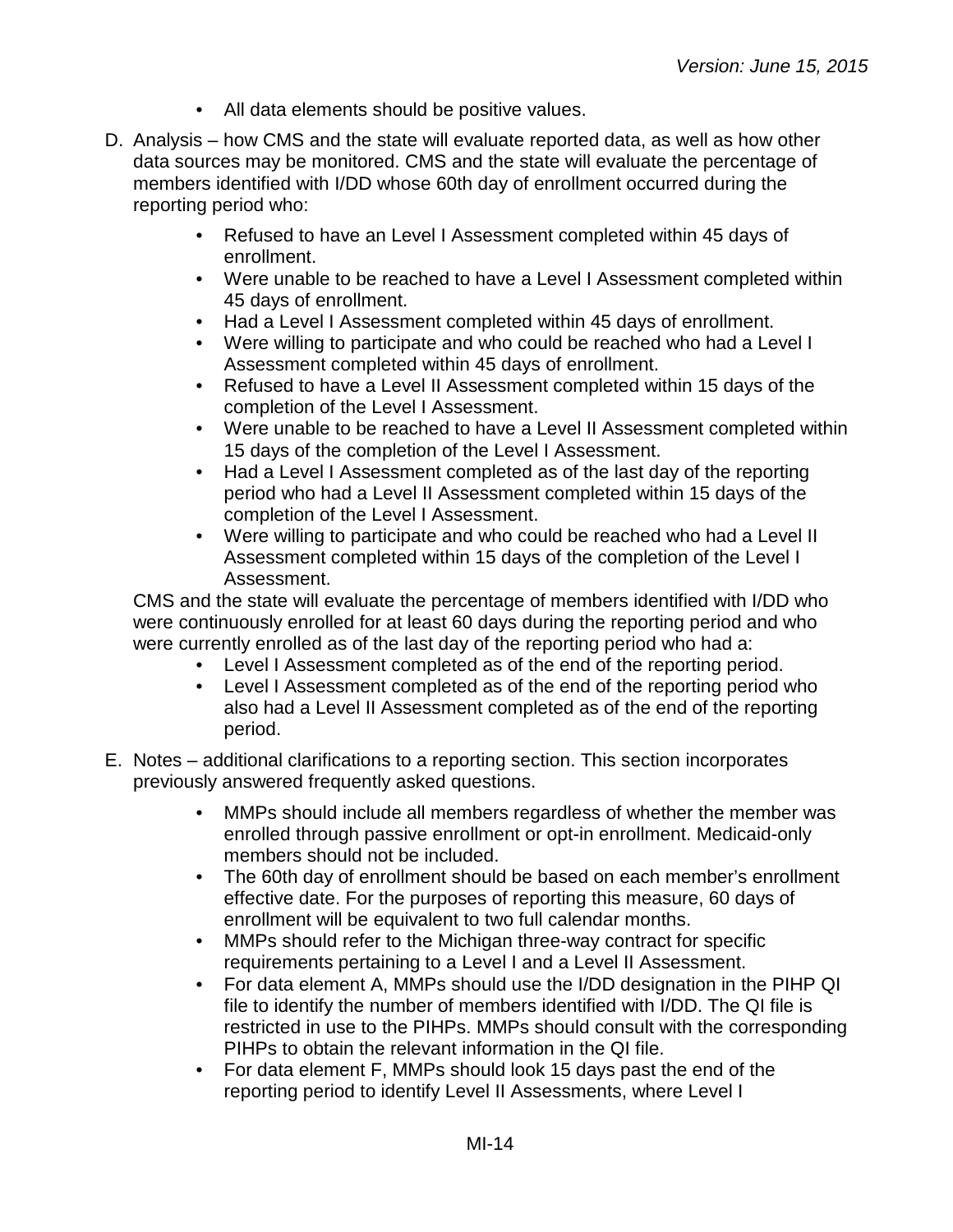Assessments occurred less than 15 days before the end of the reporting period.

- The assessments reported in data elements J and K could have been completed at any time, not necessarily during the reporting period.
- For data elements C and G, MMPs should report the number of members who were unwilling to participate in the assessment if a member (or his or her authorized representative):
	- o Affirmatively declines to participate in the assessment. Member communicates this refusal by phone, mail, fax, or in person.
	- o Expresses willingness to complete the assessment but asks for it to be conducted after 45 (Level I) or 15 days (Level II) (despite being offered a reasonable opportunity to complete the assessment within that timeframe). Discussions with the member must be documented by the MMP.
	- o Expresses willingness to complete the assessment, but reschedules or is a no-show and then is subsequently non-responsive. Attempts to contact the member must be documented by the MMP.
	- o Initially agrees to complete the assessment, but then declines to answer a majority of the questions in the assessment.
- For data elements D and H, MMPs should report the number of members the MMP was unable to reach after the requisite number of attempts to contact the member. MMPs should refer to the Michigan three-way contract or state guidance for any specific requirements pertaining to the method of outreach to members. MMPs must document each attempt to reach the member, including the method of the attempt (i.e., phone, mail, or email), as CMS and the state may validate this number. There may be instances when the MMP has a high degree of confidence that a member's contact information is correct, yet that member is not responsive to the MMP's outreach efforts. So long as the MMP follows the guidance regarding outreach attempts, these members may be included in the count for this data element.
- There may be certain circumstances that make it impossible or inappropriate to complete an assessment within the required timeframes. For example, a member may be medically unable to respond and have no authorized representative to do so on their behalf, or a member may be experiencing an acute medical or behavioral health crisis that requires immediate attention and outweighs the need for an assessment. However, MMPs should not include such members in the counts for data elements C, D, G, or H.
- If a member reaches their 60th day of enrollment and a Level I Assessment was started but not completed within 45 days of enrollment, then the Level I Assessment should not be considered complete and, therefore, would not be counted in data elements C, D, or E. However, this member would be included in data elements A and B. Likewise, if a member's Level II Assessment was started but not completed within 15 days of the Level I Assessment, then the Level II Assessment should not be considered complete and, therefore, would not be counted in data elements G, H, or I.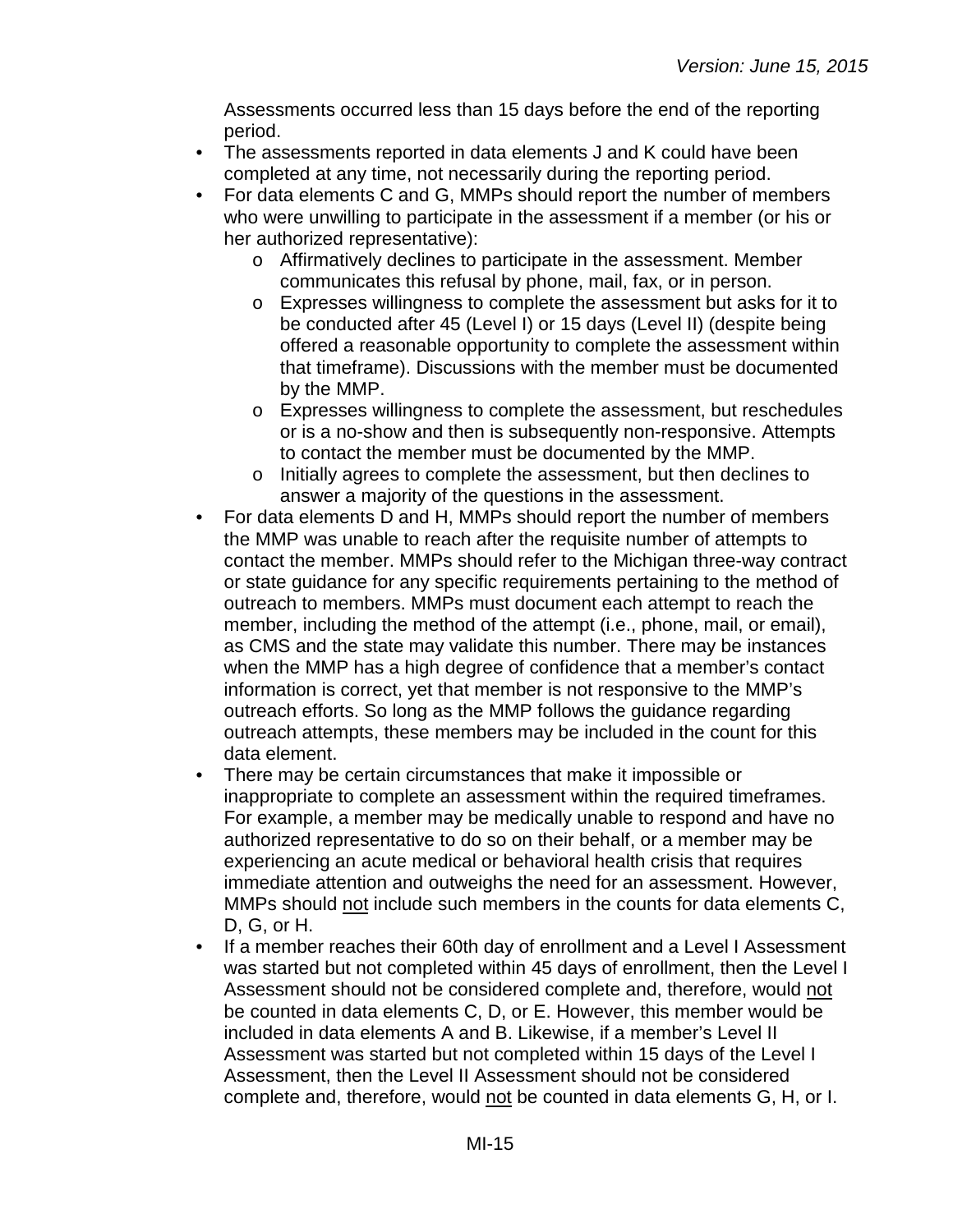- F. Data Submission how MMPs will submit data collected to CMS and the state.
	- MMPs will submit data collected for this measure in the above specified format through a secure data collection site established by CMS. This site can be accessed at the following web address: [https://Financial-Alignment-](https://financial-alignment-initiative.norc.org/)[Initiative.NORC.org](https://financial-alignment-initiative.norc.org/)

MI1.2 Level I and Level II Assessment Completion for persons with mental illness.

| <b>IMPLEMENTATION</b>              |                                        |          |                                                                                                     |                                                                                        |  |
|------------------------------------|----------------------------------------|----------|-----------------------------------------------------------------------------------------------------|----------------------------------------------------------------------------------------|--|
| <b>Reporting</b><br><b>Section</b> | <b>Reporting</b><br><b>Frequency</b>   | Level    | <b>Reporting</b><br><b>Period</b>                                                                   | <b>Due Date</b>                                                                        |  |
| MI1.<br>Assessment                 | Monthly,<br>beginning<br>after 60 days | Contract | <b>Current Month</b><br>Ex:<br>$1/1 - 1/31$                                                         | By the end of the second<br>month following the last<br>day of the reporting<br>period |  |
|                                    | <b>ONGOING</b>                         |          |                                                                                                     |                                                                                        |  |
| <b>Reporting</b><br><b>Section</b> | <b>Reporting</b><br><b>Frequency</b>   | Level    | <b>Reporting</b><br><b>Periods</b>                                                                  | <b>Due Date</b>                                                                        |  |
| MI1.<br>Assessment                 | Quarterly                              | Contract | Current<br>Calendar<br>Quarter<br>Ex:<br>$1/1 - 3/31$<br>$4/1 - 6/30$<br>$7/1 - 9/30$<br>10/1-12/31 | By the end of the second<br>month following the last<br>day of the reporting<br>period |  |

| <b>Element</b><br><b>Letter</b> | <b>Element Name</b>                                           | <b>Definition</b>                                                                                                                                                                                                         | <b>Allowable</b><br><b>Values</b> |
|---------------------------------|---------------------------------------------------------------|---------------------------------------------------------------------------------------------------------------------------------------------------------------------------------------------------------------------------|-----------------------------------|
| А.                              | Total number of<br>members identified with<br>mental illness. | Total number of members<br>identified with mental<br>illness who were<br>continuously enrolled in<br>the MMP for at least 60<br>days and who were<br>currently enrolled as of<br>the last day of the<br>reporting period. | Field Type: Numeric               |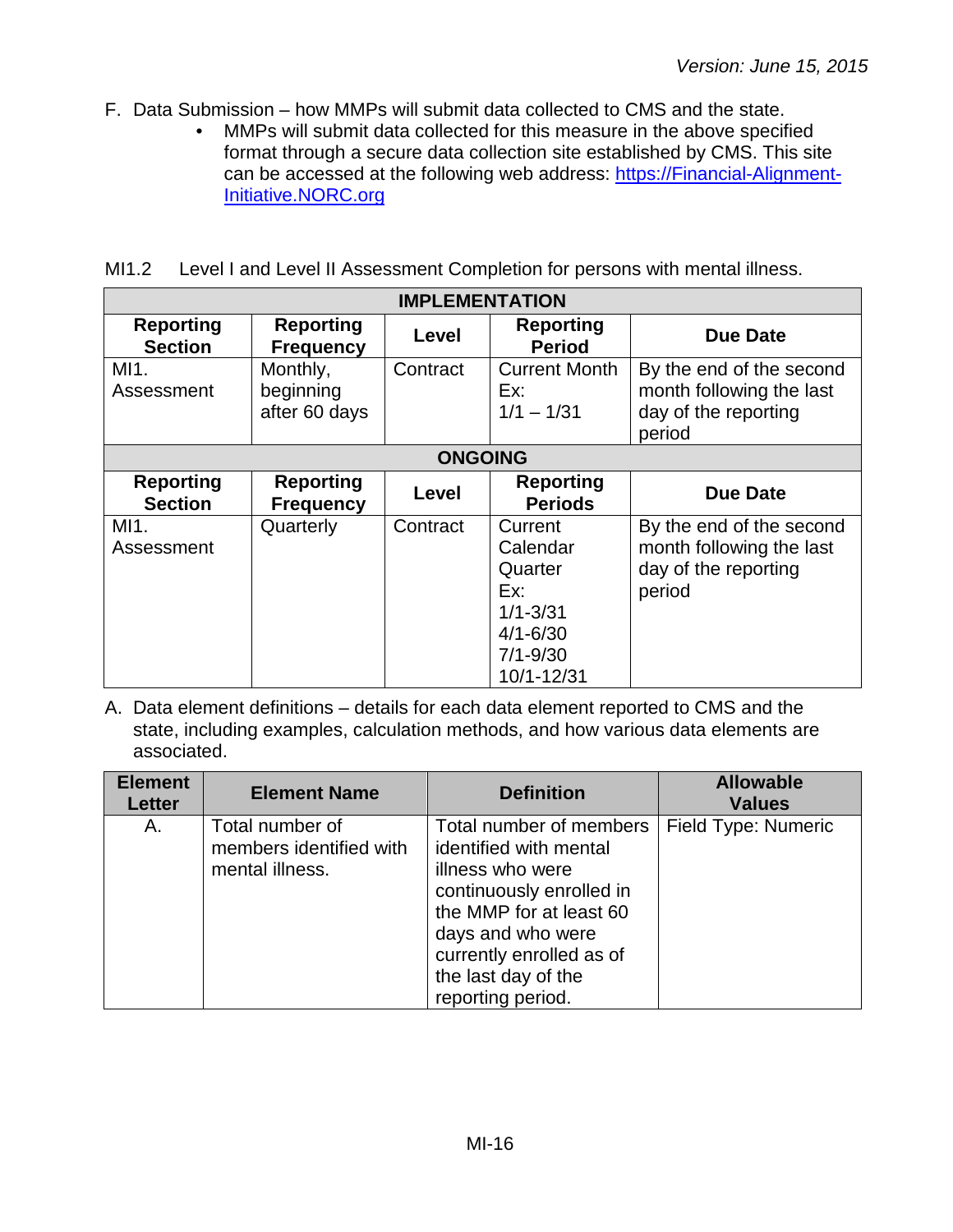| <b>Element</b><br><b>Letter</b> | <b>Element Name</b>                                                                                                                                            | <b>Definition</b>                                                                                                                                                                                                                                                                    | <b>Allowable</b><br><b>Values</b>              |
|---------------------------------|----------------------------------------------------------------------------------------------------------------------------------------------------------------|--------------------------------------------------------------------------------------------------------------------------------------------------------------------------------------------------------------------------------------------------------------------------------------|------------------------------------------------|
| B.                              | Total number of<br>members with mental<br>illness whose 60th day of<br>enrollment occurred<br>within the reporting<br>period.                                  | Total number of members<br>with mental illness whose<br>60th day of enrollment<br>occurred within the<br>reporting period.                                                                                                                                                           | Field Type: Numeric                            |
| C.                              | Total number of<br>members with mental<br>illness who were<br>documented as unwilling<br>to complete a Level I<br>Assessment within 45<br>days of enrollment.  | Of the total reported in B,<br>the number of members<br>with mental illness who<br>were documented as<br>unwilling to complete a<br><b>Level I Assessment</b><br>within 45 days of<br>enrollment.                                                                                    | Field Type: Numeric<br>Note: Is a subset of B. |
| D.                              | Total number of<br>members with mental<br>illness the MMP was<br>unable to reach,<br>following five<br>documented attempts<br>within 45 days of<br>enrollment. | Of the total reported in B,<br>the number of members<br>with mental illness the<br>MMP was unable to<br>reach, following five<br>documented attempts<br>within 45 days of<br>enrollment.                                                                                             | Field Type: Numeric<br>Note: Is a subset of B. |
| Ε.                              | Total number of<br>members with mental<br>illness with a Level I<br>Assessment completed<br>within 45 days of<br>enrollment.                                   | Of the total reported in B,<br>the number of members<br>with mental illness with a<br><b>Level I Assessment</b><br>completed within 45 days<br>of enrollment.                                                                                                                        | Field Type: Numeric<br>Note: Is a subset of B. |
| F.                              | Total number of<br>members with mental<br>illness with a Level I<br>Assessment completed<br>as of the last day of the<br>reporting period.                     | Of the total reported in B,<br>the number of members<br>with mental illness with a<br><b>Level I Assessment</b><br>completed as of the last<br>day of the reporting<br>period who were<br>continuously enrolled for<br>15 days after the<br>completion of the Level I<br>Assessment. | Field Type: Numeric<br>Note: Is a subset of B. |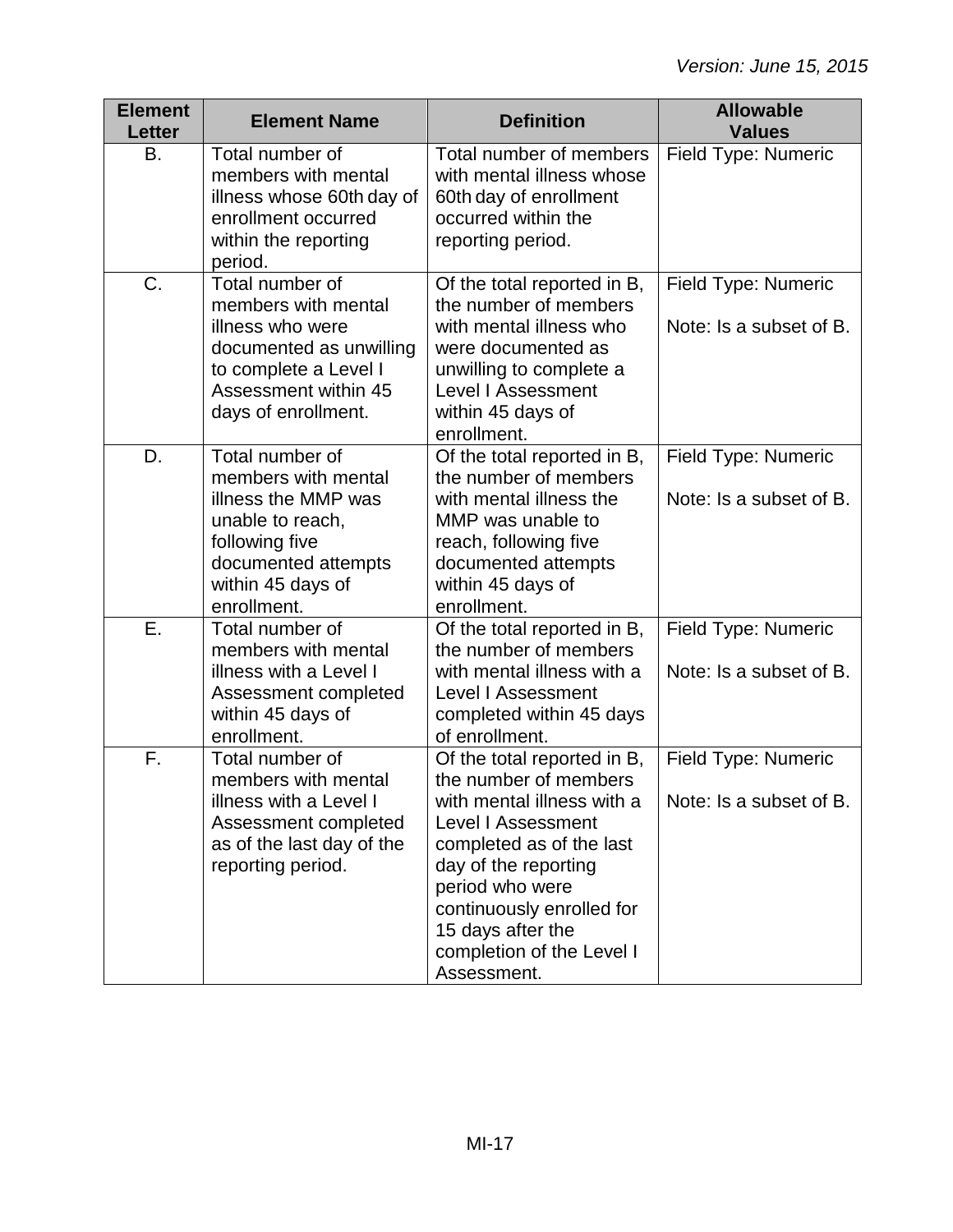| <b>Element</b><br><b>Letter</b> | <b>Element Name</b>                                                                                                                                            | <b>Definition</b>                                                                                                                                                                               | <b>Allowable</b><br><b>Values</b>              |
|---------------------------------|----------------------------------------------------------------------------------------------------------------------------------------------------------------|-------------------------------------------------------------------------------------------------------------------------------------------------------------------------------------------------|------------------------------------------------|
| G.                              | Total number of<br>members with mental                                                                                                                         | Of the total reported in F,<br>the number of members                                                                                                                                            | Field Type: Numeric                            |
|                                 | illness who were<br>documented as unwilling<br>to complete a Level II<br>Assessment within 15<br>days of the completion                                        | with mental illness who<br>were documented as<br>unwilling to complete a<br><b>Level II Assessment</b><br>within 15 days of the                                                                 | Note: Is a subset of F.                        |
|                                 | of the Level I<br>Assessment.                                                                                                                                  | completion of the Level I<br>Assessment.                                                                                                                                                        |                                                |
| Η.                              | Total number of<br>members with mental                                                                                                                         | Of the total reported in F,<br>the number of members                                                                                                                                            | Field Type: Numeric                            |
|                                 | illness the MMP was<br>unable to reach,<br>following three<br>documented attempts<br>within 15 days of<br>completion of the Level I                            | with mental illness the<br>MMP was unable to<br>reach, following three<br>documented attempts<br>within 15 days of<br>completion of the Level I                                                 | Note: Is a subset of F.                        |
|                                 | Assessment.                                                                                                                                                    | Assessment.                                                                                                                                                                                     |                                                |
| Ī.                              | Total number of<br>members with mental<br>illness with a Level II<br>Assessment completed<br>within 15 days of the<br>completion of the Level I<br>Assessment. | Of the total reported in F,<br>the number of members<br>with mental illness with a<br><b>Level II Assessment</b><br>completed within 15 days<br>of the completion of the<br>Level I Assessment. | Field Type: Numeric<br>Note: Is a subset of F. |
| J.                              | Total number of<br>members with mental<br>illness with a Level I<br>Assessment completed.                                                                      | Of the total reported in A,<br>the number of members<br>with mental illness with a<br><b>Level I Assessment</b><br>completed as of the end<br>of the reporting period.                          | Field Type: Numeric<br>Note: Is a subset of A. |
| K.                              | Total number of<br>members with mental<br>illness with a Level II<br>Assessment completed.                                                                     | Of the total reported in J,<br>the number of members<br>with mental illness with a<br><b>Level II Assessment</b><br>completed as of the end<br>of the reporting period.                         | Field Type: Numeric<br>Note: Is a subset of J. |

B. QA Checks/Thresholds – procedures used by CMS and the state to establish benchmarks in order to identify outliers or data that are potentially erroneous.

- CMS and the state will perform an outlier analysis.
- As data are received from MMPs over time, CMS and the state will apply threshold checks.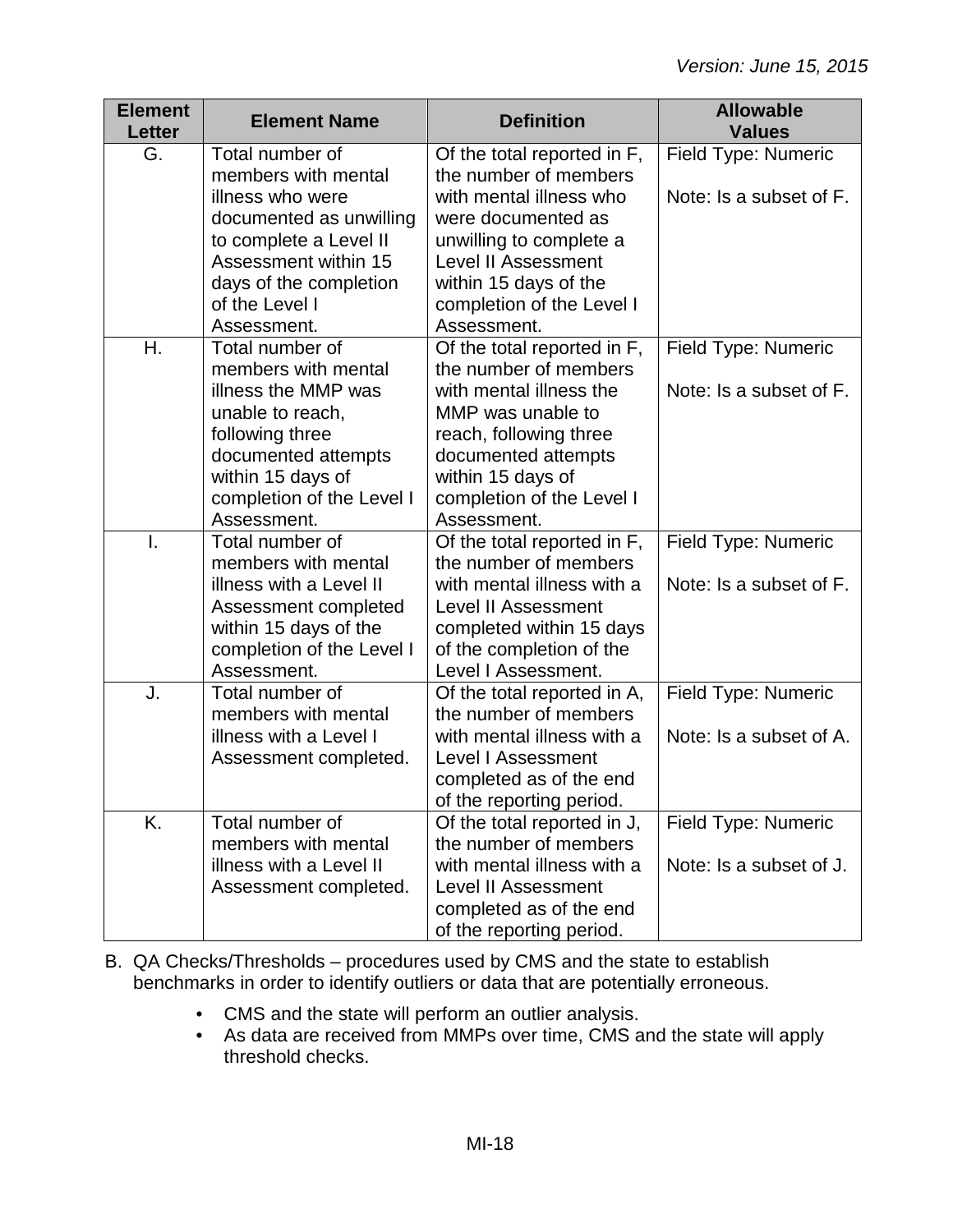- C. Edits and Validation checks validation checks that should be performed by each MMP prior to data submission.
	- Confirm those data elements listed above as subsets of other elements.
	- MMPs should validate that data element J is less than or equal to data element A.
	- MMPs should validate that data elements C, D, E, and F are less than or equal to data element B.
	- MMPs should validate the data element G, H, and I are less than or equal to data element F.
	- MMPs should validate that data element K is less than or equal to data element J.
	- All data elements should be positive values.
- D. Analysis how CMS and the state will evaluate reported data, as well as how other data sources may be monitored. CMS and the state will evaluate the percentage of members with mental illness whose 60th day of enrollment occurred during the reporting period who:
	- Refused to have an Level I Assessment completed within 45 days of enrollment.
	- Were unable to be reached to have a Level I Assessment completed within 45 days of enrollment.
	- Had a Level I Assessment completed within 45 days of enrollment.
	- Were willing to participate and who could be reached who had a Level I Assessment completed within 45 days of enrollment.
	- Refused to have a Level II Assessment completed within 15 days of the completion of the Level I Assessment.
	- Were unable to be reached to have a Level II Assessment completed within 15 days of the completion of the Level I Assessment.
	- Had a Level I Assessment completed as of the last day of the reporting period who had a Level II Assessment completed within 15 days of the completion of the Level I Assessment.
	- Were willing to participate and who could be reached who had a Level II Assessment completed within 15 days of the completion of the Level I Assessment.

CMS and the state will evaluate the percentage of members identified with mental illness who were continuously enrolled for at least 60 days during the reporting period and who were currently enrolled as of the last day of the reporting period who had a:

- Level I Assessment completed as of the end of the reporting period.
- Level I Assessment completed as of the end of the reporting period who also had a Level II Assessment completed as of the end of the reporting period.
- E. Notes additional clarifications to a reporting section. This section incorporates previously answered frequently asked questions.
	- MMPs should include all members regardless of whether the member was enrolled through passive enrollment or opt-in enrollment. Medicaid-only members should not be included.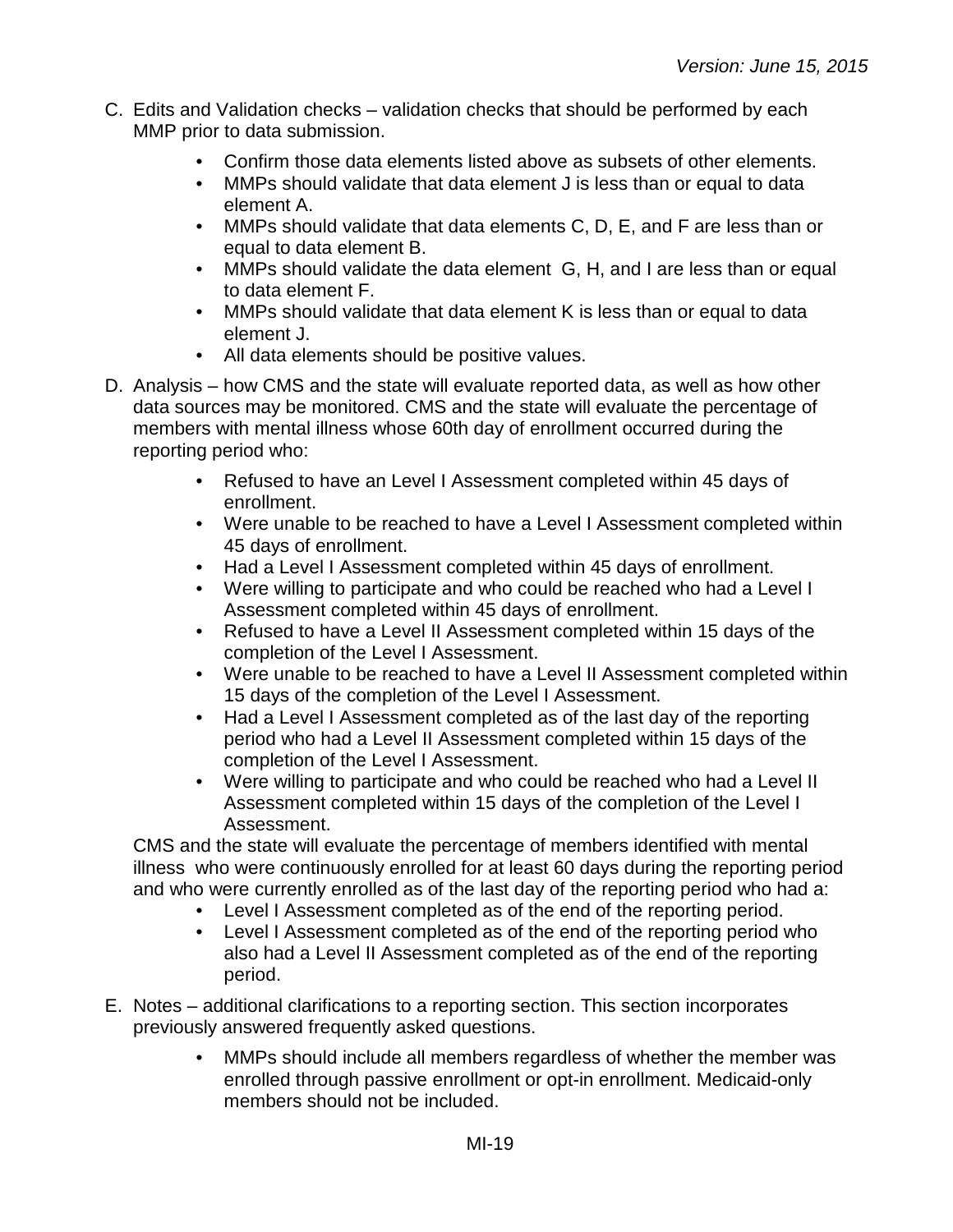- The 60th day of enrollment should be based on each member's enrollment effective date. For the purposes of reporting this measure, 60 days of enrollment will be equivalent to two full calendar months.
- For data element A, MMPs should use the MI designation in the PIHP QI field to identify the number of members identified with mental illness. The QI file is restricted in use to the PIHPs. MMPs should consult with the corresponding PIHPs to obtain the relevant information in the QI file.
- For data element F, MMPs should look 15 days past the end of the reporting period to identify Level II Assessments, where Level I Assessments occurred less than 15 days before the end of the reporting period.
- The assessments reported in elements J and K could have been completed at any time, not necessarily during the reporting period.
- MMPs should refer to the Michigan three-way contract for specific requirements pertaining to a Level I and Level II Assessment.
- For data elements C and G, MMPs should report the number of members who were unwilling to participate in the assessment if a member (or his or her authorized representative):
	- o Affirmatively declines to participate in the assessment. Member communicates this refusal by phone, mail, fax, or in person.
	- o Expresses willingness to complete the assessment but asks for it to be conducted after 45 (Level I) or 15 days (Level II) (despite being offered a reasonable opportunity to complete the assessment within that timeframe). Discussions with the member must be documented by the MMP.
	- o Expresses willingness to complete the assessment, but reschedules or is a no-show and then is subsequently non-responsive. Attempts to contact the member must be documented by the MMP.
	- o Initially agrees to complete the assessment, but then declines to answer a majority of the questions in the assessment.
- For data elements D and H, MMPs should report the number of members the MMP was unable to reach after the requisite number of attempts to contact the member. MMPs should refer to the Michigan three-way contract or state guidance for any specific requirements pertaining to the method of outreach to members. MMPs must document each attempt to reach the member, including the method of the attempt (i.e., phone, mail, or email), as CMS and the state may validate this number. There may be instances when the MMP has a high degree of confidence that a member's contact information is correct, yet that member is not responsive to the MMP's outreach efforts. So long as the MMP follows the guidance regarding outreach attempts, these members may be included in the count for this data element.
- There may be certain circumstances that make it impossible or inappropriate to complete an assessment within the required timeframes. For example, a member may be medically unable to respond and have no authorized representative to do so on their behalf, or a member may be experiencing an acute medical or behavioral health crisis that requires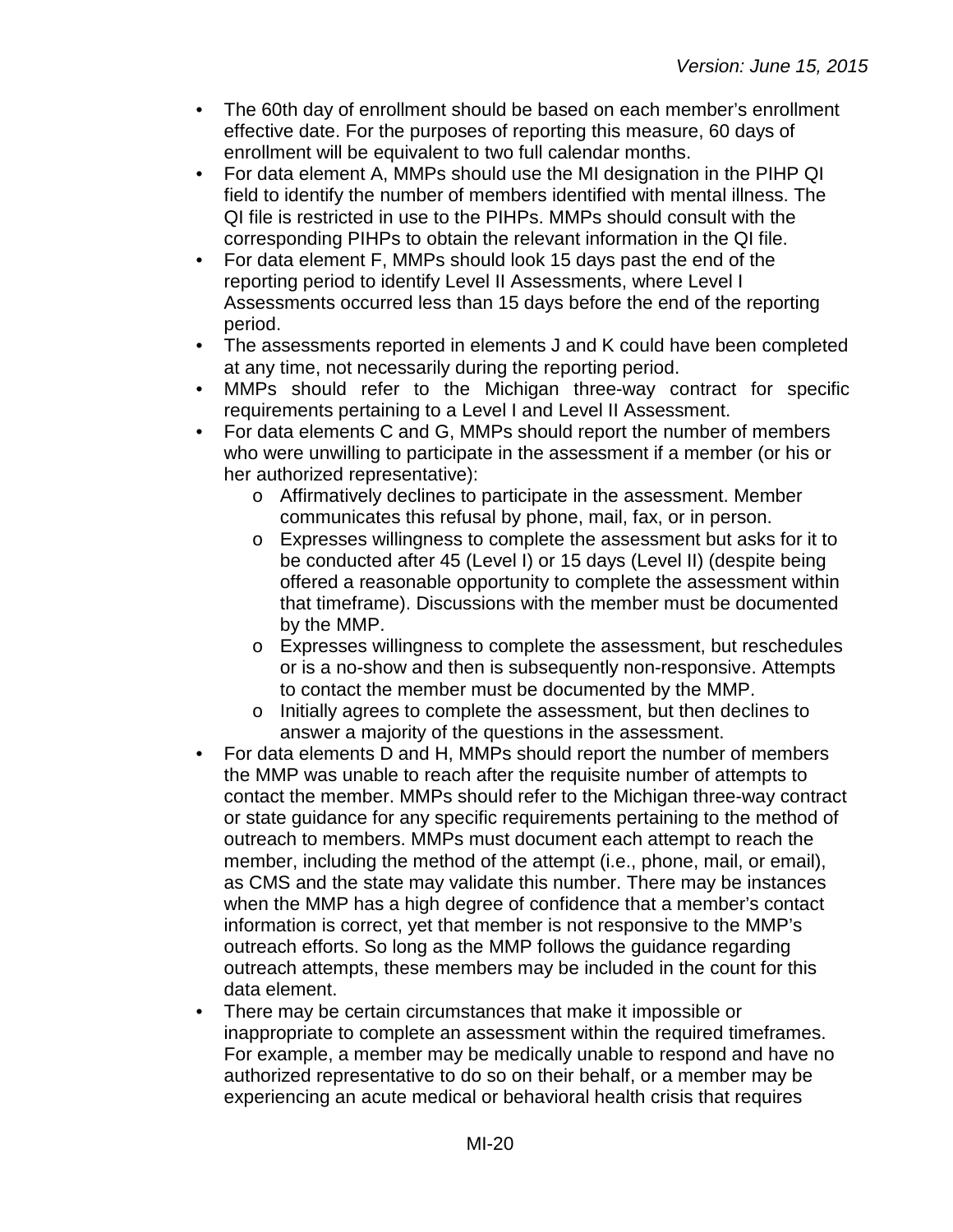immediate attention and outweighs the need for an assessment. However, MMPs should not include such members in the counts for data elements C, D, G, or H.

- If a member reaches their 60th day of enrollment and a Level I Assessment was started but not completed within 45 days of enrollment, then the Level I Assessment should not be considered complete and, therefore, would not be counted in data elements C, D, or E. However, this member would be included in data elements A and B. Likewise, if a member's Level II Assessment was started but not completed within 15 days of the Level I Assessment, then the Level II Assessment should not be considered complete and, therefore, would not be counted in data elements G, H, or I.
- F. Data Submission how MMPs will submit data collected to CMS and the state.
	- MMPs will submit data collected for this measure in the above specified format through a secure data collection site established by CMS. This site can be accessed at the following web address: [https://Financial-Alignment-](https://financial-alignment-initiative.norc.org/)[Initiative.NORC.org](https://financial-alignment-initiative.norc.org/)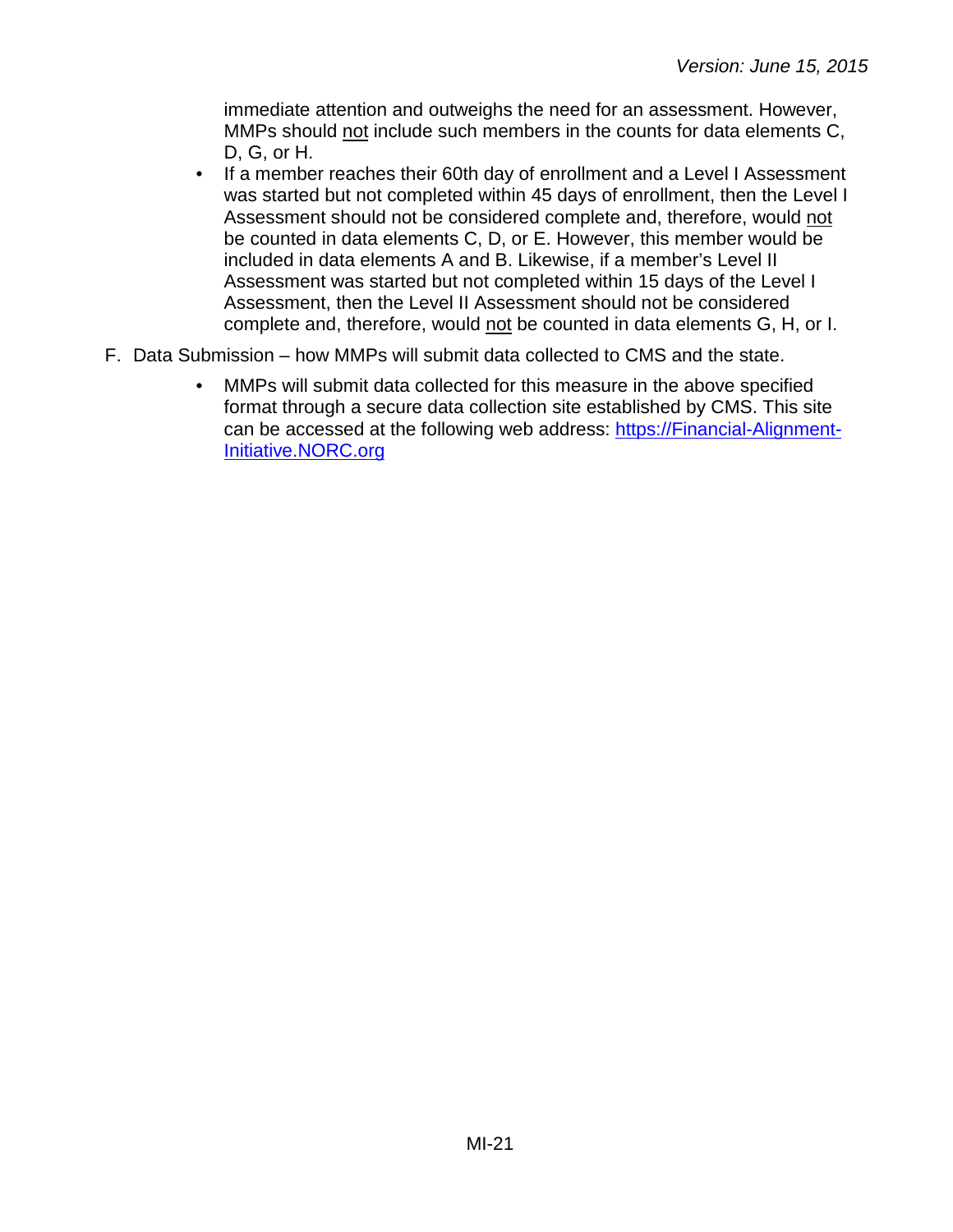#### <span id="page-21-0"></span>**Section MI II. Care Coordination**

| MI2.1 | Members with an Individual Integrated Care and Supports Plan (IICSP) within 90 |
|-------|--------------------------------------------------------------------------------|
|       | days of enrollment.                                                            |

| <b>IMPLEMENTATION</b>              |                                        |                |                                                                                                     |                                                                                        |
|------------------------------------|----------------------------------------|----------------|-----------------------------------------------------------------------------------------------------|----------------------------------------------------------------------------------------|
| <b>Reporting</b><br><b>Section</b> | <b>Reporting</b><br><b>Frequency</b>   | Level          | <b>Reporting</b><br><b>Period</b>                                                                   | Due Date                                                                               |
| MI2. Care<br>Coordination          | Monthly,<br>beginning<br>after 90 days | Contract       | <b>Current Month</b><br>Ex:<br>$1/1 - 1/31$                                                         | By the end of the month<br>following the last day of<br>the reporting period           |
|                                    |                                        | <b>ONGOING</b> |                                                                                                     |                                                                                        |
| <b>Reporting</b><br><b>Section</b> | <b>Reporting</b><br><b>Frequency</b>   | Level          | <b>Reporting</b><br><b>Periods</b>                                                                  | <b>Due Date</b>                                                                        |
| MI2. Care<br>Coordination          | Quarterly                              | Contract       | Current<br>Calendar<br>Quarter<br>Ex:<br>$1/1 - 3/31$<br>$4/1 - 6/30$<br>$7/1 - 9/30$<br>10/1-12/31 | By the end of the second<br>month following the last<br>day of the reporting<br>period |

| <b>Element</b><br><b>Letter</b> | <b>Element Name</b>                                                                                                        | <b>Definition</b>                                                                                                                                    | <b>Allowable</b><br><b>Values</b>              |
|---------------------------------|----------------------------------------------------------------------------------------------------------------------------|------------------------------------------------------------------------------------------------------------------------------------------------------|------------------------------------------------|
| А.                              | Total number of<br>members enrolled<br>whose 90th day of<br>enrollment occurred<br>within the reporting<br>period.         | Total number of members<br>enrolled whose 90th day<br>of enrollment occurred<br>within the reporting<br>period.                                      | Field Type: Numeric                            |
| B.                              | Total number of<br>members who were<br>documented as unwilling<br>to complete an IICSP<br>within 90 days of<br>enrollment. | Of the total reported in A,<br>the number of members<br>who were documented as<br>unwilling to complete an<br>IICSP within 90 days of<br>enrollment. | Field type: Numeric<br>Note: Is a subset of A. |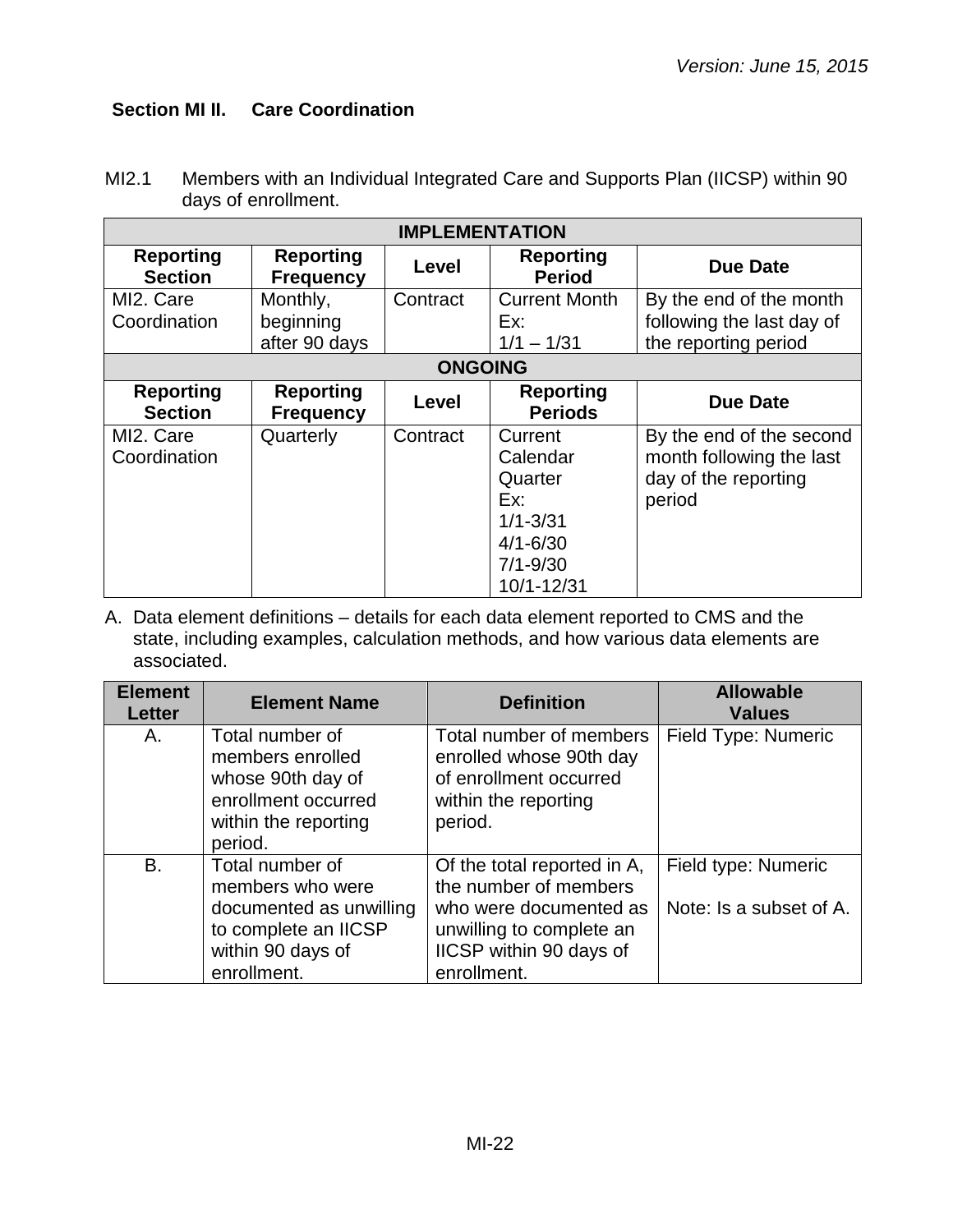| <b>Element</b><br><b>Letter</b> | <b>Element Name</b>                                                                    | <b>Definition</b>                                                                                                   | <b>Allowable</b><br><b>Values</b>              |
|---------------------------------|----------------------------------------------------------------------------------------|---------------------------------------------------------------------------------------------------------------------|------------------------------------------------|
| C.                              | Total number of<br>members the MMP was<br>unable to reach,                             | Of the total reported in A,<br>the number of members<br>the MMP was unable to                                       | Field type: Numeric<br>Note: Is a subset of A. |
|                                 | following five<br>documented attempts<br>within 90 days of<br>enrollment.              | reach, following five<br>documented attempts<br>within 90 days of<br>enrollment.                                    |                                                |
| D.                              | Total number of<br>members with an IICSP<br>completed within 90<br>days of enrollment. | Of the total reported in A,<br>the number of members<br>with an IICSP completed<br>within 90 days of<br>enrollment. | Field Type: Numeric<br>Note: Is a subset of A. |

B. QA Checks/Thresholds – procedures used by CMS and the state to establish benchmarks in order to identify outliers or data that are potentially erroneous.

- CMS and the state will perform an outlier analysis.
- As data are received from MMPs over time, CMS and the state will apply threshold checks.
- C. Edits and Validation checks validation checks that should be performed by each MMP prior to data submission.
	- Confirm those data elements listed above as subsets of other elements.
	- MMPs should validate that data elements B, C, and D are less than or equal to data element A.
	- All data elements should be positive values.
- D. Analysis how CMS and the state will evaluate reported data, as well as how other data sources may be monitored. CMS and the state will evaluate the percentage of members who:
	- Refused to have an IICSP completed within 90 days of enrollment.
	- Were unable to be reached to have an IICSP completed within 90 days of enrollment.
	- Had an IICSP completed within 90 days of enrollment.
	- Were willing to participate and who could be reached who had an IICSP completed within 90 days of enrollment.
- E. Notes additional clarifications to a reporting section. This section incorporates previously answered frequently asked questions.
	- MMPs should include all members regardless of whether the member was enrolled through passive enrollment or opt-in enrollment. Medicaid-only members should not be included.
	- MMPs should include all members who meet the criteria outlined in Element A, regardless if they are disenrolled as of the end of the reporting period (i.e., include all members regardless if they are currently enrolled or disenrolled as of the last day of the reporting period).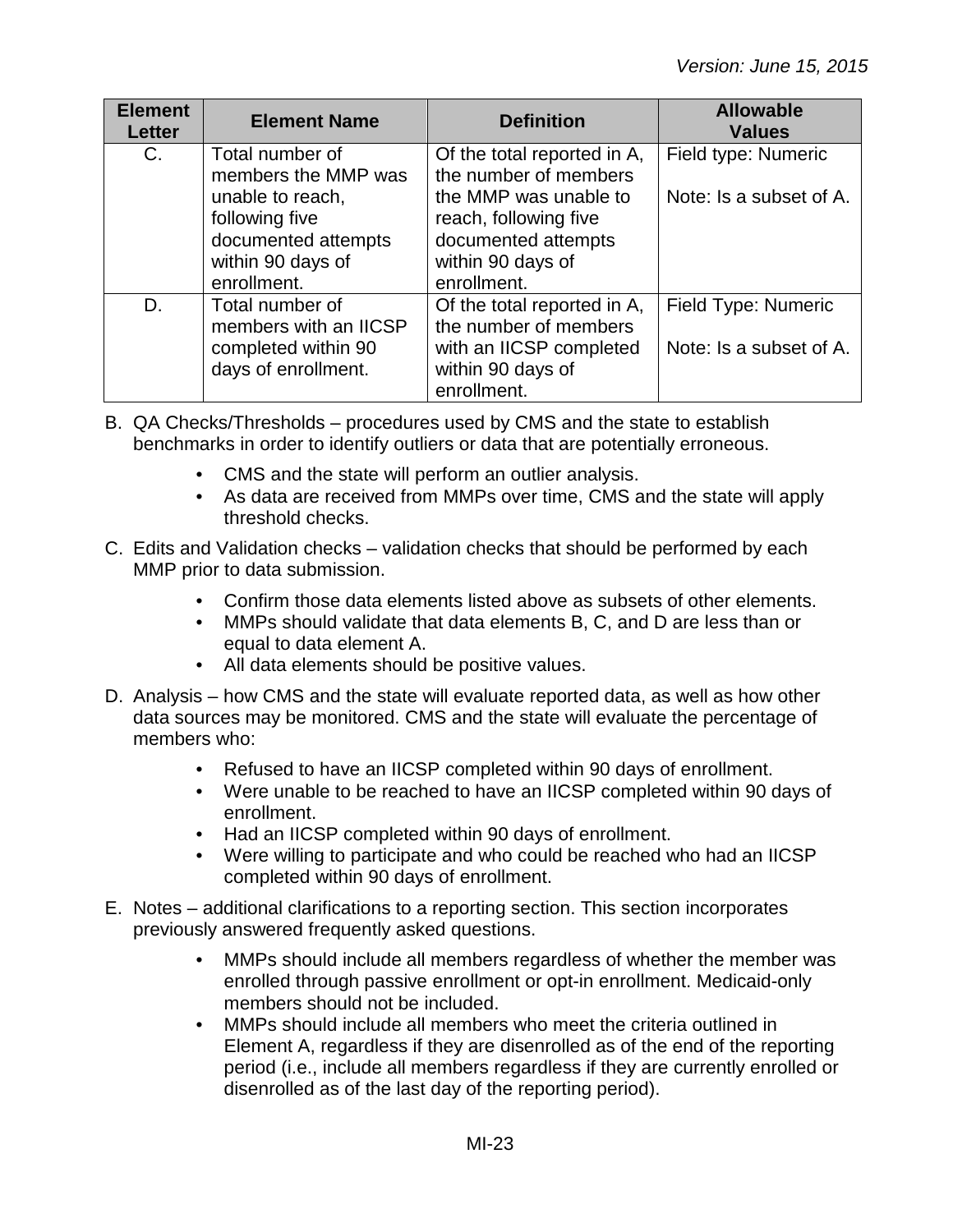- The 90th day of enrollment should be based on each member's effective enrollment date. For the purposes of reporting this measure, 90 days of enrollment will be equivalent to three full calendar months.
- The effective enrollment date is the first date of the member's coverage through the MMP.
- MMPs should refer to the Michigan three-way contract for specific requirements pertaining to an IICSP.
- For data element B, MMPs should report the number of members who were unwilling to complete an IICSP if a member (or his or her authorized representative):
	- o Affirmatively declines to participate in the development of the IICSP. Member communicates this refusal by phone, mail, fax, or in person.
	- o Expresses willingness to complete the IICSP but asks for it to be conducted after 90 days (despite being offered a reasonable opportunity to complete the assessment within 90 days). Discussions with the member must be documented by the MMP.
	- o Expresses willingness to complete the IICSP, but reschedules or is a no-show and then is subsequently non-responsive. Attempts to contact the member must be documented by the MMP.
	- o Initially agrees to complete the IICSP, but then declines to participate.
- For data element C, MMPs should report the number of members the MMP was unable to reach after five attempts to contact the member. MMPs should refer to the Michigan three-way contract or state guidance for any specific requirements pertaining to the method of outreach to members. MMPs must document each attempt to reach the member, including the method of the attempt (i.e., phone, mail, or email), as CMS and the state may validate this number. There may be instances when the MMP has a high degree of confidence that a member's contact information is correct, yet that member is not responsive to the MMP's outreach efforts. So long as the MMP follows the guidance regarding outreach attempts, these members may be included in the count for this data element.
- There may be certain circumstances that make it impossible or inappropriate to complete an IICSP within 90 days of enrollment. For example, a member may be medically unable to respond and have no authorized representative to do so on their behalf, or a member may be experiencing an acute medical or behavioral health crisis that requires immediate attention and outweighs the need for an IICSP. However, MMPs should not include such members in the counts for data elements B and C.
- If a member's IICSP was started but not completed within 90 days of enrollment, then the IICSP should not be considered complete and, therefore, would not be counted in data elements B, C, or D. However, this member would be included in data element A.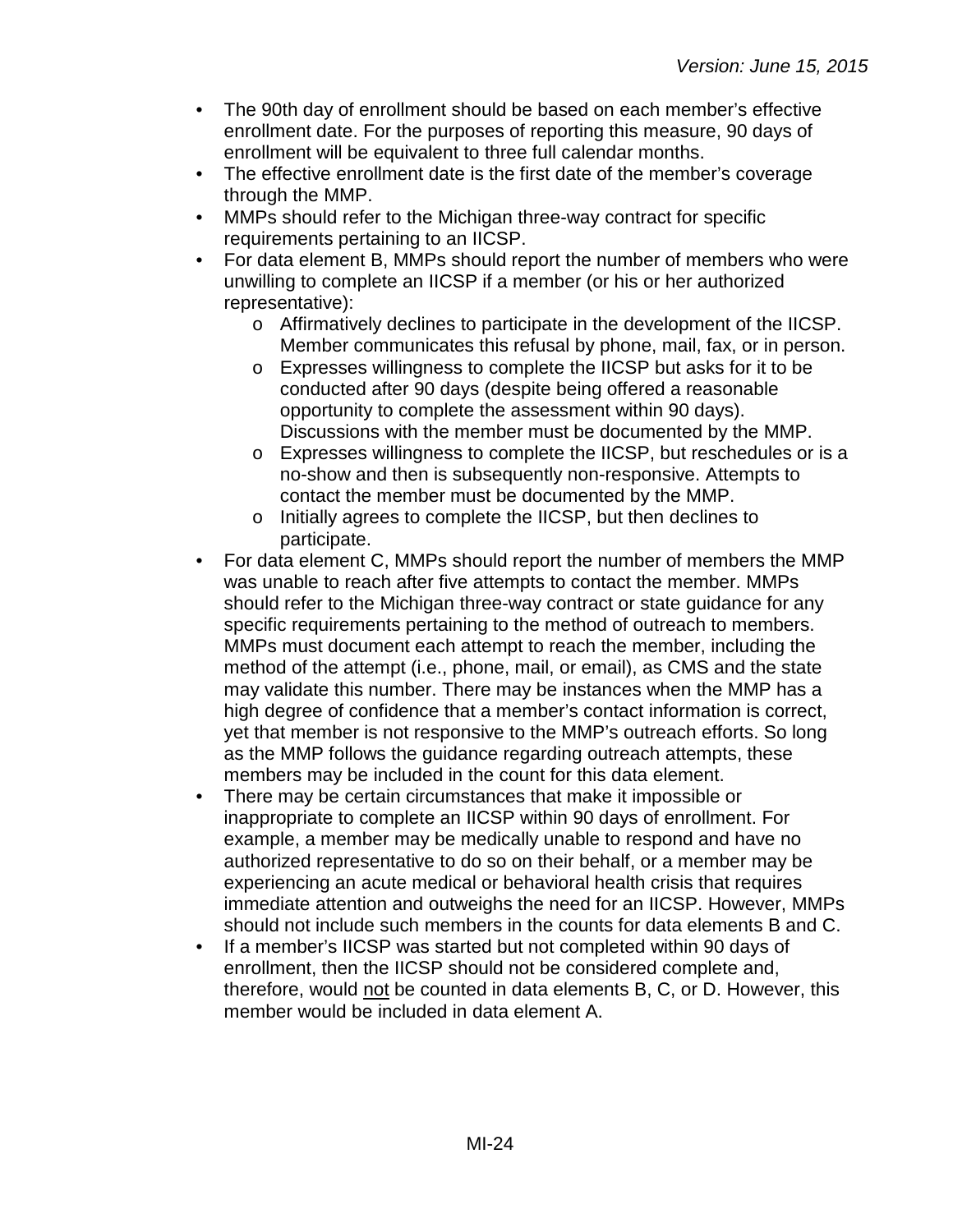- F. Data Submission how MMPs will submit data collected to CMS and the state.
	- MMPs will submit data collected for this measure in the above specified format through a secure data collection site established by CMS. This site can be accessed at the following web address: [https://Financial-Alignment-](https://financial-alignment-initiative.norc.org/)[Initiative.NORC.org](https://financial-alignment-initiative.norc.org/)

|  |  |  |  | MI2.2 Members with IICSPs completed. |
|--|--|--|--|--------------------------------------|
|--|--|--|--|--------------------------------------|

| <b>IMPLEMENTATION</b>              |                                        |          |                                                                                                     |                                                                                        |  |
|------------------------------------|----------------------------------------|----------|-----------------------------------------------------------------------------------------------------|----------------------------------------------------------------------------------------|--|
| <b>Reporting</b><br><b>Section</b> | <b>Reporting</b><br><b>Frequency</b>   | Level    | <b>Reporting</b><br><b>Period</b>                                                                   | <b>Due Date</b>                                                                        |  |
| MI2. Care<br>Coordination          | Monthly,<br>beginning<br>after 90 days | Contract | <b>Current Month</b><br>Ex:<br>$1/1 - 1/31$                                                         | By the end of the month<br>following the last day of<br>the reporting period           |  |
| <b>ONGOING</b>                     |                                        |          |                                                                                                     |                                                                                        |  |
| <b>Reporting</b><br><b>Section</b> | <b>Reporting</b><br><b>Frequency</b>   | Level    | <b>Reporting</b><br><b>Periods</b>                                                                  | <b>Due Date</b>                                                                        |  |
| MI2. Care<br>Coordination          | Quarterly                              | Contract | Current<br>Calendar<br>Quarter<br>Ex:<br>$1/1 - 3/31$<br>$4/1 - 6/30$<br>$7/1 - 9/30$<br>10/1-12/31 | By the end of the<br>second month following<br>the last day of the<br>reporting period |  |

| <b>Element</b><br><b>Letter</b> | <b>Element Name</b>                                                                                       | <b>Definition</b>                                                                                                                                                                         | <b>Allowable</b><br><b>Values</b>              |
|---------------------------------|-----------------------------------------------------------------------------------------------------------|-------------------------------------------------------------------------------------------------------------------------------------------------------------------------------------------|------------------------------------------------|
| А.                              | Total number of<br>members enrolled for<br>90 days or longer as of<br>the end of the reporting<br>period. | Total number of<br>members enrolled for 90<br>days or longer as of the<br>end of the reporting<br>period who were<br>currently enrolled as of<br>the last day of the<br>reporting period. | Field Type: Numeric                            |
| B.                              | Total number of<br>members who had an<br>IICSP completed as of<br>the end of the reporting<br>period.     | Of the total reported in<br>A, the number of<br>members who had an<br>IICSP completed as of<br>the end of the reporting<br>period.                                                        | Field type: Numeric<br>Note: Is a subset of A. |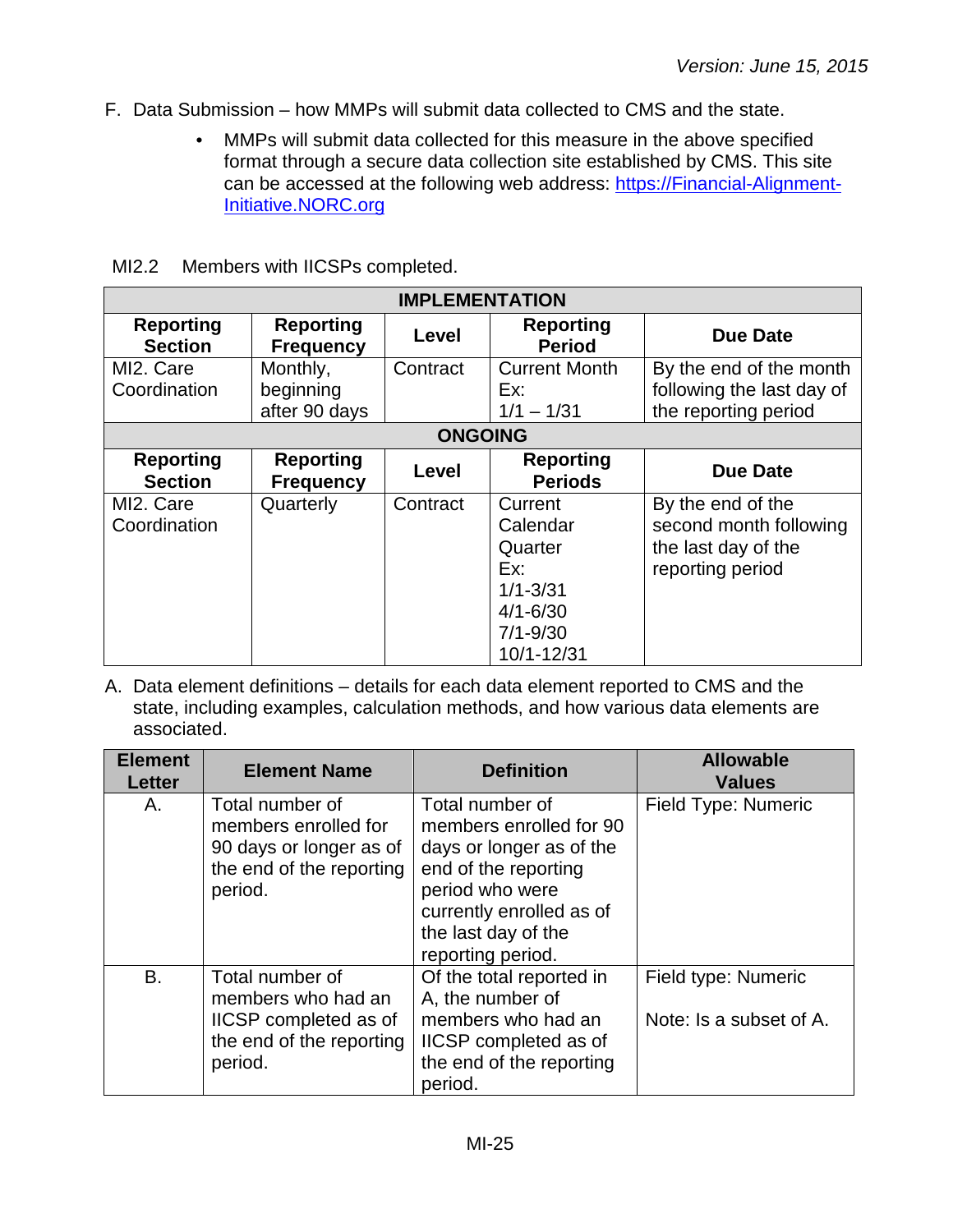- B. QA Checks/Thresholds procedures used by CMS and the state to establish benchmarks in order to identify outliers or data that are potentially erroneous.
	- CMS and the state will perform an outlier analysis.
	- As data are received from MMPs over time, CMS and the state will apply threshold checks.
- C. Edits and Validation checks validation checks that should be performed by each MMP prior to data submission.
	- Confirm those data elements listed above as subsets of other elements.
	- MMPs should validate that data element B is less than or equal to data element A.
	- All data elements should be positive values.
- D. Analysis how CMS and the state will evaluate reported data, as well as how other data sources may be monitored.
	- CMS and the state will evaluate the percentage of members enrolled for 90 days or longer who had an IICSP completed as of the end of the reporting period.
- E. Notes additional clarifications to a reporting section. This section incorporates previously answered frequently asked questions.
	- MMPs should include all Medicare-Medicaid members regardless of whether the member was enrolled through passive enrollment or opt-in enrollment. Medicaid-only members should not be included.
	- The 90th day of enrollment should be based on each member's effective enrollment date. For the purposes of reporting this measure, 90 days of enrollment will be equivalent to three full calendar months.
	- The effective enrollment date is the first date of the member's coverage through the MMP.
	- The IICSPs reported in element B could have been completed at any time, not necessarily during the reporting period.
	- MMPs should refer to the Michigan three-way contract for specific requirements pertaining to a care plan.
- F. Data Submission how MMPs will submit data collected to CMS and the state.
	- MMPs will submit data collected for this measure in the above specified format through a secure data collection site established by CMS. This site can be accessed at the following web address: [https://Financial-Alignment-](https://financial-alignment-initiative.norc.org/)[Initiative.NORC.org](https://financial-alignment-initiative.norc.org/)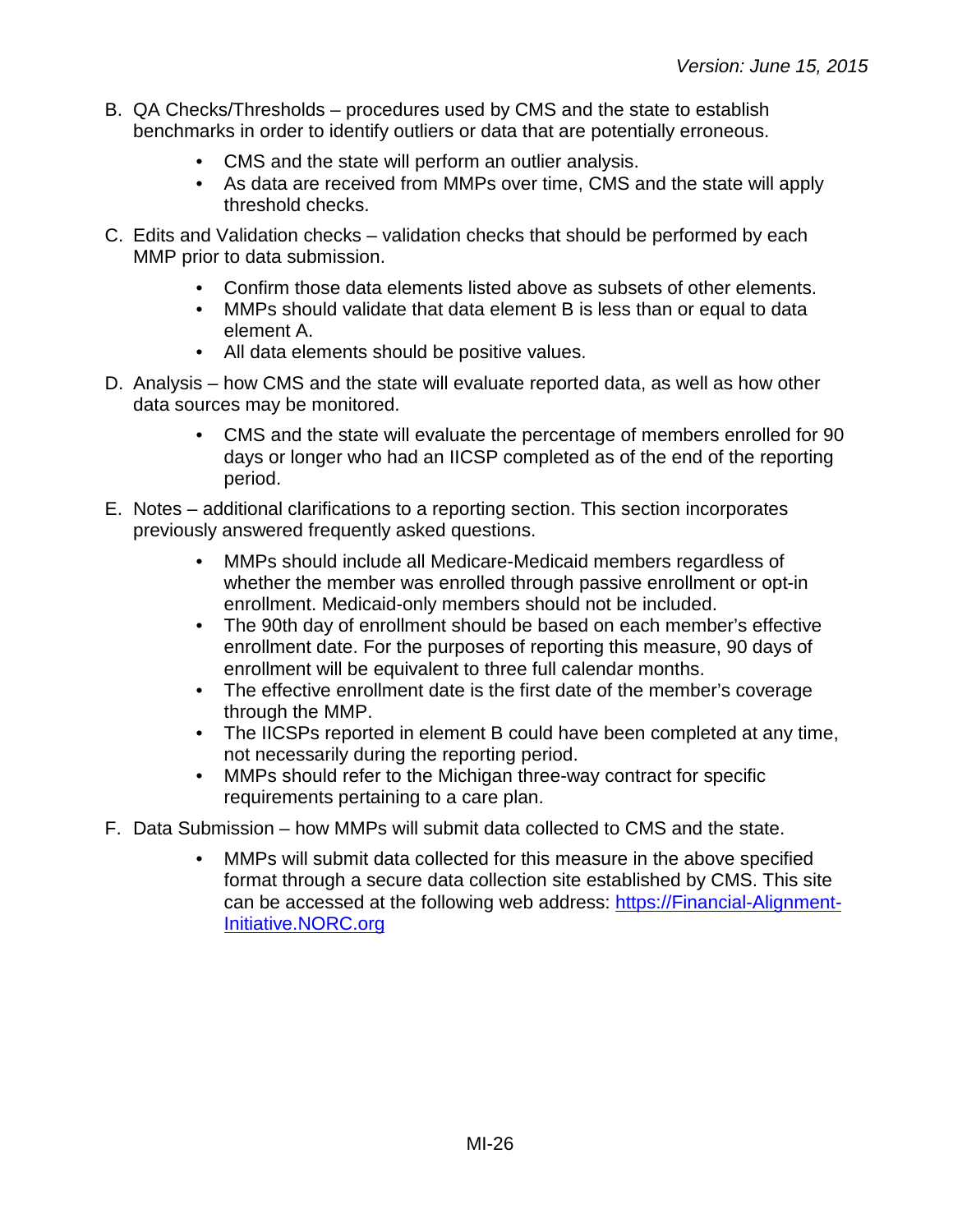MI2.3 Members with documented discussions of care goals.

| <b>IMPLEMENTATION</b>              |                                      |          |                                                                                                     |                                                                                     |  |
|------------------------------------|--------------------------------------|----------|-----------------------------------------------------------------------------------------------------|-------------------------------------------------------------------------------------|--|
| <b>Reporting</b><br><b>Section</b> | <b>Reporting</b><br><b>Frequency</b> | Level    | <b>Reporting</b><br><b>Period</b>                                                                   | <b>Due Date</b>                                                                     |  |
| MI2. Care<br>Coordination          | Monthly                              | Contract | Current<br>Month<br>Ex:<br>$1/1 - 1/31$                                                             | By the end of the month<br>following the last day of<br>the reporting period        |  |
|                                    | <b>ONGOING</b>                       |          |                                                                                                     |                                                                                     |  |
| <b>Reporting</b><br><b>Section</b> | <b>Reporting</b><br><b>Frequency</b> | Level    | <b>Reporting</b><br><b>Periods</b>                                                                  | <b>Due Date</b>                                                                     |  |
| MI2. Care<br>Coordination          | Quarterly                            | Contract | Current<br>Calendar<br>Quarter<br>Ex:<br>$1/1 - 3/31$<br>$4/1 - 6/30$<br>$7/1 - 9/30$<br>10/1-12/31 | By the end of the second<br>month following the last<br>day of the reporting period |  |

| <b>Element</b><br>Letter | <b>Element Name</b>                                                                                                | <b>Definition</b>                                                                                                                                     | <b>Allowable</b><br><b>Values</b>              |
|--------------------------|--------------------------------------------------------------------------------------------------------------------|-------------------------------------------------------------------------------------------------------------------------------------------------------|------------------------------------------------|
| А.                       | Total number of<br>members with an initial<br>IICSP developed.                                                     | Total number of members<br>with an initial IICSP<br>developed during the<br>reporting period.                                                         | Field Type: Numeric                            |
| B.                       | Total number of<br>members with at least<br>one documented<br>discussion of care<br>goals in the initial<br>IICSP. | Of the total reported in A,<br>the number of members<br>with at least one<br>documented discussion<br>of care goals in the initial<br>IICSP.          | Field Type: Numeric<br>Note: Is a subset of A. |
| C.                       | Total number of<br>existing IICSPs<br>revised.                                                                     | Total number of existing<br>IICSPs revised during the<br>reporting period.                                                                            | Field Type: Numeric                            |
| D.                       | Total number of<br>revised IICSPs with at<br>least one documented<br>discussion of new or<br>existing care goals.  | Of the total reported in C,<br>the number of revised<br><b>IICSPs with at least one</b><br>documented discussion<br>of new or existing care<br>goals. | Field Type: Numeric<br>Note: Is a subset of C. |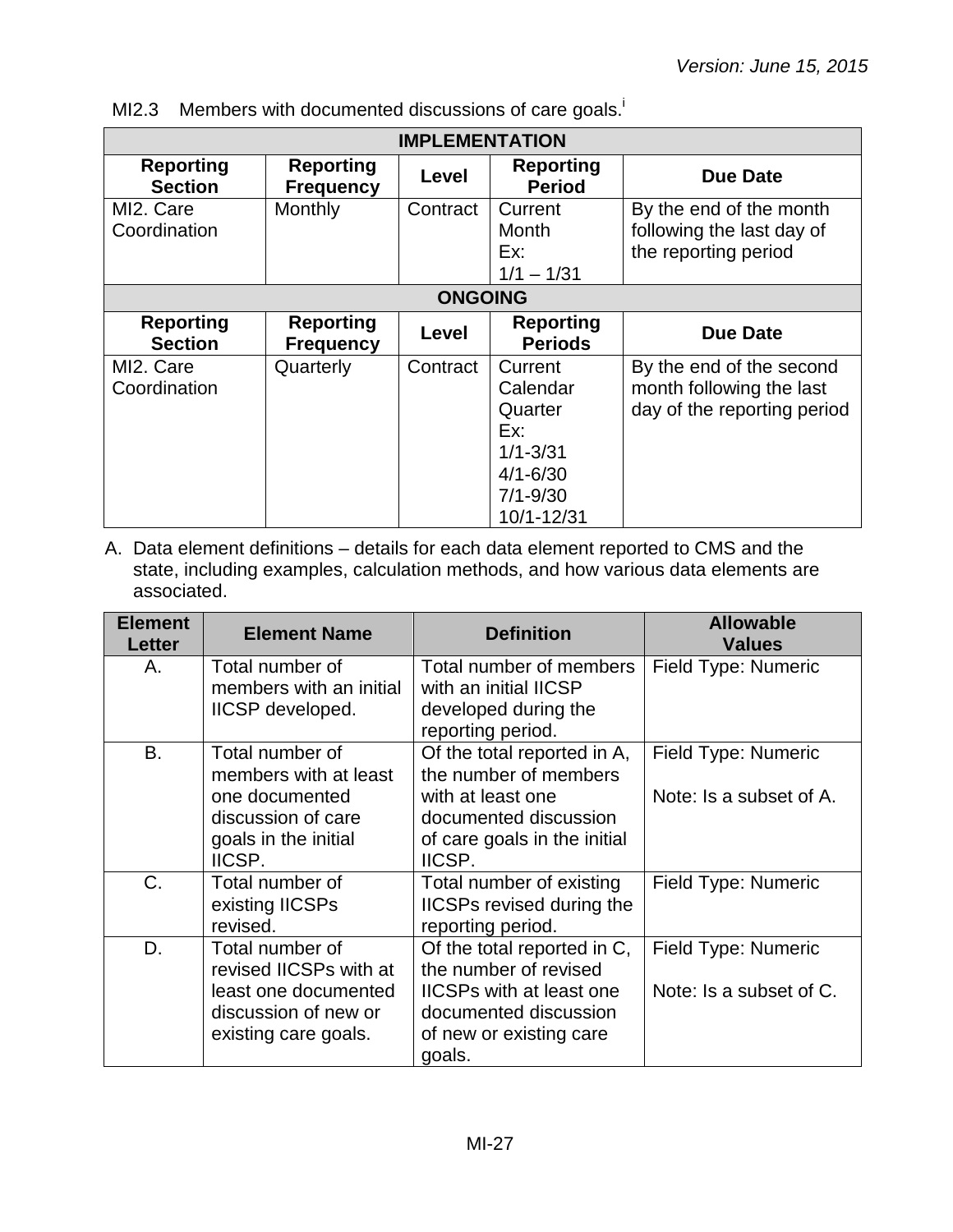- B. QA Checks/Thresholds procedures used by CMS and the state to establish benchmarks in order to identify outliers or data that are potentially erroneous.
	- Guidance will be forthcoming on the established threshold for this measure.
- C. Edits and Validation checks validation checks that should be performed by each MMP prior to data submission.
	- Confirm those data elements listed above as subsets of other elements.
	- MMPs should validate that data element B is less than or equal to data element A.
	- MMPs should validate that data element D is less than or equal to data element C.
	- All data elements should be positive values.
- D. Analysis how CMS and the state will evaluate reported data, as well as how other data sources may be monitored. CMS and the state will evaluate the percentage of:
	- Members who had an initial IICSP developed during the reporting period who had at least one documented discussion of care goals in the initial IICSP.
	- IICSPs revised during the reporting period that had at least one documented discussion of new or existing care goals.
- E. Notes additional clarifications to a reporting section. This section incorporates previously answered frequently asked questions.
	- MMPs should include all members regardless of whether the member was enrolled through passive enrollment or opt-in enrollment. Medicaid-only members should not be included.
	- MMPs should include all members who meet the criteria outlined in data element A, regardless of whether they are disenrolled as of the end of the reporting period (i.e., include all members regardless of whether they are currently enrolled or disenrolled as of the last day of the reporting period).
	- MMPs should include all IICSPs for members that meet the criteria outlined in data element C, regardless of whether the members are disenrolled as of the end of the reporting period (i.e., include all IICSPs regardless of whether the members are currently enrolled or disenrolled as of the last day of the reporting period).
	- Data element A should include all members whose IICSP was created for the first time during the reporting period (i.e., the member did not previously have an IICSP developed prior to the start of the reporting period). There can be no more than one initial IICSP per member.
	- MMPs should only include members in data element B when the discussion of care goals is clearly documented in the member's initial IICSP.
	- Data element C should include all existing IICSPs that were revised during the reporting period. MMPs should refer to the Michigan three-way contract for specific requirements pertaining to updating the IICSP.
	- MMPs should only include IICSPs in data element D when a new or previously documented care goal is discussed and is clearly documented in the member's revised IICSP. If the initial IICSP clearly documented the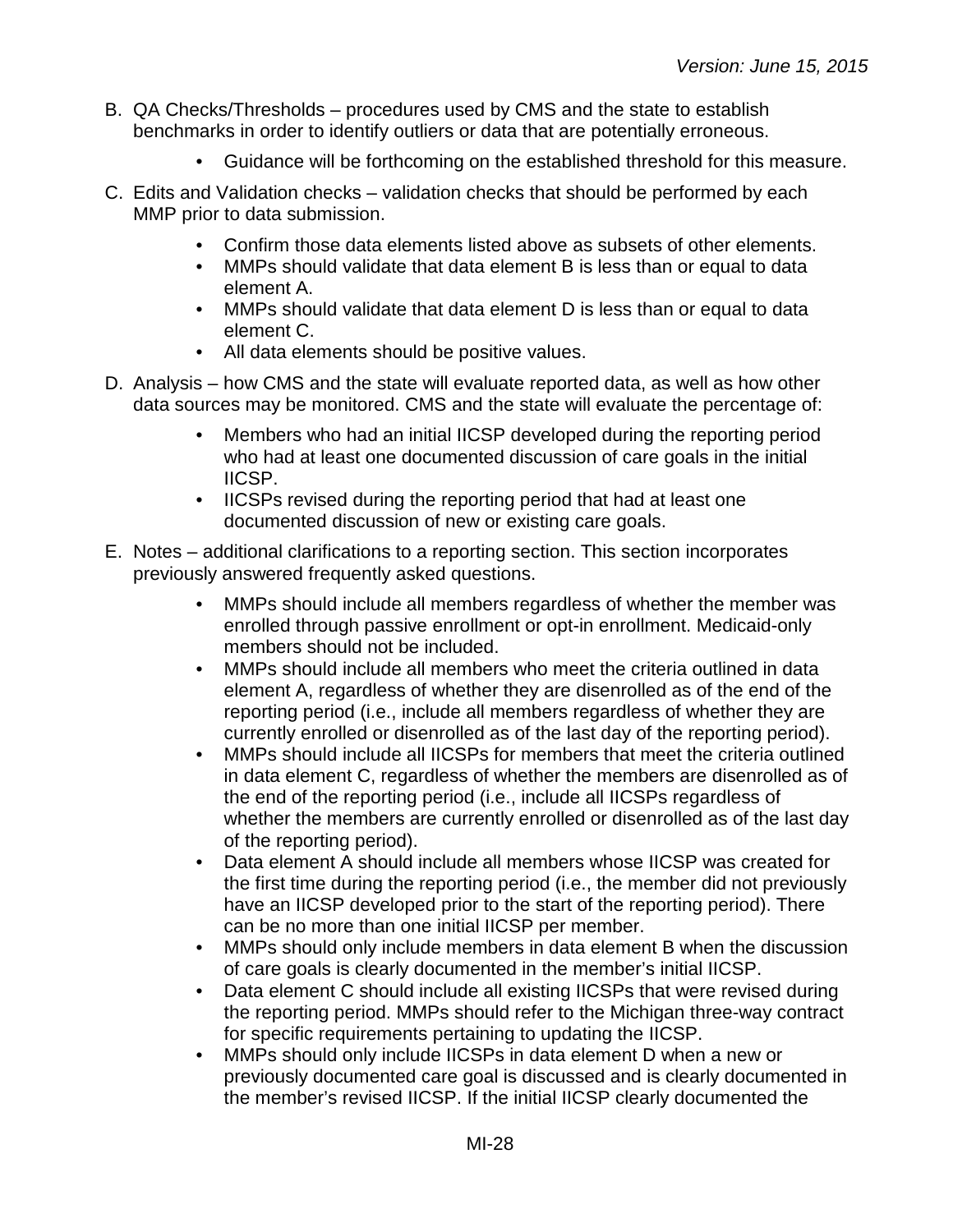discussion of care goals, but those existing care goals were not revised or discussed, or new care goals are not discussed and documented during the revision of the IICSP, then that IICSP should not be reported in data element D.

- If a member has an initial IICSP completed during the reporting period, and has their IICSP revised during the same reporting period, they should be reported in data element A and the member's revised IICSP should be reported in data element C.
- If a member's IICSP is revised multiple times during the same reporting period, each revision should be reported in data element C. For example, if a member's IICSP is revised twice during the same reporting period, two IICSPs should be counted in data element C.
- The care goal discussion and documentation should include the following elements:
	- o At least one written care goal
	- o Signature from the member or an authorized representative indicating that the member has reviewed the care goal and either accepted or rejected the care goal
- F. Data Submission how MMPs will submit data collected to CMS and the state.
	- MMPs will submit data collected for this measure in the above specified format through a secure data collection site established by CMS. This site can be accessed at the following web address: [https://Financial-Alignment-](https://financial-alignment-initiative.norc.org/)[Initiative.NORC.org](https://financial-alignment-initiative.norc.org/)

| Ml2.4 | Members with documented discussions of members' rights and choices of |
|-------|-----------------------------------------------------------------------|
|       | providers.                                                            |

| <b>CONTINUOUS REPORTING</b>        |                                      |          |                                    |                             |  |
|------------------------------------|--------------------------------------|----------|------------------------------------|-----------------------------|--|
| <b>Reporting</b><br><b>Section</b> | <b>Reporting</b><br><b>Frequency</b> | Level    | <b>Reporting</b><br><b>Periods</b> | Due Date                    |  |
| MI2. Care                          | Quarterly                            | Contract | Current                            | By the end of the second    |  |
| Coordination                       |                                      |          | Calendar                           | month following the last    |  |
|                                    |                                      |          | Quarter                            | day of the reporting period |  |
|                                    |                                      |          | Ex:                                |                             |  |
|                                    |                                      |          | $1/1 - 3/31$                       |                             |  |
|                                    |                                      |          | $4/1 - 6/30$                       |                             |  |
|                                    |                                      |          | $7/1 - 9/30$                       |                             |  |
|                                    |                                      |          | 10/1-12/31                         |                             |  |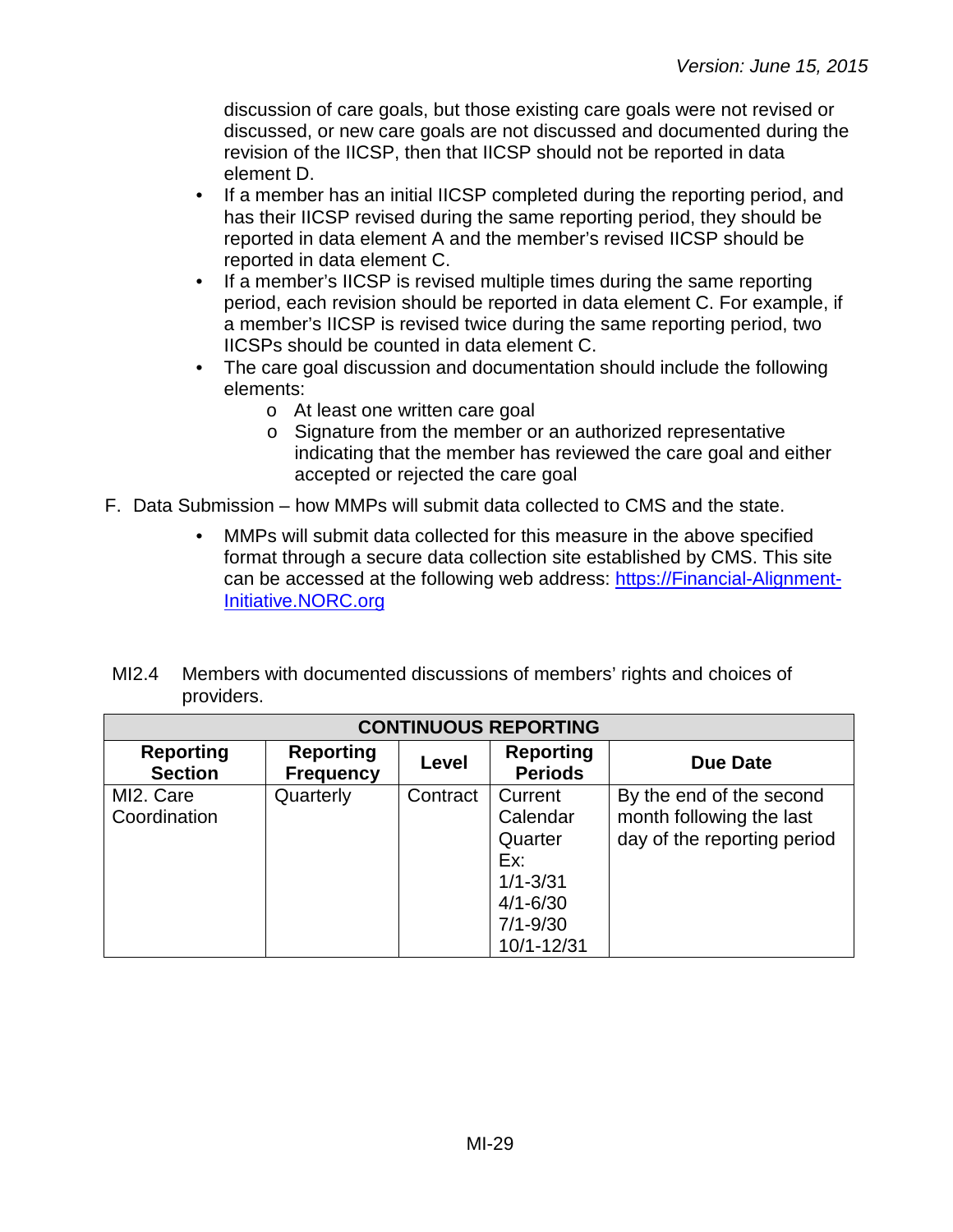| <b>Element</b><br><b>Letter</b> | <b>Element Name</b>                                                                                                      | <b>Definition</b>                                                                                                                                  | <b>Allowable</b><br><b>Values</b>              |
|---------------------------------|--------------------------------------------------------------------------------------------------------------------------|----------------------------------------------------------------------------------------------------------------------------------------------------|------------------------------------------------|
| А.                              | Total number of<br>members with an initial<br>IICSP developed.                                                           | Total number of members<br>with an initial IICSP<br>developed during the<br>reporting period.                                                      | Field Type: Numeric                            |
| <b>B.</b>                       | Total number of<br>members sampled that<br>met inclusion criteria.                                                       | Of the total reported in A,<br>the number of members<br>sampled that met inclusion<br>criteria.                                                    | Field Type: Numeric<br>Note: Is a subset of A. |
| $C_{\cdot}$                     | Total number of<br>members with<br>documented<br>discussion of their<br>rights and choices of<br>providers in the IICSP. | Of the total reported in B,<br>the number of members<br>with documented<br>discussion of their rights<br>and choices of providers<br>in the IICSP. | Field Type: Numeric<br>Note: Is a subset of B. |

- B. QA Checks/Thresholds procedures used by CMS and the state to establish benchmarks in order to identify outliers or data that are potentially erroneous.
	- CMS and the state will perform an outlier analysis.
	- As data are received from MMPs over time, CMS and the state will apply threshold checks.
- C. Edits and Validation checks validation checks that should be performed by each MMP prior to data submission.
	- Confirm those data elements listed above as subsets of other elements.
	- MMPs should validate that data element B is less than or equal to data element A.
	- MMPs should validate that data element C is less than or equal to data element B.
	- All data elements should be positive values.
- D. Analysis how CMS and the state will evaluate reported data, as well as how other data sources may be monitored.
	- CMS and the state will evaluate the percentage of members who had an initial IICSP developed during the reporting period who had at least one documented discussion of the members rights and choices of providers in the IICSP.
- E. Notes additional clarifications to a reporting section. This section incorporates previously answered frequently asked questions.
	- MMPs should include all members regardless of whether the member was enrolled through passive enrollment or opt-in enrollment. A subset of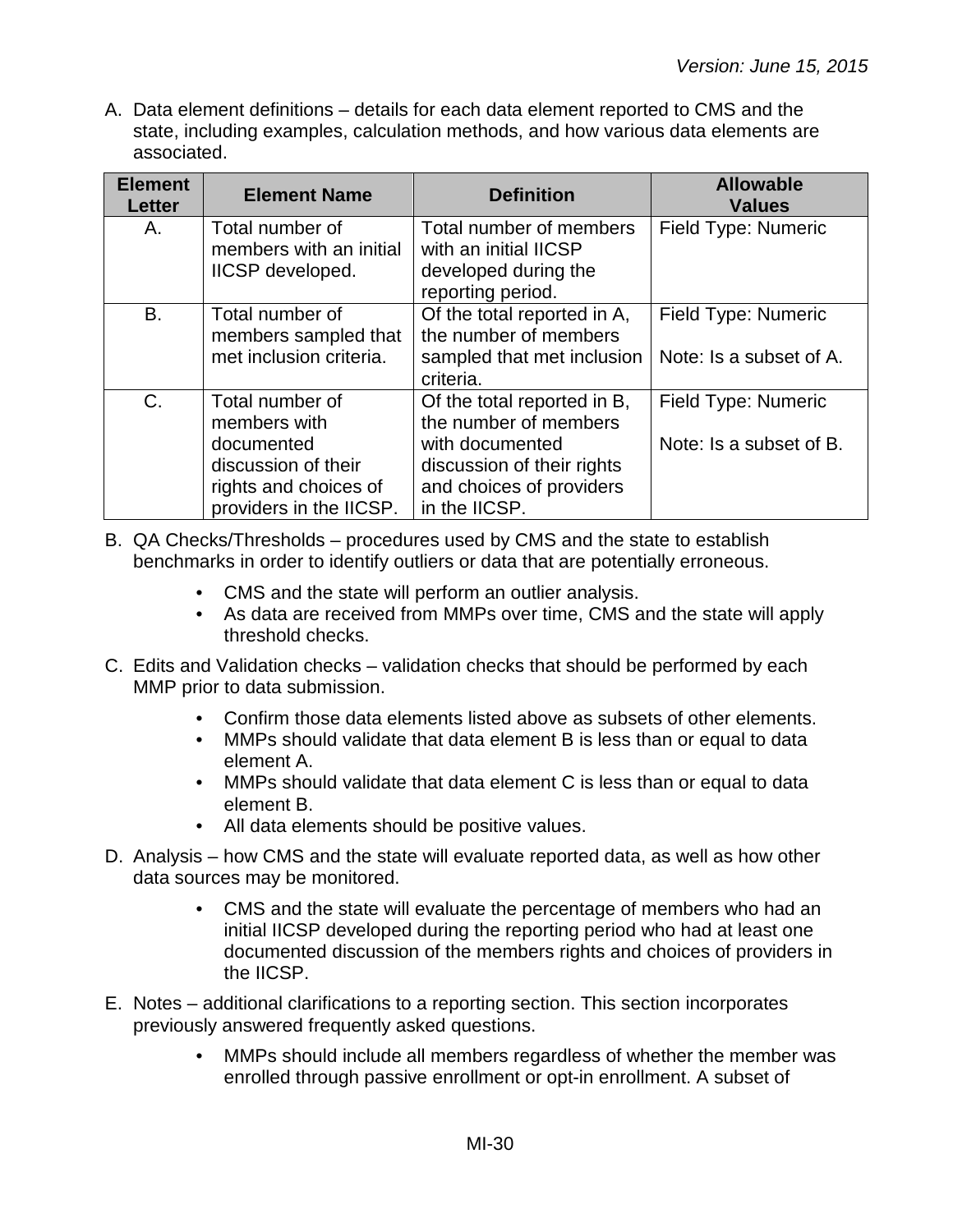members that are eligible will be included in the sample. Medicaid-only members should not be included.

- MMPs should include all members who meet the criteria outlined in Element A, regardless if they are disenrolled as of the end of the reporting period (i.e., include all members regardless if they are currently enrolled or disenrolled as of the last day of the reporting period).
- Data element A should include all members whose IICSP was created for the first time during the reporting period (i.e., the member did not previously have an IICSP developed prior to the start of the reporting period). There can be no more than one initial IICSP per member.
- For reporting, the MMPs may elect to sample since this measure may require documentation review to identify the numerator. Sampling should be systematic to ensure all eligible individuals have an equal chance of inclusion. The sample size should be 411, plus oversample to allow for substitution. For further instructions on selecting the sample size, please see pages 35-36 of the Medicare-Medicaid Capitated Financial Alignment Model Reporting Requirements on CMS' Web site: [http://www.cms.gov/Medicare-Medicaid-Coordination/Medicare-and-](http://www.cms.gov/Medicare-Medicaid-Coordination/Medicare-and-Medicaid-Coordination/Medicare-Medicaid-Coordination-Office/FinancialAlignmentInitiative/InformationandGuidanceforPlans)[Medicaid-Coordination/Medicare-Medicaid-Coordination-](http://www.cms.gov/Medicare-Medicaid-Coordination/Medicare-and-Medicaid-Coordination/Medicare-Medicaid-Coordination-Office/FinancialAlignmentInitiative/InformationandGuidanceforPlans)[Office/FinancialAlignmentInitiative/InformationandGuidanceforPlans](http://www.cms.gov/Medicare-Medicaid-Coordination/Medicare-and-Medicaid-Coordination/Medicare-Medicaid-Coordination-Office/FinancialAlignmentInitiative/InformationandGuidanceforPlans)
- If an MMP does not elect to sample, data element B should be equal to data element A.
- At a minimum, members must receive information about their right to change providers and seek out alternative providers in the MMP's network. Receipt of this information must be documented in the IICSP by the member's or member designee's signature. Data element C should only include members with an IICSP that includes the requisite signature.
- F. Data Submission how MMPs will submit data collected to CMS and the state.
	- MMPs will submit data collected for this measure in the above specified format through a secure data collection site established by CMS. This site can be accessed at the following web address: [https://Financial-Alignment-](https://financial-alignment-initiative.norc.org/)[Initiative.NORC.org](https://financial-alignment-initiative.norc.org/)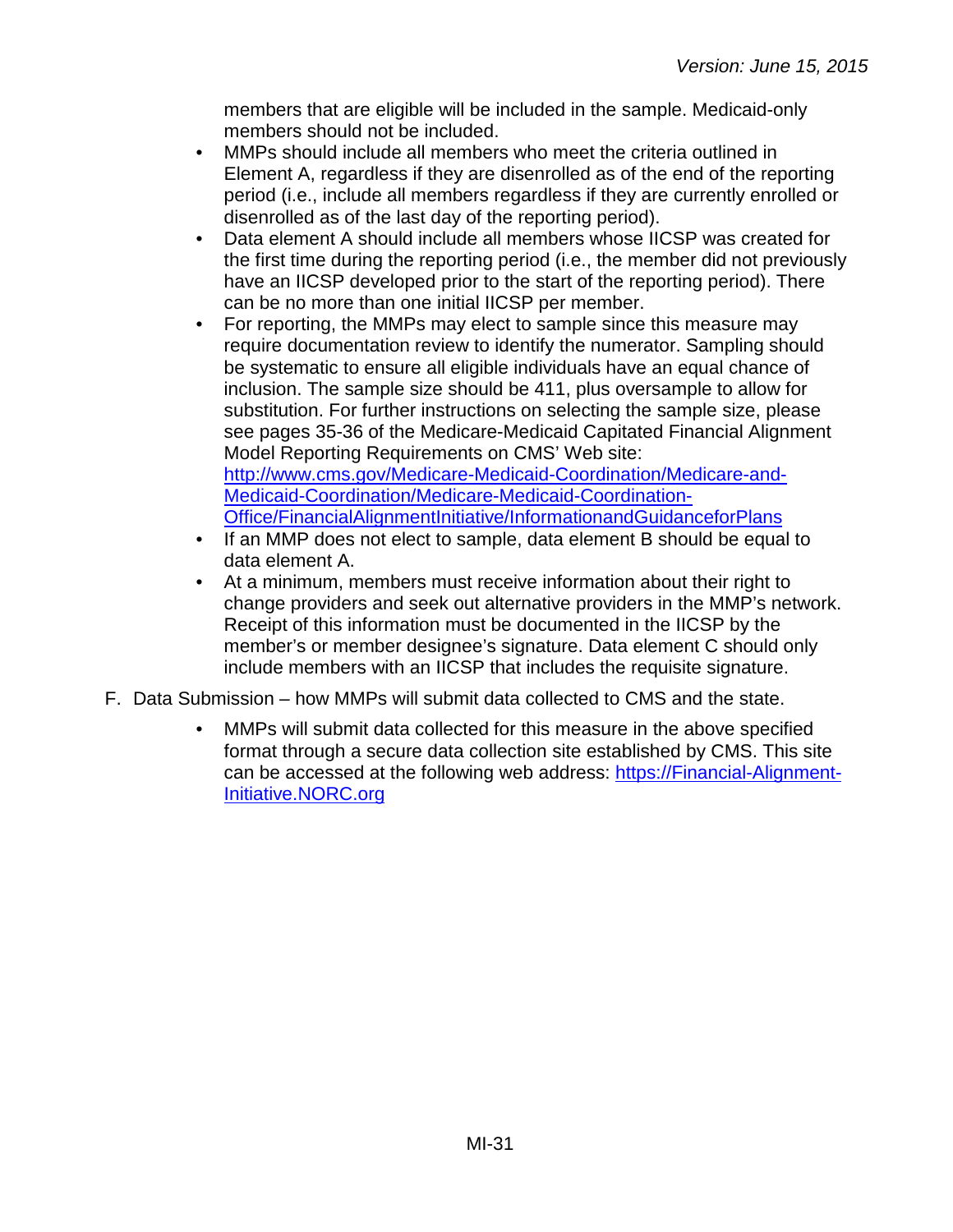MI2.5 Members with first follow-up visit within 30 days of hospital discharge.

| <b>CONTINUOUS REPORTING</b>        |                                      |          |                                                                                                     |                                                                                     |  |
|------------------------------------|--------------------------------------|----------|-----------------------------------------------------------------------------------------------------|-------------------------------------------------------------------------------------|--|
| <b>Reporting</b><br><b>Section</b> | <b>Reporting</b><br><b>Frequency</b> | Level    | <b>Reporting</b><br><b>Periods</b>                                                                  | Due Date                                                                            |  |
| MI2. Care<br>Coordination          | Quarterly                            | Contract | Current<br>Calendar<br>Quarter<br>Ex:<br>$1/1 - 3/31$<br>$4/1 - 6/30$<br>$7/1 - 9/30$<br>10/1-12/31 | By the end of the fourth<br>month following the last<br>day of the reporting period |  |

A. Data element definitions – details for each data element reported to CMS and the state, including examples, calculation methods, and how various data elements are associated.

| <b>Element</b><br><b>Letter</b> | <b>Element Name</b>                                                                                                                                   | <b>Definition</b>                                                                                                                                                                      | <b>Allowable</b><br><b>Values</b>              |
|---------------------------------|-------------------------------------------------------------------------------------------------------------------------------------------------------|----------------------------------------------------------------------------------------------------------------------------------------------------------------------------------------|------------------------------------------------|
| Α.                              | Total number of hospital<br>discharges.                                                                                                               | Total number of hospital<br>discharges during the<br>reporting period.                                                                                                                 | Field Type: Numeric                            |
| В.                              | Total number of hospital<br>discharges that resulted<br>in an ambulatory care<br>follow-up visit within 30<br>days of discharge from<br>the hospital. | Of the total reported in<br>A, the number of<br>hospital discharges that<br>resulted in an<br>ambulatory care follow-<br>up visit within 30 days of<br>discharge from the<br>hospital. | Field Type: Numeric<br>Note: Is a subset of A. |

B. QA Checks/Thresholds – procedures used by CMS and the state to establish benchmarks in order to identify outliers or data that are potentially erroneous.

- CMS and the state will perform an outlier analysis.
- As data are received from MMPs over time, CMS and the state will apply threshold checks.
- C. Edits and Validation checks validation checks that should be performed by each MMP prior to data submission.
	- Confirm those data elements listed above as subsets of other elements.
	- MMPs should validate that data element B is less than or equal to data element A.
	- All data elements should be positive values.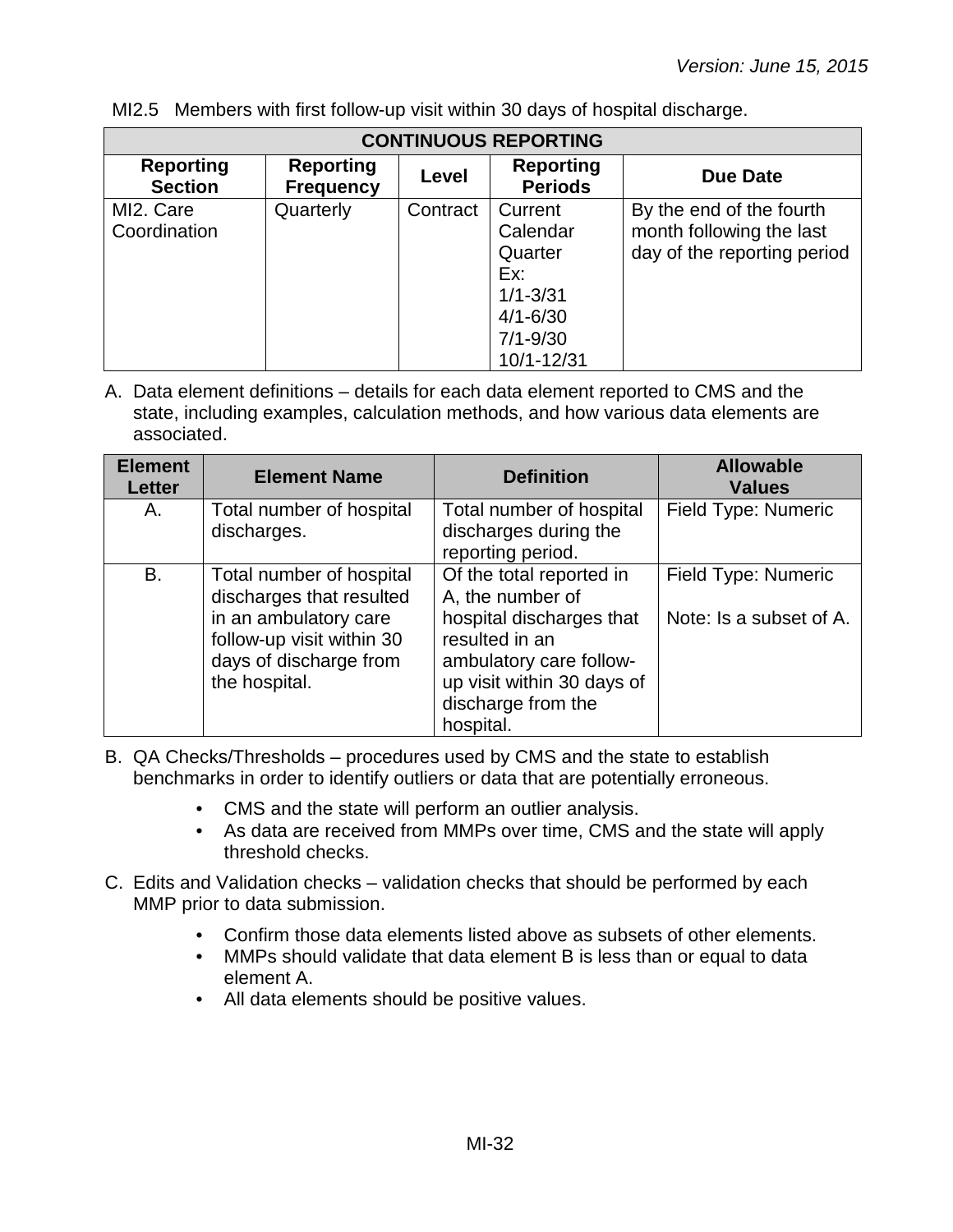- D. Analysis how CMS and the state will evaluate reported data, as well as how other data sources may be monitored.
	- CMS and the state will evaluate the percentage of hospital discharges that resulted in an ambulatory care follow-up visit within 30 days of the discharge from the hospital.
- E. Notes additional clarifications to a reporting section. This section incorporates previously answered frequently asked questions.
	- MMPs should include all members regardless of whether the member was enrolled through passive enrollment or opt-in enrollment. Medicaid-only members should not be included.
	- MMPs should include all hospital discharges for members who meet the criteria outlined in Element A and who were continuously enrolled from the date of the hospital discharge through 30 days after the hospital discharge, regardless if they are disenrolled as of the end of the reporting period.
	- The date of discharge must occur within the reporting period, but the followup may not be in the same reporting period. For example, if a discharge occurs during the last month of the reporting period, look to the first month of the following reporting period to identify the follow-up visit.
	- The member needs to be enrolled from the date of the hospital discharge through 30 days after the hospital discharge, with no gaps in enrollment to be included in this measure.
	- A follow-up visit is defined as an ambulatory care follow-up visit to assess the member's health following a hospitalization. Codes to identify follow-up visits are provided in Table MI-1.
	- Codes to identify inpatient discharges are provided in Table MI-2.
	- Exclude discharges in which the patient was transferred or readmitted within 30 days after discharge to an acute or non-acute facility.
	- Exclude discharges due to death. Codes to identify patients who have expired are provided in Table MI-3.

| Table MI-1: Codes to Identify Ambulatory Health Services |                                                                             |                                     |                              |                                              |  |  |
|----------------------------------------------------------|-----------------------------------------------------------------------------|-------------------------------------|------------------------------|----------------------------------------------|--|--|
| <b>Description</b>                                       | <b>CPT</b>                                                                  | <b>HCPCS</b>                        | ICD-9-CM<br><b>Diagnosis</b> | <b>UB Revenue</b>                            |  |  |
| Office or other<br>outpatient<br>services                | 99201-99205, 99211-<br>99215, 99241-99245                                   |                                     |                              | 051x, 0520-0523,<br>0526-0529, 0982,<br>0983 |  |  |
| Home services                                            | 99341-99345, 99347-<br>99350                                                |                                     |                              |                                              |  |  |
| Nursing facility care                                    | 99304-99310, 99315,<br>99316, 99318                                         |                                     |                              | 0524, 0525                                   |  |  |
| Domiciliary, rest<br>home or custodial<br>care services  | 99324-99328, 99334-<br>99337                                                |                                     |                              |                                              |  |  |
| Preventive medicine                                      | 99385-99387, 99395-<br>99397, 99401-99404,<br>99411, 99412, 99420,<br>99429 | G0344,<br>G0402,<br>G0438,<br>G0439 |                              |                                              |  |  |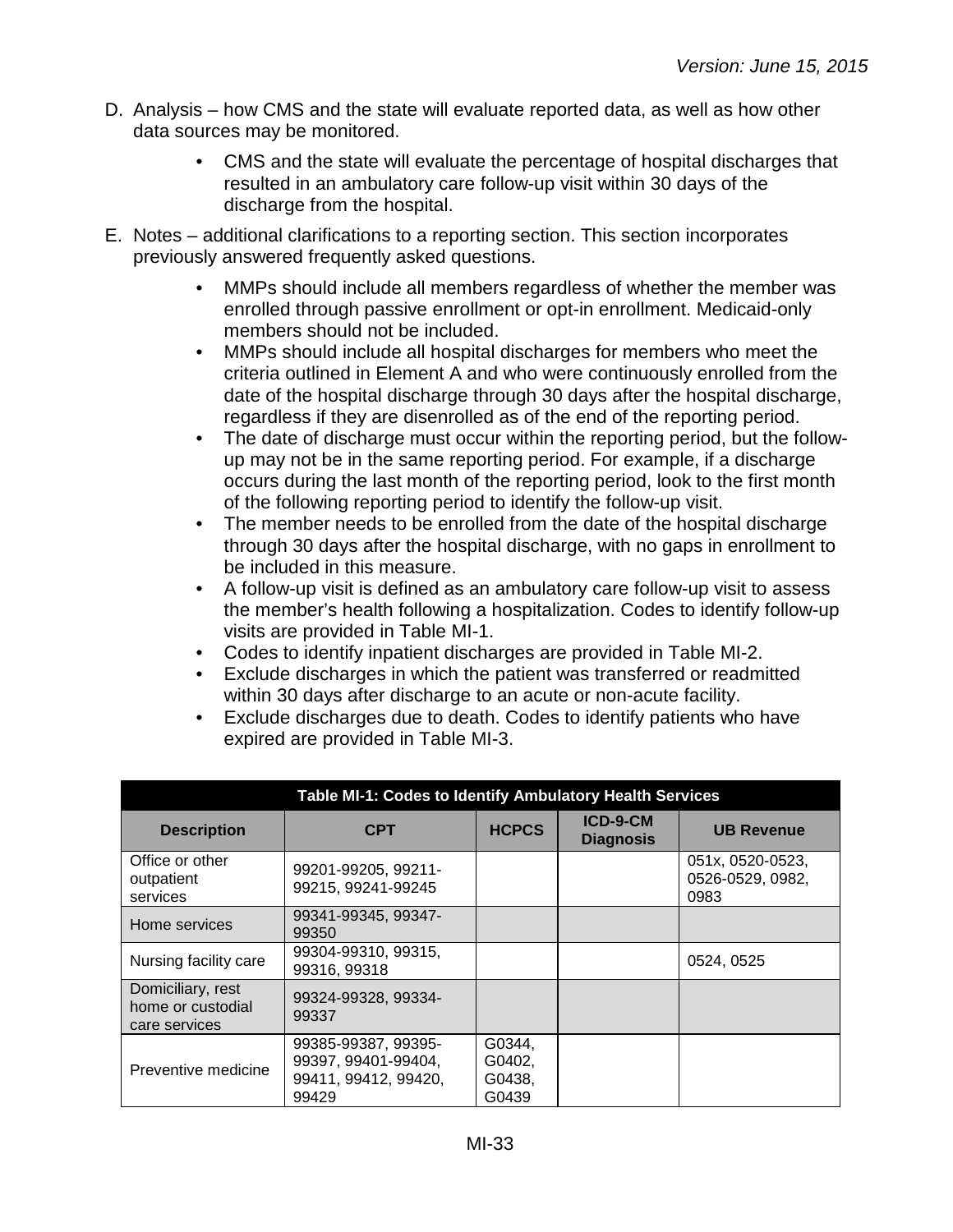| Table MI-1: Codes to Identify Ambulatory Health Services |                               |              |                                                |                   |  |  |
|----------------------------------------------------------|-------------------------------|--------------|------------------------------------------------|-------------------|--|--|
| <b>Description</b>                                       | <b>CPT</b>                    | <b>HCPCS</b> | ICD-9-CM<br><b>Diagnosis</b>                   | <b>UB Revenue</b> |  |  |
| Ophthalmology and<br>optometry                           | 92002, 92004, 92012,<br>92014 |              |                                                |                   |  |  |
| General medical<br>examination                           |                               |              | V70.0, V70.3,<br>V70.5, V70.6,<br>V70.8, V70.9 |                   |  |  |

| <b>Table MI-2 Codes to Identify Inpatient Discharges</b>       |           |                                                                                                                                                                                                                                                                                                                                                                                                                                                                       |  |  |  |
|----------------------------------------------------------------|-----------|-----------------------------------------------------------------------------------------------------------------------------------------------------------------------------------------------------------------------------------------------------------------------------------------------------------------------------------------------------------------------------------------------------------------------------------------------------------------------|--|--|--|
| <b>Principal ICD-9-CM</b><br><b>Diagnosis</b>                  |           | <b>MS-DRG</b>                                                                                                                                                                                                                                                                                                                                                                                                                                                         |  |  |  |
| 001-289, 317-999, V01-V29,<br>V <sub>40</sub> -V <sub>90</sub> | <b>OR</b> | 001-013, 020-042, 052-103, 113-117, 121-125, 129-139, 146-<br>159, 163-168, 175-208, 215-264, 280-316, 326-358, 368-395,<br>405-425, 432-446, 453-517, 533-566, 573-585, 592-607, 614-<br>630, 637-645, 652-675, 682-700, 707-718, 722-730, 734-750,<br>754-761, 765-770, 774-782, 789-795, 799-804, 808-816, 820-<br>830, 834-849, 853-858, 862-872, 901-909, 913-923, 927-929,<br>933-935, 939-941, 947-951, 955-959, 963-965, 969-970, 974-<br>977.981-989.998.999 |  |  |  |
| WITH                                                           |           |                                                                                                                                                                                                                                                                                                                                                                                                                                                                       |  |  |  |

| UB Type of Bill    | <b>OR</b> | Any acute inpatient facility code |
|--------------------|-----------|-----------------------------------|
| 11x, 12x, 41x, 84x |           |                                   |

| Table MI-3: Codes to Identify Patients who Expired |
|----------------------------------------------------|
| <b>Discharge Status Code</b>                       |
| 20                                                 |

- F. Data Submission how MMPs will submit data collected to CMS and the state.
	- MMPs will submit data collected for this measure in the above specified format through a secure data collection site established by CMS. This site can be accessed at the following web address: [https://Financial-Alignment-](https://financial-alignment-initiative.norc.org/)[Initiative.NORC.org](https://financial-alignment-initiative.norc.org/)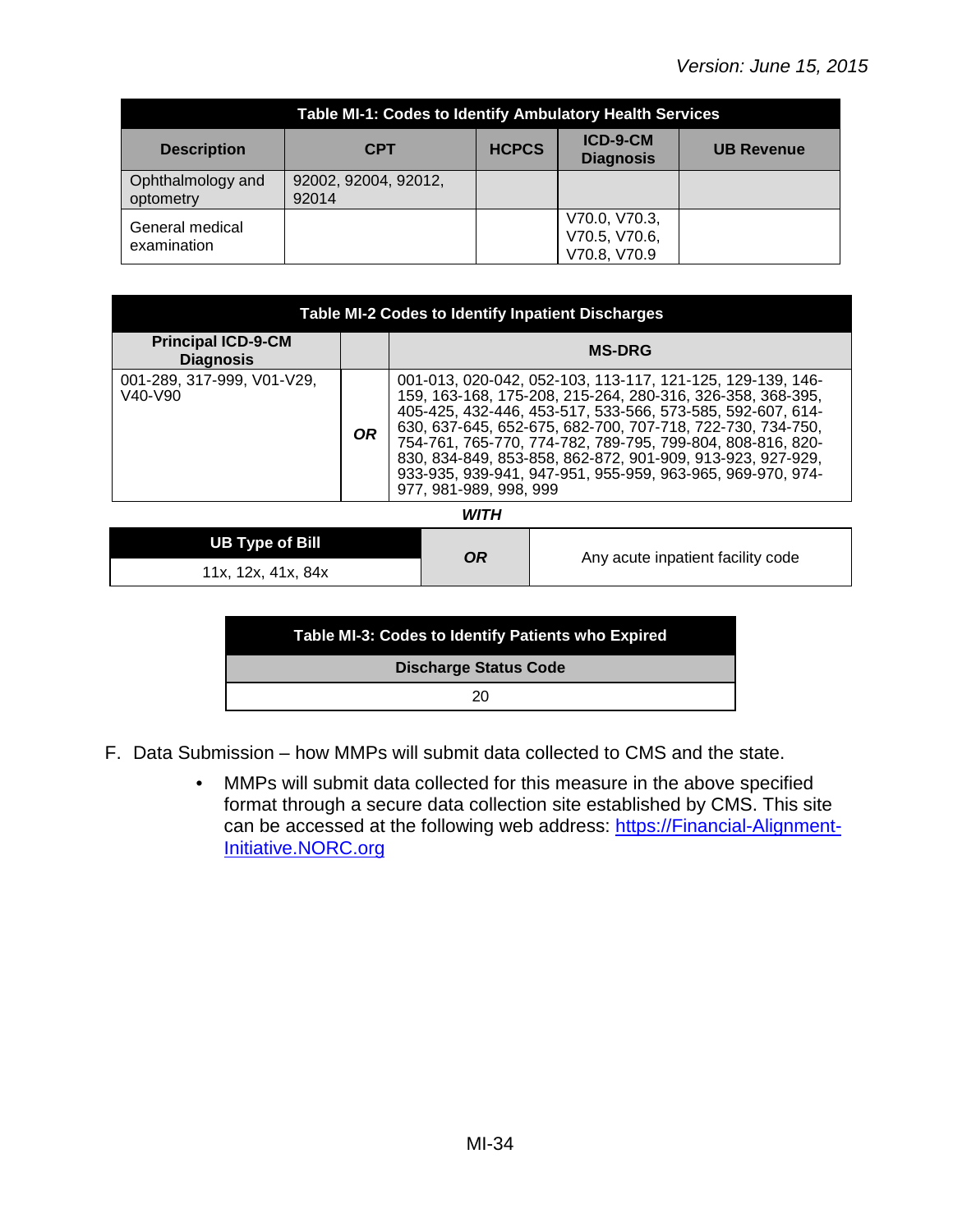## <span id="page-34-0"></span>**Section MI III. Enrollee Protections**

| <b>IMPLEMENTATION</b>               |                                      |          |                                                                                                     |                                                                                     |  |
|-------------------------------------|--------------------------------------|----------|-----------------------------------------------------------------------------------------------------|-------------------------------------------------------------------------------------|--|
| <b>Reporting</b><br><b>Section</b>  | <b>Reporting</b><br><b>Frequency</b> | Level    | <b>Reporting</b><br><b>Period</b>                                                                   | <b>Due Date</b>                                                                     |  |
| MI3. Enrollee<br><b>Protections</b> | Monthly                              | Contract | Current<br><b>Month</b><br>Ex:<br>$1/1 - 1/31$                                                      | By the end of the month<br>following the last day of<br>the reporting period        |  |
| <b>ONGOING</b>                      |                                      |          |                                                                                                     |                                                                                     |  |
| <b>Reporting</b><br><b>Section</b>  | <b>Reporting</b><br><b>Frequency</b> | Level    | <b>Reporting</b><br><b>Periods</b>                                                                  | <b>Due Date</b>                                                                     |  |
| MI3. Enrollee<br><b>Protections</b> | Quarterly                            | Contract | Current<br>Calendar<br>Quarter<br>Ex:<br>$1/1 - 3/31$<br>$4/1 - 6/30$<br>$7/1 - 9/30$<br>10/1-12/31 | By the end of the second<br>month following the last<br>day of the reporting period |  |

MI3.1 The number of critical incident and abuse reports for members receiving LTSS.

| <b>Element</b><br><b>Letter</b> | <b>Element Name</b>      | <b>Definition</b>            | <b>Allowable</b><br><b>Values</b> |
|---------------------------------|--------------------------|------------------------------|-----------------------------------|
| A.                              | Total number of          | Total number of members      | Field Type: Numeric               |
|                                 | members receiving        | receiving LTSS during the    |                                   |
|                                 | LTSS.                    | reporting period.            |                                   |
| B.                              | Total number of critical | Of the total reported in A,  | Field Type: Numeric               |
|                                 | incident and abuse       | the number of critical       |                                   |
|                                 | reports.                 | incident and abuse reports   |                                   |
|                                 |                          | during the reporting period. |                                   |

- B. QA Checks/Thresholds procedures used by CMS and the state to establish benchmarks in order to identify outliers or data that are potentially erroneous.
	- CMS and the state will perform an outlier analysis.
	- As data are received from MMPs over time, CMS and the state will apply threshold checks.
- C. Edits and Validation checks validation checks that should be performed by each MMP prior to data submission.
	- All data elements should be positive values.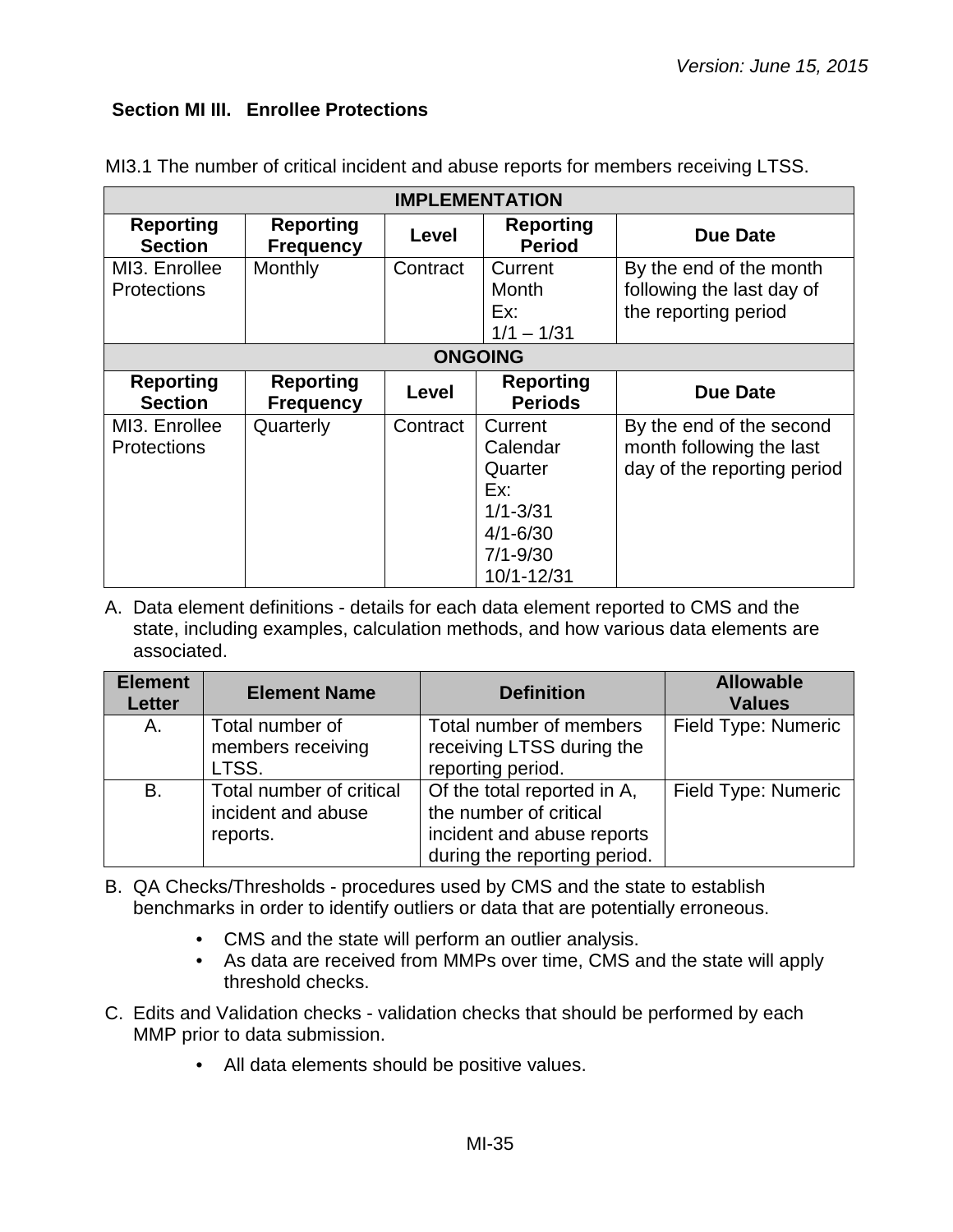- D. Analysis how CMS and the state will evaluate reported data, as well as how other data sources may be monitored.
	- CMS and the state will evaluate the number of critical incident and abuse reports per 1,000 members receiving LTSS during the reporting period.
- E. Notes additional clarifications to a reporting section. This section incorporates previously answered frequently asked questions.
	- MMPs should include all members regardless of whether the member was enrolled through passive enrollment or opt-in enrollment. Medicaid-only members should not be included.
	- MMPs should include all members who meet the criteria outlined in Element A, regardless if they are disenrolled as of the end of the reporting period (i.e., include all members regardless if they are currently enrolled or disenrolled as of the last day of the reporting period).
	- It is possible for members to have more than one critical incident and/or abuse report during the reporting period. All critical incident and abuse reports during the reporting period should be counted.
	- Critical incident refers to any actual or alleged event or situation that creates a significant risk of substantial or serious harm to the physical or mental health, safety or well-being of a member.
	- Abuse refers to:
		- 1. Willful use of offensive, abusive, or demeaning language by a caretaker that causes mental anguish;
		- 2. Knowing, reckless, or intentional acts or failures to act which cause injury or death to an individual or which places that individual at risk of injury or death;
		- 3. Rape or sexual assault;
		- 4. Corporal punishment or striking of an individual;
		- 5. Unauthorized use or the use of excessive force in the placement of bodily restraints on an individual; and
		- 6. Use of bodily or chemical restraints on an individual which is not in compliance with federal or state laws and administrative regulations.
- F. Data Submission how MMPs will submit data collected to CMS and the state.
	- MMPs will submit data collected for this measure in the above specified format through a secure data collection site established by CMS. This site can be accessed at the following web address: [https://Financial-Alignment-](https://financial-alignment-initiative.norc.org/)[Initiative.NORC.org](https://financial-alignment-initiative.norc.org/)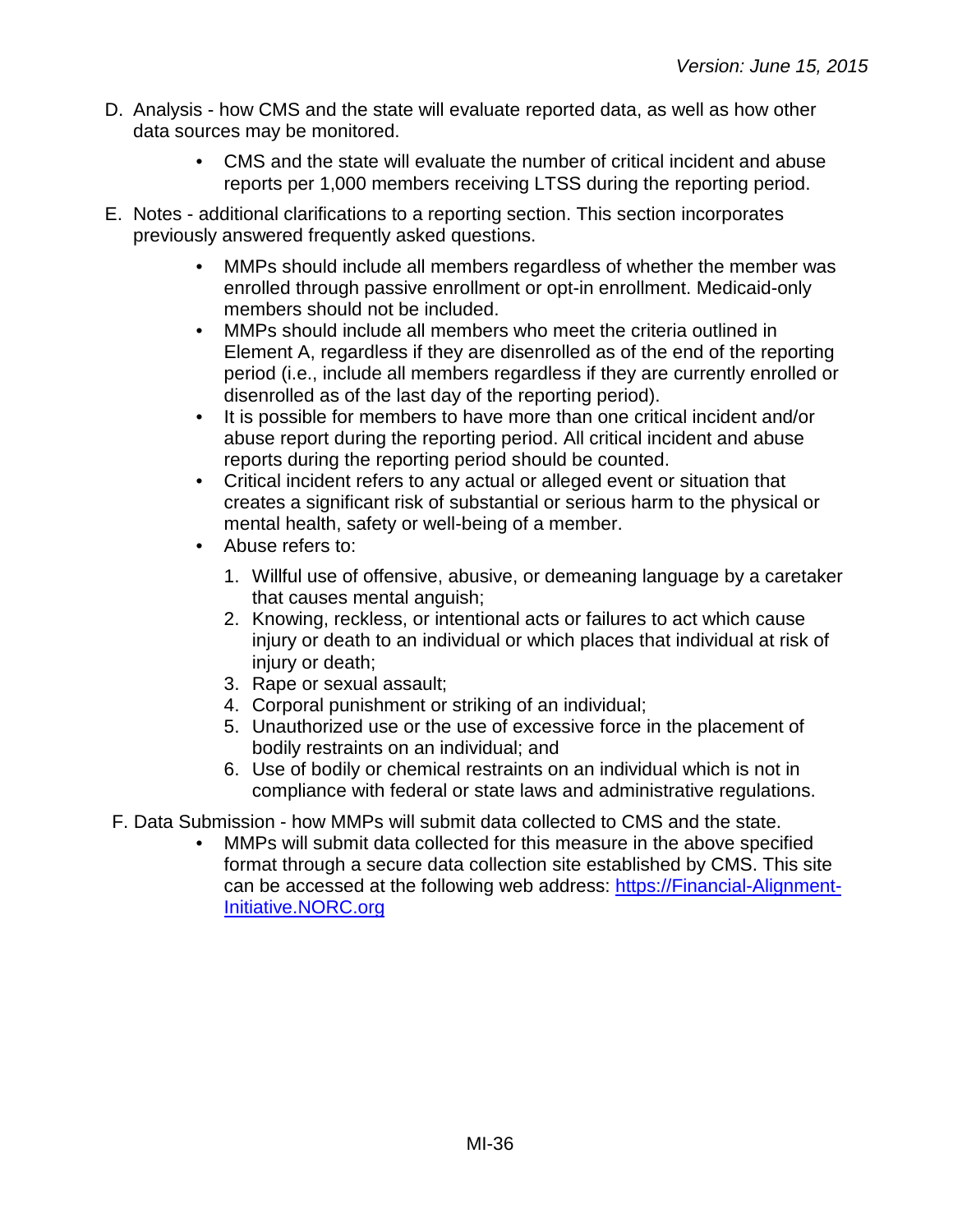## <span id="page-36-0"></span>**Section MI IV. Organizational Structure and Staffing**

MI4.1 MMPs with an established work plan and identification of an individual who is responsible for ADA compliance.

| <b>CONTINUOUS REPORTING</b>                         |                                      |          |                                   |                                                                                     |  |  |
|-----------------------------------------------------|--------------------------------------|----------|-----------------------------------|-------------------------------------------------------------------------------------|--|--|
| <b>Reporting</b><br><b>Section</b>                  | <b>Reporting</b><br><b>Frequency</b> | Level    | <b>Reporting</b><br><b>Period</b> | Due Date                                                                            |  |  |
| MI4.<br>Organizational<br>Structure and<br>Staffing | Annually                             | Contract | <b>Calendar Year</b>              | By the end of the second<br>month following the last<br>day of the reporting period |  |  |

| <b>Element</b><br><b>Letter</b> | <b>Element Name</b>                                                                   | <b>Definition</b>                                                                     | <b>Allowable</b><br><b>Values</b>                                                          |
|---------------------------------|---------------------------------------------------------------------------------------|---------------------------------------------------------------------------------------|--------------------------------------------------------------------------------------------|
| Α.                              | Established Work Plan.                                                                | Established Work Plan.                                                                | Field Type: N/A                                                                            |
|                                 |                                                                                       |                                                                                       | Note: File will be<br>uploaded to FTP site as<br>a separate attachment.                    |
| B.                              | Identification of the<br>individual responsible<br>for physical access<br>compliance. | Identification of the<br>individual responsible for<br>physical access<br>compliance. | Field Type: N/A<br>Note: File will be<br>uploaded to FTP site as<br>a separate attachment. |

- B. QA checks/Thresholds procedures used by CMS and the state to establish benchmarks in order to identify outliers or data that are potentially erroneous.
	- To be determined.
- C. Edits and Validation checks validation checks that should be performed by each MMP prior to data submission.
	- To be determined.
- D. Analysis how CMS and the state will evaluate reported data, as well as how other data sources may be monitored.
	- To be determined.
- E. Notes additional clarifications to a reporting section. This section incorporates previously answered frequently asked questions.
	- To be determined.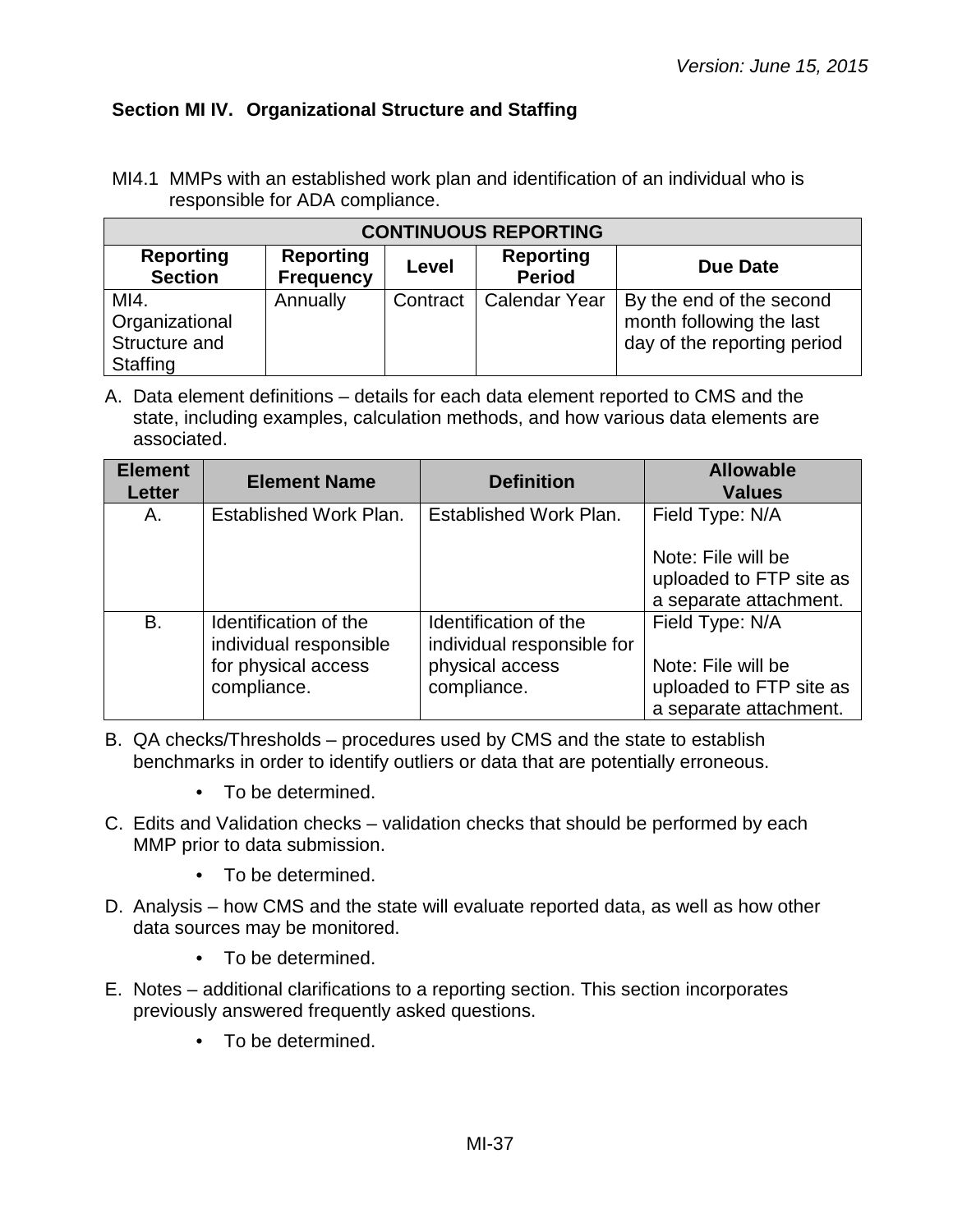- F. Data Submission how MMPs will submit data collected to CMS and the state.
	- MMPs will submit data collected for this measure in the above specified format through a secure data transmission site established by CMS. This site can be accessed at the following web address: <https://fm.hshapps.com/login.aspx?ReturnUrl=%2fdefault.aspx>
	- For data submission, each data element above should be uploaded as a separate attachment.
	- Required File Format is Microsoft Word File.
	- The file name extension should be ".docx"
	- File name= MI\_(CONTRACTID)\_(REPORTING PERIOD)\_(SUBMISSIONDATE)\_(ELEMENTNAME).docx
	- Replace (CONTRACTID) with the contract ID, (REPORTINGPERIOD) with the year and month of the beginning of the reporting period in YYYYMM format (e.g., February 2014 would be 201402), (SUBMISSIONDATE) the year, month, and date of the submission in YYYYMMDD format (e.g., March 31, 2014 would be 20140331), and (ELEMENTNAME) with the element name listed below.
		- o For element letter "A", the (ELEMENTNAME) should be (PLAN).
		- o For element letter "B", the (ELEMENTNAME) should be (INDIVIDUAL).

| MI4.2 Care coordinator training for supporting self-direction under the demonstration. |  |  |  |
|----------------------------------------------------------------------------------------|--|--|--|
|                                                                                        |  |  |  |

| <b>CONTINUOUS REPORTING</b>                      |                                      |          |                                   |                                                                                        |  |  |
|--------------------------------------------------|--------------------------------------|----------|-----------------------------------|----------------------------------------------------------------------------------------|--|--|
| <b>Reporting Section</b>                         | <b>Reporting</b><br><b>Frequency</b> | Level    | <b>Reporting</b><br><b>Period</b> | Due Date                                                                               |  |  |
| MI4. Organizational<br>Structure and<br>Staffing | Annually                             | Contract | <b>Calendar Year</b>              | By the end of the<br>second month following<br>the last day of the<br>reporting period |  |  |

| <b>Element</b><br><b>Letter</b> | <b>Element Name</b>                   | <b>Definition</b>                                                                                                                                  | <b>Allowable</b><br><b>Values</b> |
|---------------------------------|---------------------------------------|----------------------------------------------------------------------------------------------------------------------------------------------------|-----------------------------------|
| А.                              | Total number of care<br>coordinators. | Total number of care<br>coordinators who have<br>been employed by the<br>MMP for at least 3 months<br>at any point during the<br>reporting period. | Field Type: Numeric               |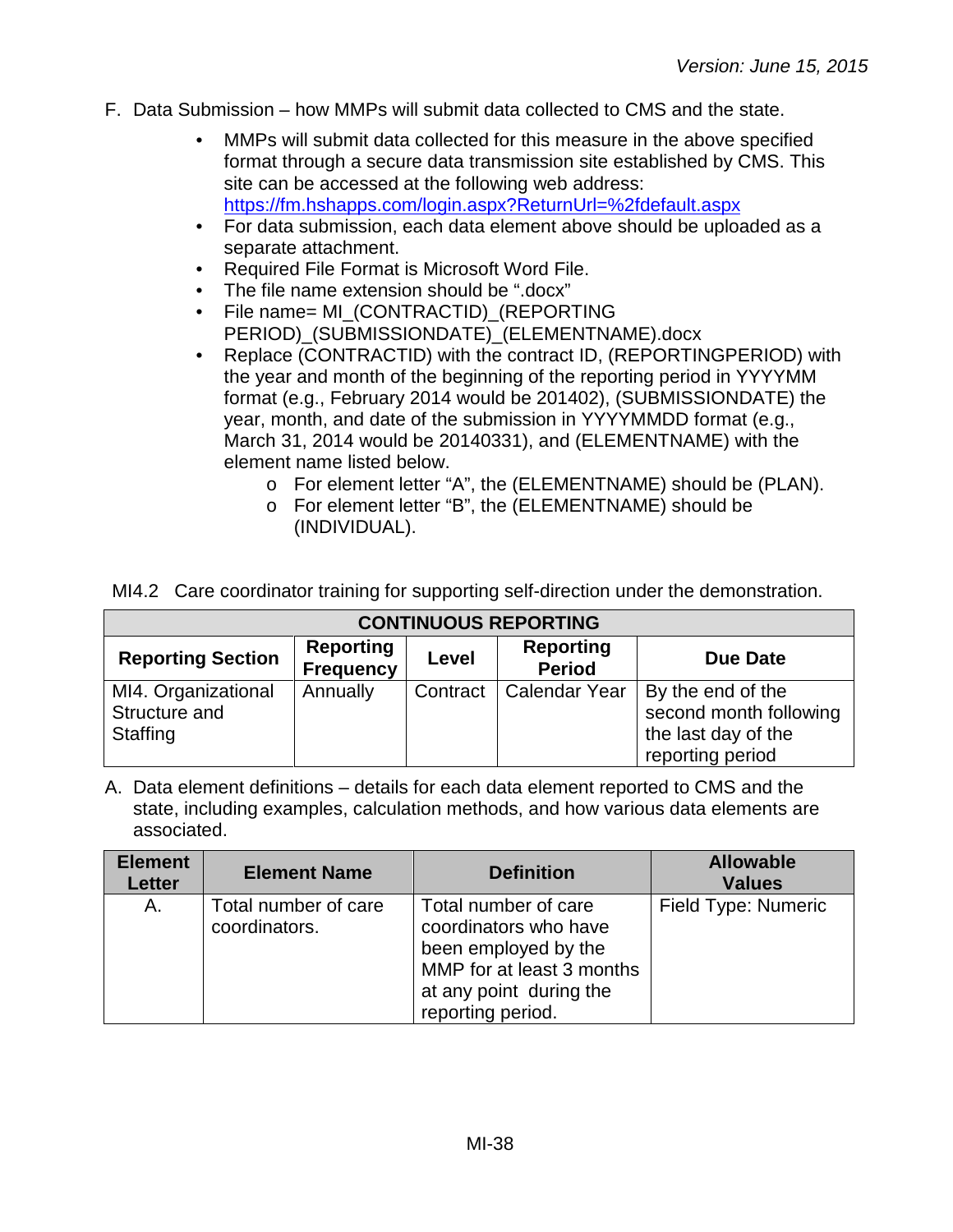| <b>Element</b><br><b>Letter</b> | <b>Element Name</b>                                                                                                                   | <b>Definition</b>                                                                                                                                              | <b>Allowable</b><br><b>Values</b>              |
|---------------------------------|---------------------------------------------------------------------------------------------------------------------------------------|----------------------------------------------------------------------------------------------------------------------------------------------------------------|------------------------------------------------|
| B.                              | Total number of care<br>coordinators that have<br>undergone training for<br>supporting self-<br>direction under the<br>demonstration. | Of the total reported in A,<br>the number of care<br>coordinators that have<br>undergone training for<br>supporting self-direction<br>under the demonstration. | Field Type: Numeric<br>Note: Is a subset of A. |

- B. QA Checks/Thresholds procedures used by CMS and the state to establish benchmarks in order to identify outliers or data that are potentially erroneous.
	- CMS and the state will perform an outlier analysis.
	- As data are received from MMPs over time, CMS and the state will apply threshold checks.
- C. Edits and Validation checks validation checks that should be performed by each MMP prior to data submission.
	- Confirm those data elements listed above as subsets of other elements.
	- MMPs should validate that data element B is less than or equal to data element A.
	- All data elements should be positive values.
- D. Analysis how CMS and the state will evaluate reported data, as well as how other data sources may be monitored.
	- CMS and the state will evaluate the percentage of care coordinators that have undergone state-based training for supporting self-direction.
- E. Notes additional clarifications to a reporting section. This section incorporates previously answered frequently asked questions.
	- MMPs should refer to the Michigan three-way contract for specific requirements pertaining to a care coordinator.
	- MMPs should refer to the Michigan three-way contract for specific requirements pertaining to training for supporting self-direction.
	- A care coordinator includes all full-time and part-time staff.
	- If a care service coordinator was not currently with the MMP at the end of the reporting period, but was with the MMP for at least 3 months, they should be included in this measure.
	- For purposes of reporting element B, MMPs should refer to the Learning Management System (LMS) which provides a reporting mechanism for state-sponsored courses, including self-direction. Representatives from each MMP will have access to the reporting function of the LMS.
- F. Data Submission how MMPs will submit data collected to CMS and the state.
	- MMPs will submit data collected for this measure in the above specified format through a secure data collection site established by CMS. This site can be accessed at the following web address: [https://Financial-Alignment-](https://financial-alignment-initiative.norc.org/)[Initiative.NORC.org](https://financial-alignment-initiative.norc.org/)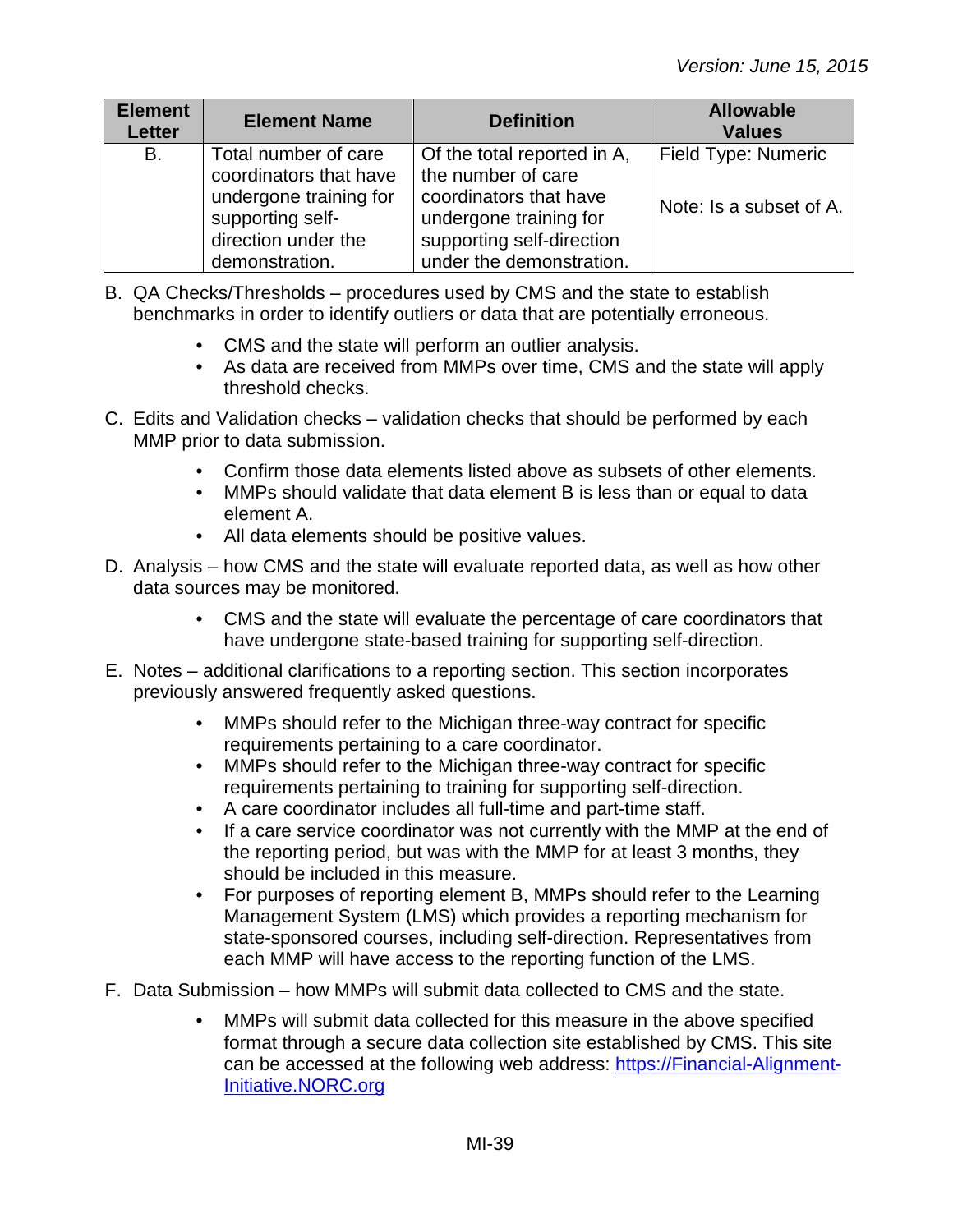# <span id="page-39-0"></span>**Section MI V. Performance and Quality Improvement**

| <b>CONTINUOUS REPORTING</b>                    |                                      |          |                                   |                                                                                        |
|------------------------------------------------|--------------------------------------|----------|-----------------------------------|----------------------------------------------------------------------------------------|
| <b>Reporting Section</b>                       | <b>Reporting</b><br><b>Frequency</b> | Level    | <b>Reporting</b><br><b>Period</b> | Due Date                                                                               |
| MI5. Performance<br>and Quality<br>Improvement | Annually                             | Contract | <b>Calendar Year</b>              | By the end of the fourth<br>month following the last<br>day of the reporting<br>period |

MI5.1 Ambulatory care-sensitive condition hospital admission. (PQI #90)

| <b>Element</b><br><b>Letter</b> | <b>Element Name</b>                                                                                                                                                                                                                                                                                                                                                                                                                                                                                                                                                                                     | <b>Definition</b>                                                                                                                                                                                                                                                                                                                                                                                                                                                                                                                                                                                                                    | <b>Allowable</b><br><b>Values</b> |
|---------------------------------|---------------------------------------------------------------------------------------------------------------------------------------------------------------------------------------------------------------------------------------------------------------------------------------------------------------------------------------------------------------------------------------------------------------------------------------------------------------------------------------------------------------------------------------------------------------------------------------------------------|--------------------------------------------------------------------------------------------------------------------------------------------------------------------------------------------------------------------------------------------------------------------------------------------------------------------------------------------------------------------------------------------------------------------------------------------------------------------------------------------------------------------------------------------------------------------------------------------------------------------------------------|-----------------------------------|
| А.                              | Total number of members<br>age 21 years and older.                                                                                                                                                                                                                                                                                                                                                                                                                                                                                                                                                      | Total number of members<br>age 21 years and older<br>enrolled in the MMP during<br>the reporting period.                                                                                                                                                                                                                                                                                                                                                                                                                                                                                                                             | Field Type: Numeric               |
| B.                              | Total number of<br>discharges for members<br>age 21 years and older<br>with an admission for one<br>of the following conditions:<br>Diabetes with short-<br>1.<br>term complications<br>2.<br>Diabetes with long-<br>term complications<br>3.<br>Uncontrolled diabetes<br>without complications<br>Diabetes with lower-<br>4.<br>extremity amputation<br>Chronic obstructive<br>5.<br>pulmonary disease<br>Asthma<br>6.<br>7.<br>Hypertension<br>8.<br><b>Heart failure</b><br>9.<br>Angina without a<br>cardiac procedure<br>10. Dehydration<br>11. Bacterial pneumonia<br>12. Urinary tract infection | Of the total reported in A,<br>the number of discharges<br>for members age 21 years<br>and older with an<br>admission for one of the<br>following conditions:<br>Diabetes with short-<br>1.<br>term complications<br>Diabetes with long-<br>2.<br>term complications<br>Uncontrolled diabetes<br>3.<br>without complications<br>Diabetes with lower-<br>4.<br>extremity amputation<br>Chronic obstructive<br>5.<br>pulmonary disease<br>6.<br>Asthma<br>7.<br>Hypertension<br>8.<br><b>Heart failure</b><br>9.<br>Angina without a<br>cardiac procedure<br>10. Dehydration<br>11. Bacterial pneumonia<br>12. Urinary tract infection | Field Type: Numeric               |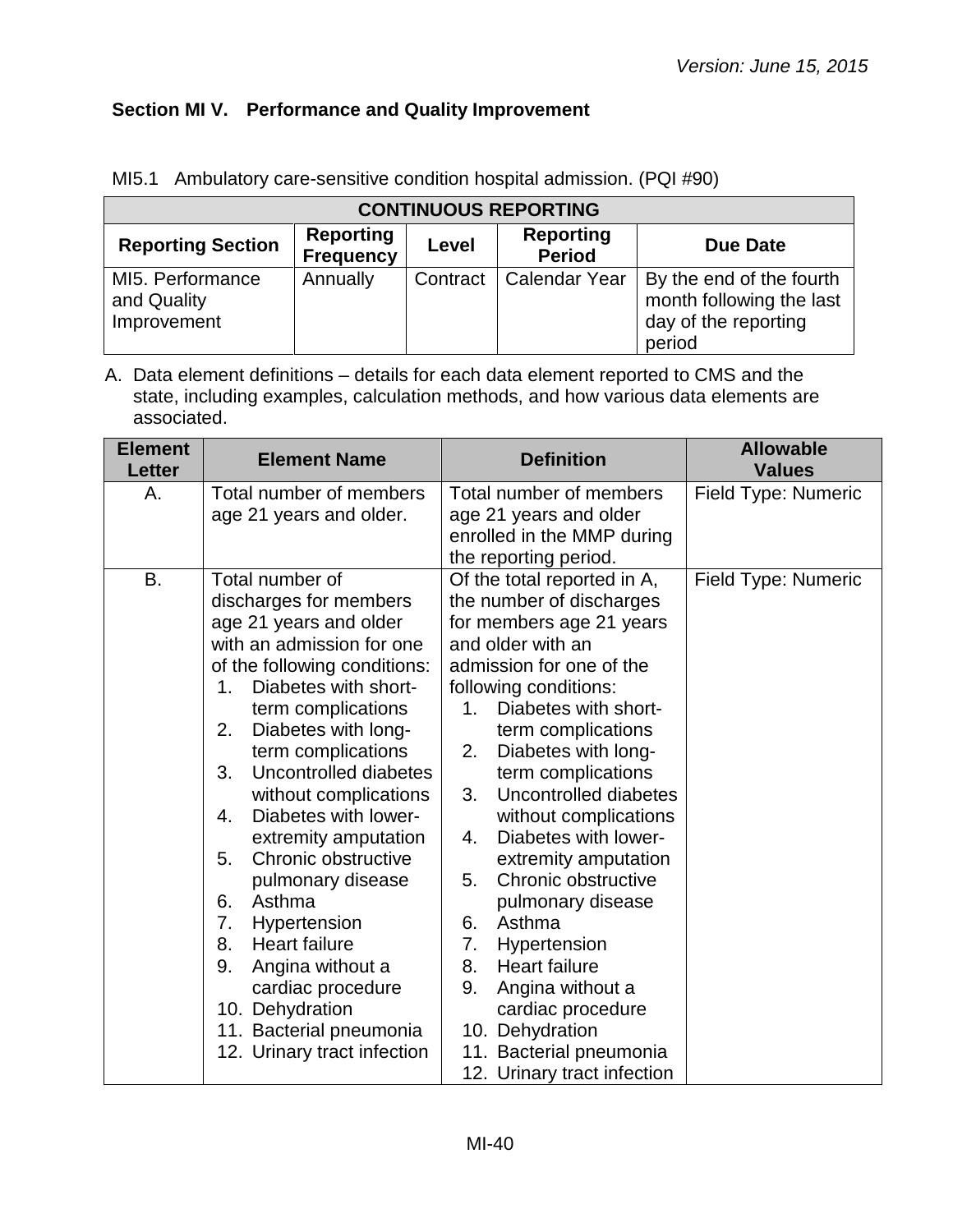- B. QA Checks/Thresholds procedures used by CMS and the state to establish benchmarks in order to identify outliers or data that are potentially erroneous.
	- CMS and the state will perform an outlier analysis.
	- As data are received from MMPs over time, CMS and the state will apply threshold checks.
- C. Edits and Validation checks validation checks that should be performed by each MMP prior to data submission.
	- All data elements should be positive values.
- D. Analysis how CMS and the state will evaluate reported data, as well as how other data sources may be monitored.
	- CMS and the state will evaluate the number of ambulatory care-sensitive condition hospital admissions (discharges) for members age 21 years and older per 100,000 members.
- E. Notes additional clarifications to a reporting section. This section incorporates previously answered frequently asked questions.
	- MMPs should include all members regardless of whether the member was enrolled through passive enrollment or opt-in enrollment. Medicaid-only members should not be included.
	- MMPs should include all members who meet the criteria outlined in Element A, regardless if they are disenrolled as of the end of the reporting period (i.e., include all members regardless if they are currently enrolled or disenrolled as of the last day of the reporting period).
	- The PQI overall composite measure includes admissions for one of the following conditions during the reporting period:
		- o Diabetes with short-term complications (PQI #1)
		- o Diabetes with long-term complications (PQI #3)
		- o Chronic obstructive pulmonary disease or Asthma in Older Adults (PQI #5)
		- o Hypertension (PQI #7)
		- o Heart failure (PQI #8)
		- o Dehydration (PQI #10)
		- o Bacterial pneumonia (PQI #11)
		- o Urinary tract infection (PQI #12)
		- o Angina without a cardiac procedure (PQI #13)
		- o Uncontrolled diabetes without complications (PQI #14)
		- o Asthma in Younger Adults (PQI #15)
		- o Diabetes with lower-extremity amputation (PQI #16)
	- Further details on technical specifications for the individual PQI measures, including inclusion and exclusion criteria and codes, can be located on the Individual Measure Technical Specifications located on the Agency for Healthcare Research and Quality (AHRQ) website: [http://www.qualityindicators.ahrq.gov/Modules/PQI\\_TechSpec.aspx](http://www.qualityindicators.ahrq.gov/Modules/PQI_TechSpec.aspx)
	- The numerator for this measure is based on inpatient discharges, not members.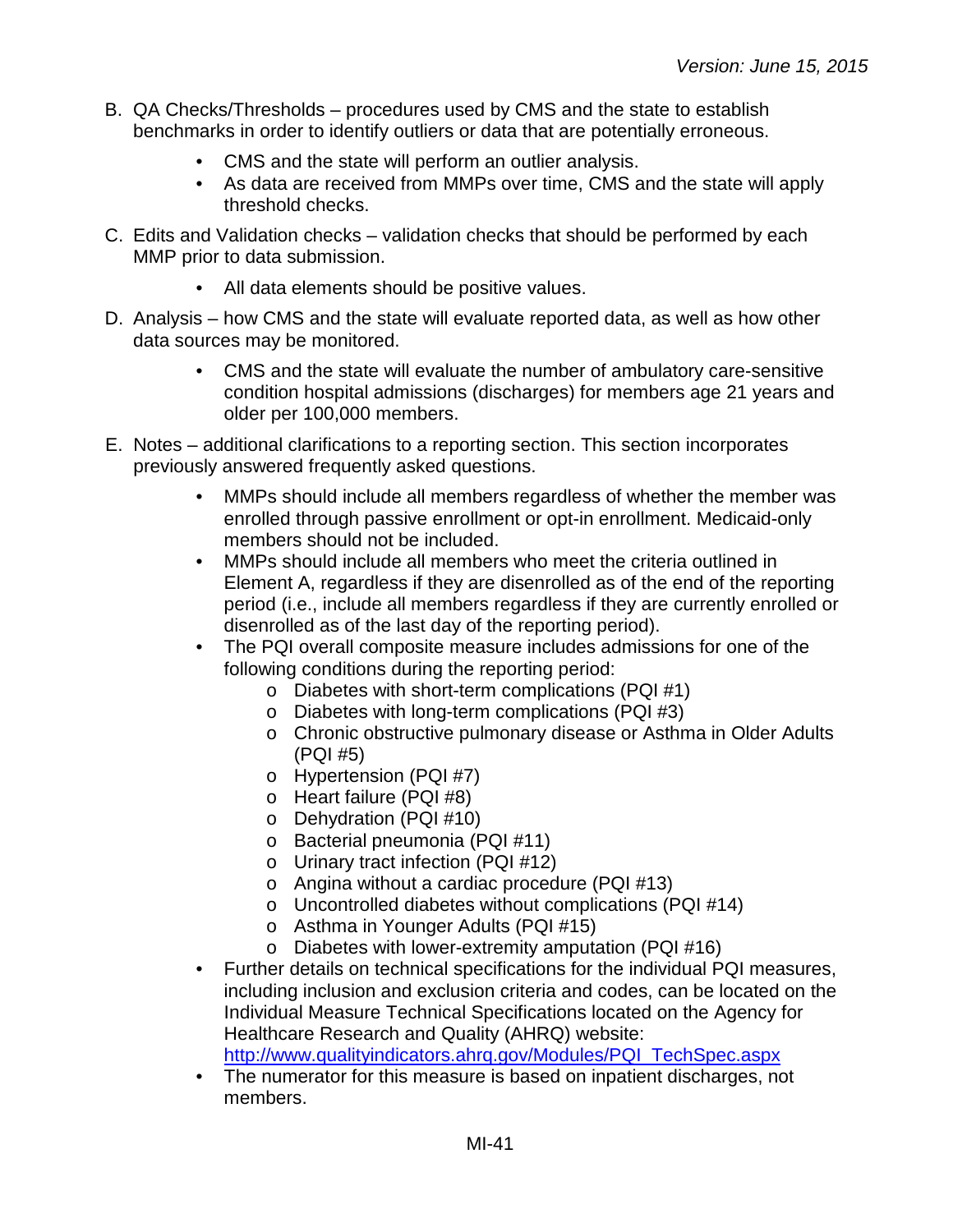- If a member has multiple discharges that meet inclusion criteria for any of the above PQIs, they should be counted only once in the composite numerator (i.e., if a member has a discharge for asthma and hypertension during the reporting period, they would only count as one discharge for the composite numerator).
- F. Data Submission how MMPs will submit data collected to CMS and the state.
	- MMPs will submit data collected for this measure in the above specified format through a secure data collection site established by CMS. This site can be accessed at the following web address: [https://Financial-Alignment-](https://financial-alignment-initiative.norc.org/)[Initiative.NORC.org](https://financial-alignment-initiative.norc.org/)

|  |  | MI5.2 Members using self-directed arrangements through a fiscal intermediary. |  |
|--|--|-------------------------------------------------------------------------------|--|

| <b>CONTINUOUS REPORTING</b>                    |                                      |          |                                                                                                     |                                                                                        |
|------------------------------------------------|--------------------------------------|----------|-----------------------------------------------------------------------------------------------------|----------------------------------------------------------------------------------------|
| <b>Reporting Section</b>                       | <b>Reporting</b><br><b>Frequency</b> | Level    | <b>Reporting</b><br><b>Periods</b>                                                                  | Due Date                                                                               |
| MI5. Performance<br>and Quality<br>Improvement | Quarterly                            | Contract | Current<br>Calendar<br>Quarter<br>Ex:<br>$1/1 - 3/31$<br>$4/1 - 6/30$<br>$7/1 - 9/30$<br>10/1-12/31 | By the end of the<br>second month<br>following the last day<br>of the reporting period |

| <b>Element</b><br><b>Letter</b> | <b>Element Name</b>                                              | <b>Definition</b>                                                                                                           | <b>Allowable</b><br><b>Values</b>              |
|---------------------------------|------------------------------------------------------------------|-----------------------------------------------------------------------------------------------------------------------------|------------------------------------------------|
| Α.                              | Total number of<br>members enrolled.                             | Total number of members<br>who were continuously<br>enrolled in the MMP<br>during the reporting<br>period.                  | Field Type: Numeric                            |
| B.                              | Total number of<br>members using self-<br>directed arrangements. | Of the total reported in A,<br>the number of members<br>using self-directed<br>arrangements during the<br>reporting period. | Field Type: Numeric<br>Note: Is a subset of A. |

- B. QA Checks/Thresholds procedures used by CMS and the state to establish benchmarks in order to identify outliers or data that are potentially erroneous.
	- CMS and the state will perform an outlier analysis.
	- As data are received from MMPs over time, CMS and the state will apply threshold checks.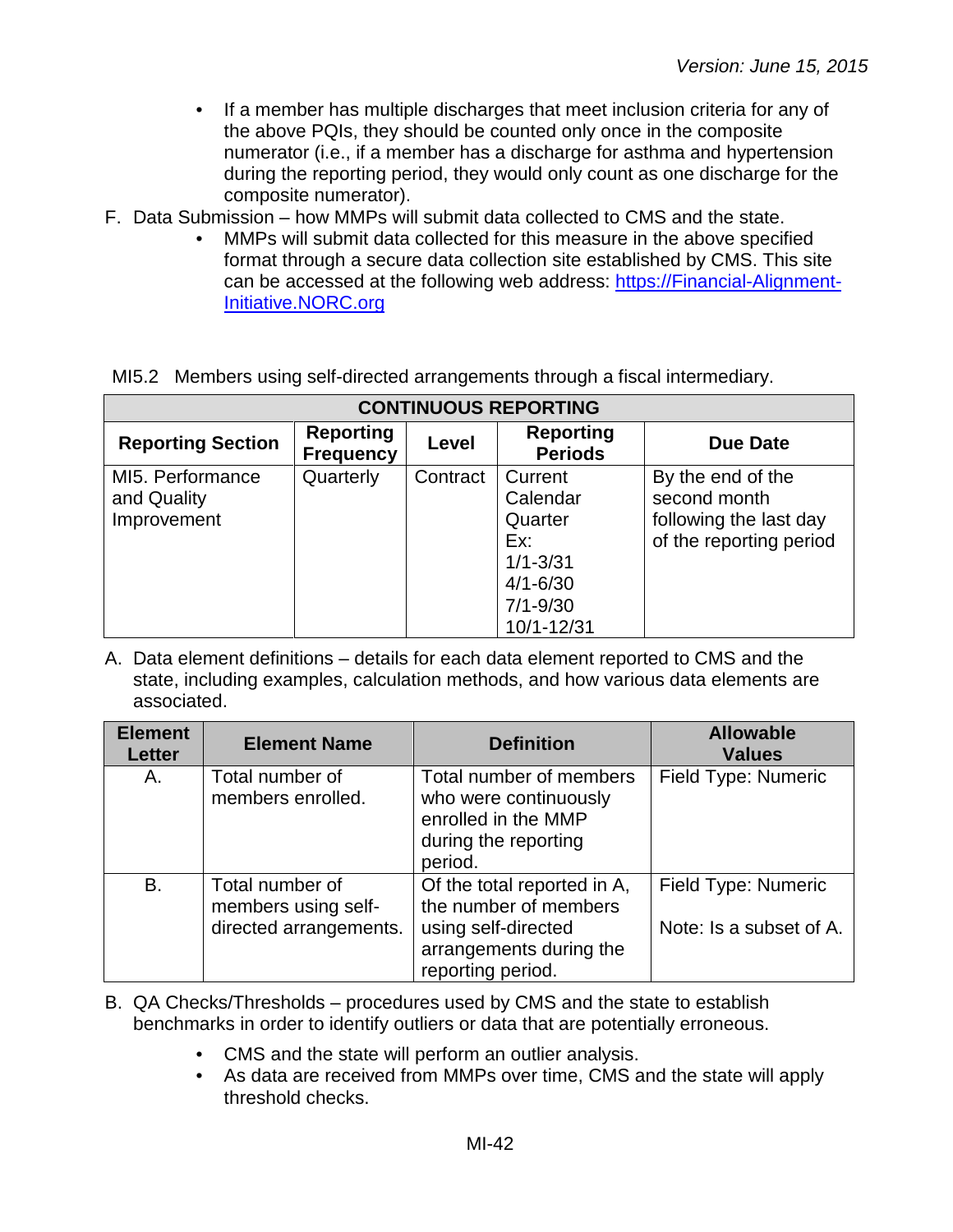- C. Edits and Validation checks validation checks that should be performed by each MMP prior to data submission.
	- Confirm those data elements listed above as subsets of other elements.
	- MMPs should validate that data element B is less than or equal to data element A.
	- The data element should be a positive value.
- D. Analysis how CMS and the state will evaluate reported data, as well as how other data sources may be monitored.
	- CMS and the state will evaluate the percentage of members using selfdirected arrangements during the reporting period.
- E. Notes additional clarifications to a reporting section. This section incorporates previously answered frequently asked questions.
	- MMPs should include all members regardless of whether the member was enrolled through passive enrollment or opt-in enrollment. Medicaid-only members should not be included.
	- Self-directed arrangements mean the member has the authority to exercise decision making over long-term care services and supports and accepts the responsibility for taking a direct role in managing them. Arrangements that support self-determination are an alternative to provider management of services wherein a service providers has the responsibility for managing all aspects of service delivery in accordance with the service plan developed through the person-centered planning process. Self-direction can occur in many different ways. However, for the purposes of this measure and data element B, the use of a Fiscal Intermediary will serve as a proxy indicator of those members who used self-directed arrangements during the reporting period.
	- The member must be continuously enrolled during the reporting period, with no gaps in enrollment, to be included in this measure.
	- MMPs should include members who were using self-directed arrangements for any length of time during the reporting period.
	- MMPs should conduct a full count of members specified for this measure, not provide an estimate based on sampling.
- F. Data Submission how MMPs will submit data collected to CMS and the state.
	- MMPs will submit data collected for this measure in the above specified format through a secure data collection site established by CMS. This site can be accessed at the following web address: [https://Financial-Alignment-](https://financial-alignment-initiative.norc.org/)[Initiative.NORC.org](https://financial-alignment-initiative.norc.org/)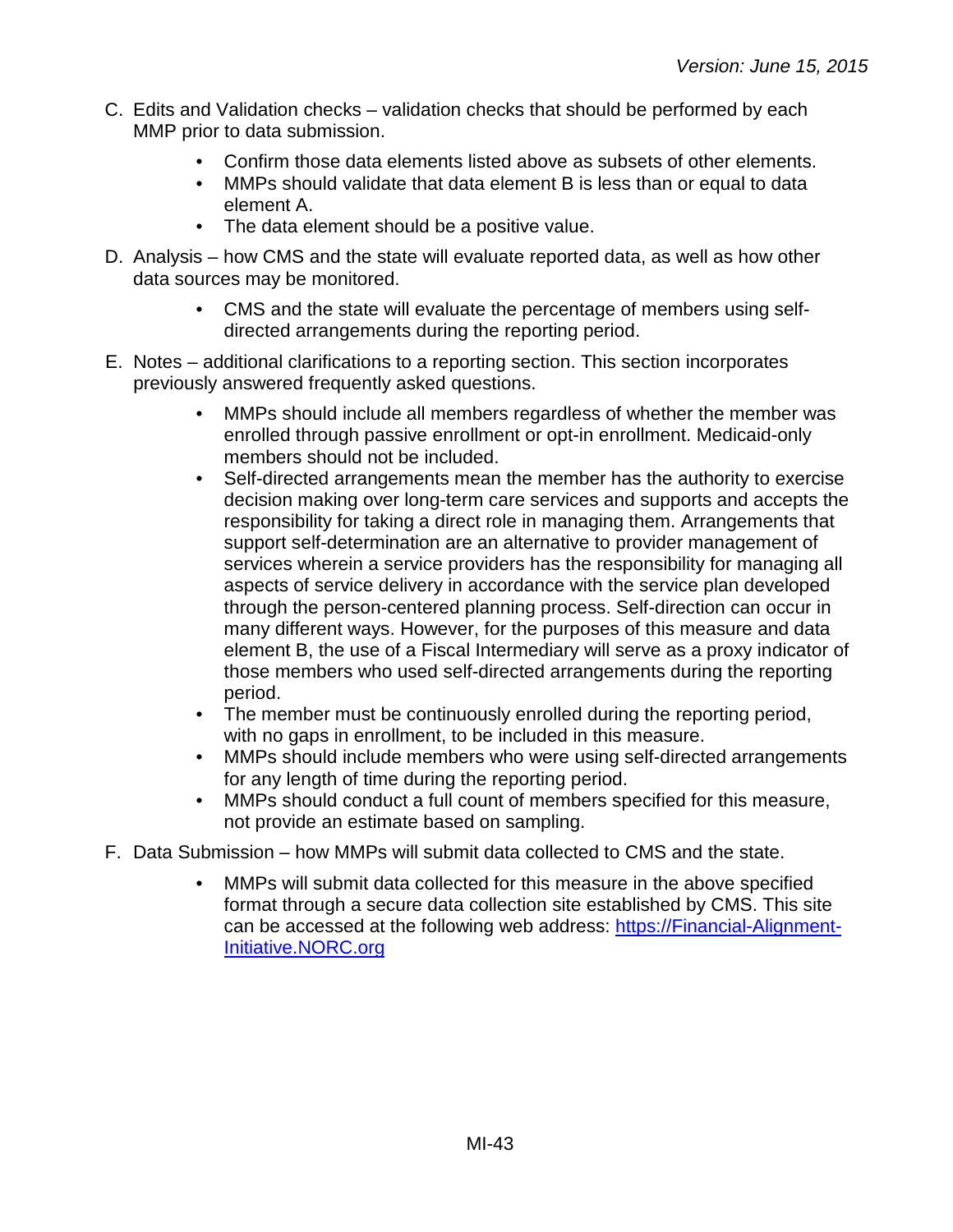MI5.3 Adherence to antipsychotic medications for individuals with schizophrenia.

| <b>CONTINUOUS REPORTING</b>        |                                      |          |                                   |                             |
|------------------------------------|--------------------------------------|----------|-----------------------------------|-----------------------------|
| <b>Reporting</b><br><b>Section</b> | <b>Reporting</b><br><b>Frequency</b> | Level    | <b>Reporting</b><br><b>Period</b> | <b>Due Date</b>             |
| MI5.                               | Annually                             | Contract | Calendar                          | By the end of the sixth     |
| Performance and                    |                                      |          | Year,                             | month following the last    |
| Quality                            |                                      |          | beginning in                      | day of the reporting period |
| Improvement                        |                                      |          | CY <sub>2</sub>                   |                             |

A. Data element definitions – details for each data element reported to CMS and the state, including examples, calculation methods, and how various data elements are associated.

| <b>Element</b><br><b>Letter</b> | <b>Element Name</b>                                                                                                                            | <b>Definition</b>                                                                                                                                                                                     | <b>Allowable</b><br><b>Values</b>              |
|---------------------------------|------------------------------------------------------------------------------------------------------------------------------------------------|-------------------------------------------------------------------------------------------------------------------------------------------------------------------------------------------------------|------------------------------------------------|
| А.                              | Total number of<br>members with<br>schizophrenia.                                                                                              | Total number of members<br>with schizophrenia, who<br>were continuously<br>enrolled in the MMP<br>during the reporting<br>period, and who were<br>enrolled on December 31<br>of the reporting period. | Field Type: Numeric                            |
| B.                              | Total number of<br>members who achieved<br>a proportion of days<br>covered (PDC) of at<br>least 80% for their<br>antipsychotic<br>medications. | Of the total reported in A,<br>the number of members<br>who achieved a PDC of<br>at least 80% for their<br>antipsychotic medications<br>during the reporting<br>period.                               | Field Type: Numeric<br>Note: Is a subset of A. |

B. QA Checks/Thresholds – procedures used by CMS and the state to establish benchmarks in order to identify outliers or data that are potentially erroneous.

- CMS and the state will perform an outlier analysis.
- As data are received from MMPs over time, CMS and the state will apply threshold checks.
- C. Edits and Validation checks validation checks that should be performed by each MMP prior to data submission.
	- Confirm those data elements listed above as subsets of other elements.
	- MMPs should validate that data element B is less than or equal to data element A.
	- All data elements should be positive values.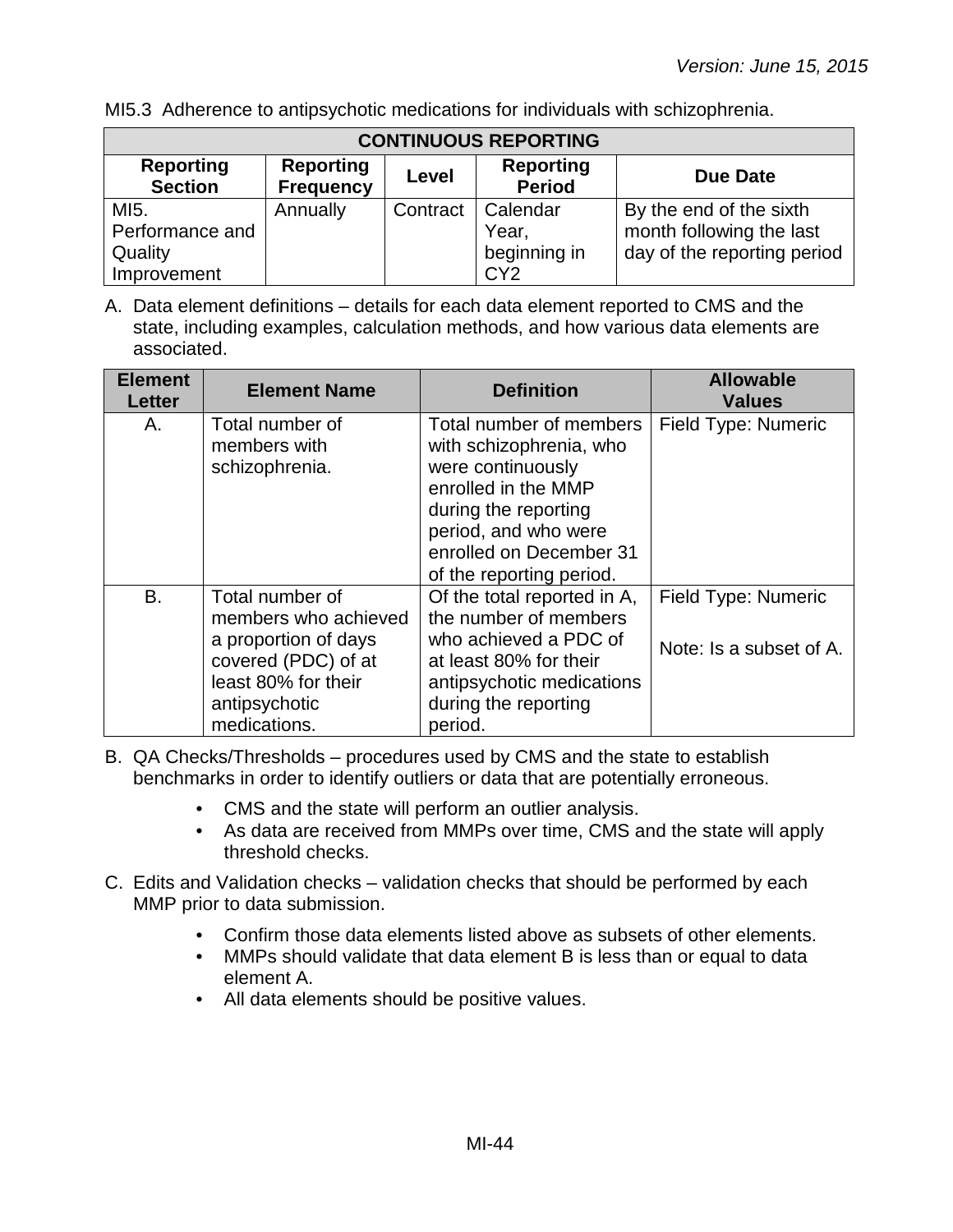- D. Analysis how CMS and the state will evaluate reported data, as well as how other data sources may be monitored.
	- CMS and the state will evaluate the percentage of members with schizophrenia who achieved a PDC of at least 80% for their antipsychotic medications during the reporting period.
- E. Notes additional clarifications to a reporting section. This section incorporates previously answered frequently asked questions.
	- MMPs should include all members regardless of whether the member was enrolled through passive enrollment or opt-in enrollment. Medicaid-only members should not be included.
	- IPSD is the index prescription start date. It is the earliest prescription dispensing date for any antipsychotic medication between January 1 and September 30 of the reporting period.
	- Treatment period is the period of time beginning on the IPSD through the last day of the reporting period.
	- PDC is the proportion of days covered. It is the number of days a member is covered by at least one antipsychotic medication prescription, divided by the number of days in the treatment period.
	- Oral medication dispensing event is one prescription of an amount lasting 30 days or less. To calculate dispensing events for prescriptions longer than 30 days, divide the days supply by 30 and round down to convert. For example, a 100-day prescription is equal to three dispensing events.
		- o Multiple prescriptions for different medications dispensed on the same day are counted as separate dispensing events. If multiple prescriptions for the same medication are dispensed on the same day, use the prescription with the longest days supply. Use the Drug ID to determine if the prescriptions are the same or different.
	- Long-acting injections dispensing event count as one dispensing event. Multiple J codes or National Drug Codes (NDC) for the same or different medication on the same day are counted as a single dispensing event. A comprehensive list of medications and NDC codes are available at www.ncqa.org.
	- Follow the instructions below to determine how to calculate the number of days covered for oral medications.
		- o If multiple prescriptions for the same or different oral medications are dispensed on the same day, calculate number of days covered by an antipsychotic medication (for the numerator) using the prescription with the longest days supply.
		- o If multiple prescriptions for different oral medications are dispensed on different days, count each day within the treatment period only once toward the numerator.
		- o If multiple prescriptions for the same oral medication are dispensed on different days, sum the days supply and use the total to calculate the number of days covered by an antipsychotic medication (for the numerator).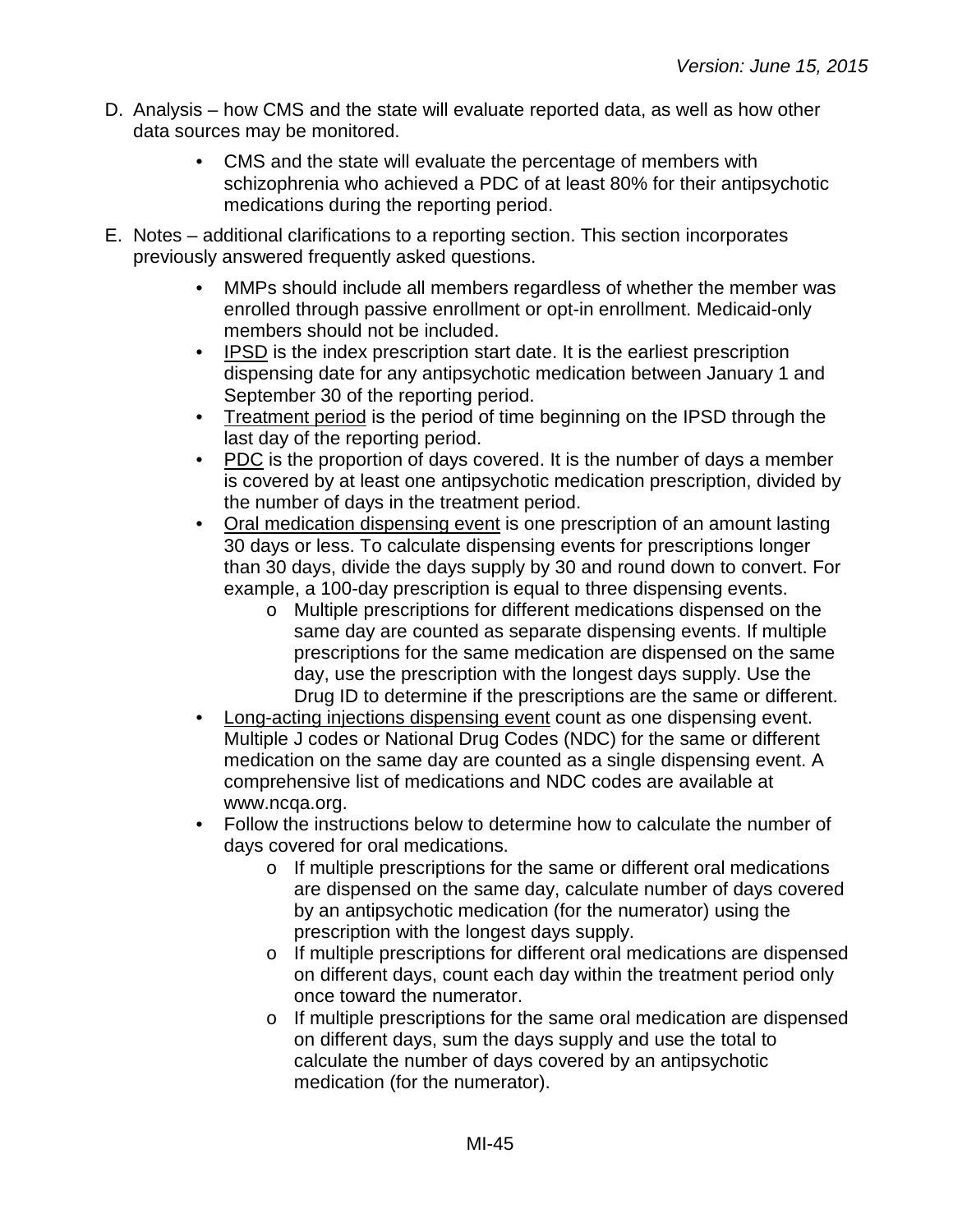- 1. For example, if three antipsychotic prescriptions for the same oral medication are dispensed on different days, each with a 30-day supply; sum the days supply for a total of 90 days covered by an oral antipsychotic (even if there is overlap). Use the drug ID provided on the NDC list to determine if the prescriptions are the same or different.
- To calculate number of days covered for long-acting injections, use the days-supply specified for the medication list in Table MI-4.
	- o For multiple J Codes or NDCs for the same or different medications on the same day, use the medication with the longest days supply.
	- o For multiple J Codes or NDCs for the same or different medications on different days with overlapping days supply, count each day within the treatment period only once toward the numerator.
- Continuous enrollment is defined as no more than one gap in enrollment of up to 45 days during each year of continuous enrollment (i.e., the reporting period). To determine continuous enrollment for a member for whom enrollment is verified monthly, the member may not have more than a 1 month gap in coverage (i.e., a member whose coverage lapses for 2 months [60 days] is not considered continuously enrolled).
- Due to continuous enrollment criteria, this measure will be reported beginning CY2.
- Follow the steps outlined below to identify the eligible population (data element A).
	- **Step 1**: Identify members with schizophrenia as those who met at least one of the following criteria during the reporting period.
		- o At least one acute inpatient claim/encounter with any diagnosis of schizophrenia. Either of the following code combinations meets criteria:
			- − Table MI-5, BH Stand Alone Acute Inpatient value set *WITH* Table MI-6, Schizophrenia value set.
			- − Table MI-7, BH Acute Inpatient value set *WITH* Table MI-8, BH Acute Inpatient POS value set *AND* Table MI-6.
		- o At least two visits in an outpatient, intensive outpatient, partial hospitalization, ED or nonacute inpatient setting on different dates of service, with any diagnosis of schizophrenia. Any two of the following code combinations meets criteria:
			- − Table MI-5, BH Stand Alone Outpatient/PH/IOP value set *WITH* Table MI-6, Schizophrenia value set.
			- − Table MI-7, BH Outpatient/PH/IOP value set *WITH* Table MI-8, BH Outpatient/PH/IOP POS value set *AND* Table MI-6.
			- − Table MI-5, ED value set *WITH* Table MI-6.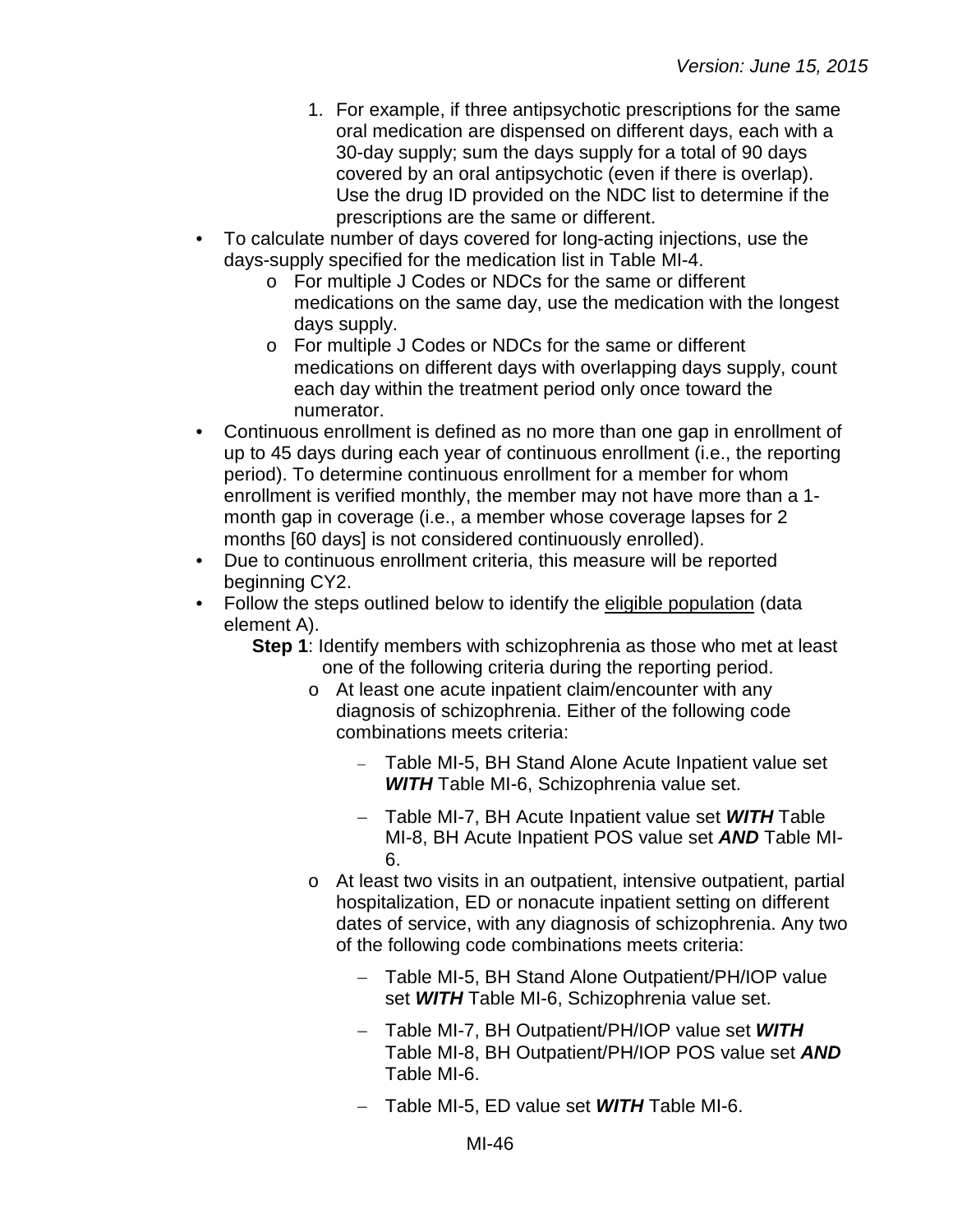- − Table MI-7, BH ED value set *WITH* Table MI-8, BH ED POS value set *AND* Table MI-6.
- − Table MI-5, BH Stand Alone Nonacute Inpatient value set *WITH* Table MI-7.
- − Table MI-7, BH Nonacute Inpatient value set *WITH* Table MI-8, BH Nonacute Inpatient POS value set *AND* Table MI-6.
- **Step 2: Identify required exclusions.** 
	- o Exclude members with a diagnosis of dementia (Table MI-9) during the reporting period.
	- o Exclude members who did not have at least two antipsychotic medication (Table MI-10) dispensing events during the reporting period.
- Follow the steps outlined below to identify numerator compliance (data element B).
	- **Step 1**: Identify the IPSD. The IPSD is the earliest dispensing event for any antipsychotic medication (Table MI-10 in conjunction with Table MI-11) during the reporting period.
	- **Step 2**: Determine the treatment period. Calculate the number of days from the IPSD (inclusive) to the end of the reporting period.
	- **Step 3**: Count the days covered by at least one antipsychotic medication (Table MI-10 in conjunction with Table MI-11) during the treatment period. To ensure that the days supply does not exceed the treatment period, subtract any days supply that extends beyond December 31 of the reporting period.
	- **Step 4:** Calculate the member's PDC using the following equation. Round to two decimal places, using the .5 rule.

#### **Total days covered by an antipsychotic medication in the treatment period (Step 3)**

## **Total days in treatment period (Step 2)**

**Step 5**: Sum the number of members whose PDC is ≥ 80% for their treatment period.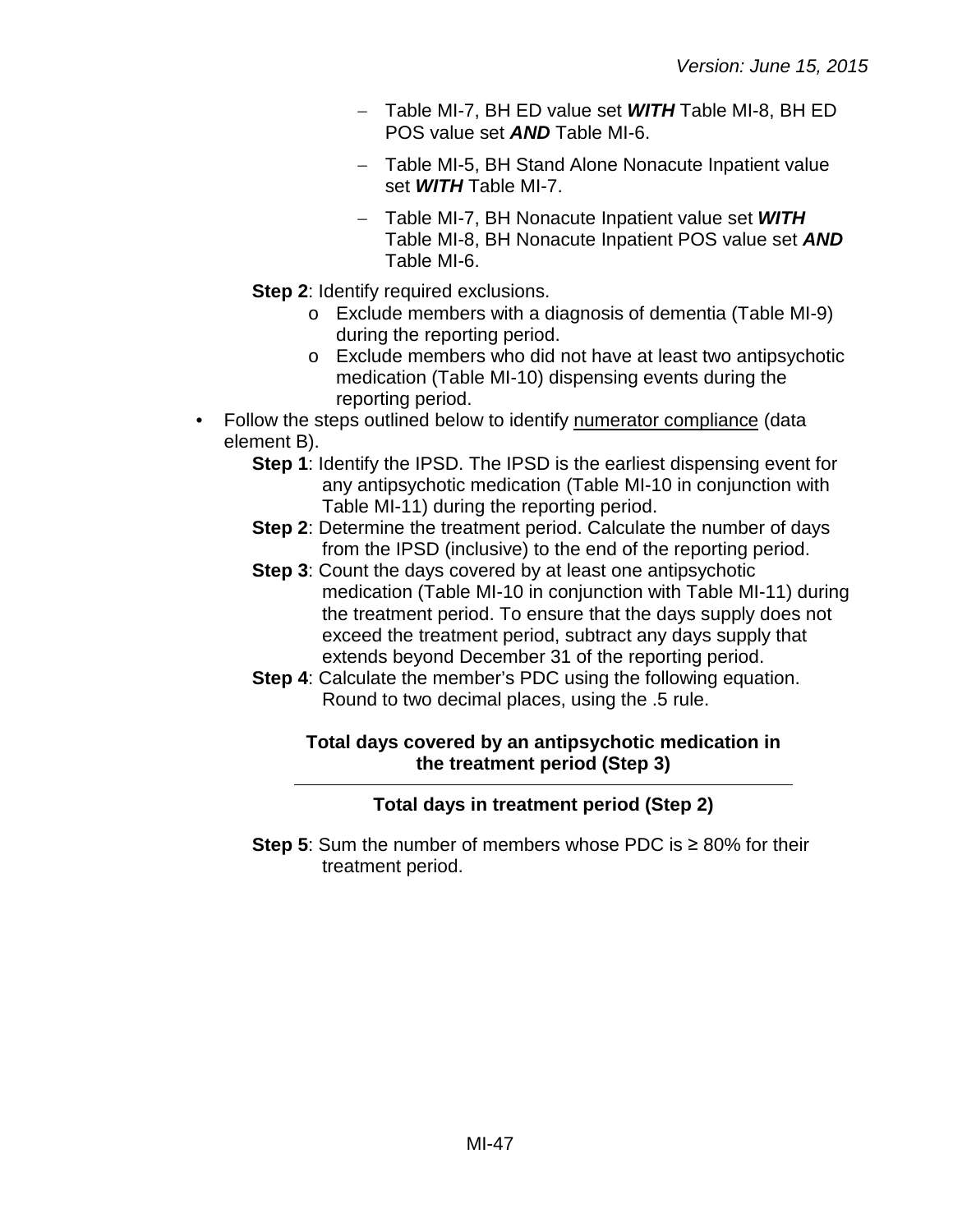| Table MI-4: Codes to Identify Antipsychotic Medications |                                                                                                                       |                                                                                                           |                     |  |
|---------------------------------------------------------|-----------------------------------------------------------------------------------------------------------------------|-----------------------------------------------------------------------------------------------------------|---------------------|--|
| <b>Description</b>                                      | <b>Prescription</b>                                                                                                   |                                                                                                           | <b>Covered Days</b> |  |
| <b>Miscellaneous</b><br>antipsychotic<br>agents         | Aripiprazole<br>٠<br>Asenapine<br>Clozapine<br>Haloperidol<br>Iloperidone<br>٠<br>Loxapine<br>Lurisadone<br>Molindone | Olanzapine<br>Paliperidone<br>Pimozide<br>Quetiapine<br>Quetiapine fumarate<br>Risperidone<br>Ziprasidone |                     |  |
| Phenothiazine<br>antipsychotics                         | Chlorpromazine<br>Fluphenazine<br>$\bullet$<br>Perphenazine<br>Perphenazine-<br>amitriptyline                         | Prochlorperazine<br>Thioridazine<br>Trifluoperazine                                                       |                     |  |
| Psychotherapeutic<br>combinations                       | Fluoxetine-olanzapine<br>$\bullet$                                                                                    |                                                                                                           |                     |  |
| Thioxanthenes                                           | Thiothixene<br>$\bullet$                                                                                              |                                                                                                           |                     |  |
| Long-acting<br>injections                               | Fluphenazine<br>decanoate<br>Haloperidol<br>$\bullet$<br>decanoate                                                    | Olanzapine<br>Paliperidone<br>palmitate                                                                   | 28 days supply      |  |
|                                                         | Risperidone<br>٠                                                                                                      |                                                                                                           | 14 days supply      |  |

|                                                   | Table MI-5: Codes to Identify Behavioral Health Stand Alone Value Sets                                                                                                                        |                                                                                                                                                                    |                                                                                                                                         |  |  |  |
|---------------------------------------------------|-----------------------------------------------------------------------------------------------------------------------------------------------------------------------------------------------|--------------------------------------------------------------------------------------------------------------------------------------------------------------------|-----------------------------------------------------------------------------------------------------------------------------------------|--|--|--|
| <b>Value Set</b>                                  | <b>CPT</b>                                                                                                                                                                                    | <b>HCPCS</b>                                                                                                                                                       | <b>UB Revenue</b>                                                                                                                       |  |  |  |
| <b>BH Stand</b><br>Alone Acute<br>Inpatient       |                                                                                                                                                                                               |                                                                                                                                                                    | 010x, 0110-0114, 0119,<br>0120-0124, 0129, 0130-<br>0134, 0139, 0140-0144,<br>0149, 0150-0154, 0159,<br>016x, 020x, 021x, 072x,<br>0987 |  |  |  |
| <b>BH Stand</b><br>Alone<br>Outpatient/PH<br>AOP  | 90804-90815, 98960-98962,<br>99078.99201-99205.99211-<br>99215, 99217-99220, 99241-<br>99245, 99341-99345, 99347-<br>99350. 99384-99387. 99394-<br>99397, 99401-99404, 99411,<br>99412, 99510 | G0155, G0176, G0177,<br>G0409-G0411, H0002.<br>H0004, H0031, H0034-<br>H0037, H0039, H0040,<br>H2000. H2001. H2010-<br>H2020, M0064, S0201,<br>S9480, S9484, S9485 | 0510, 0513, 0516, 0517,<br>0519-0523, 0526-0529,<br>0900, 0901, 0902-0905,<br>0907, 0911-0917, 0919,<br>0982, 0983                      |  |  |  |
| ED.                                               | 99281-99285                                                                                                                                                                                   |                                                                                                                                                                    | 045x, 0981                                                                                                                              |  |  |  |
| <b>BH Stand</b><br>Alone<br>Nonacute<br>Inpatient | 99304-99310, 99315, 99316,<br>99318.99324-99328.99334-<br>99337                                                                                                                               | H0017-H0019, T2048                                                                                                                                                 | 0118, 0128, 0138, 0148,<br>0158, 019x, 0524, 0525,<br>055x, 066x, 1000, 1001,<br>1003-1005                                              |  |  |  |

| Table MI-6: Codes to Identify Members with Schizophrenia |  |
|----------------------------------------------------------|--|
| <b>ICD-9-CM Diagnosis</b>                                |  |
| 295                                                      |  |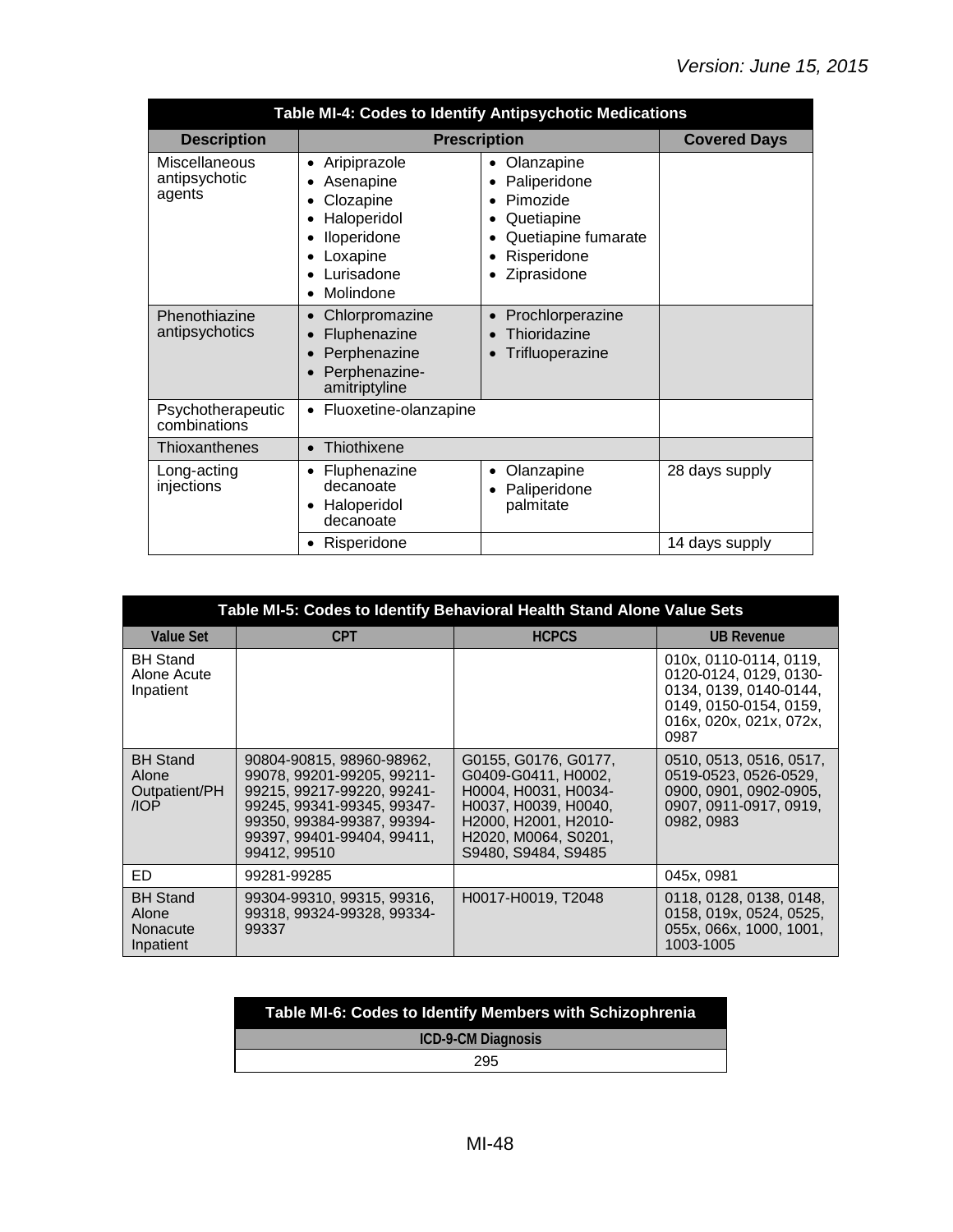| Table MI-7: Codes to Identify Behavioral Health CPT Value Sets |                                                                                                                                                                                                                |  |  |  |
|----------------------------------------------------------------|----------------------------------------------------------------------------------------------------------------------------------------------------------------------------------------------------------------|--|--|--|
| <b>Value Set</b>                                               | <b>CPT</b>                                                                                                                                                                                                     |  |  |  |
| <b>BH Acute Inpatient</b>                                      | 90791-90792, 90801, 90802, 90816-90819, 90821-90824, 90826-90829,<br>90832-90840, 90845, 90847, 90849, 90853, 90857, 90862, 90870, 90875,<br>90876, 99221-99223, 99231-99233, 99238, 99239, 99251-99255, 99291 |  |  |  |
| BH Outpatient/PH/IOP                                           | 90791-90792, 90801, 90802, 90816-90819, 90821-90824, 90826-90829,<br>90832-90840, 90845, 90847, 90849, 90853, 90857, 90862, 90870, 90875,<br>90876, 99221-99223, 99231-99233, 99238, 99239, 99251-99255, 99291 |  |  |  |
| <b>BH ED</b>                                                   | 90791-90792, 90801, 90802, 90832-90840, 90845, 90847, 90849, 90853,<br>90857, 90862, 90870, 90875, 90876, 99291                                                                                                |  |  |  |
| <b>BH Nonacute Inpatient</b>                                   | 90791-90792, 90801, 90802, 90816-90819, 90821-90824, 90826-90829,<br>90832-90840, 90845, 90847, 90849, 90853, 90857, 90862, 90870, 90875,<br>90876, 99291                                                      |  |  |  |

| Table MI-8: Codes to Identify Behavioral Health POS Value Sets |                                                                            |  |  |
|----------------------------------------------------------------|----------------------------------------------------------------------------|--|--|
| Value Set                                                      | <b>POS</b>                                                                 |  |  |
| <b>BH Acute Inpatient POS</b>                                  | 21.51                                                                      |  |  |
| BH Outpatient/PH/IOP POS                                       | 03, 05, 07, 09, 11, 12, 13, 14, 15, 20, 22, 24, 33, 49, 50, 52, 53, 71, 72 |  |  |
| <b>BH ED POS</b>                                               | 23                                                                         |  |  |
| <b>BH Nonacute Inpatient POS</b>                               | 31, 32, 56                                                                 |  |  |

#### **Table MI-9: Codes to Identify Members Diagnosed with Dementia**

**ICD-9-CM Diagnosis**

290, 291.2, 292.82, 294.0-294.2, 331.0, 331.1, 331.82

| Table MI-10: Codes to Identify Antipsychotic Medications |                                                                                                                                       |                                                                                                                |                     |
|----------------------------------------------------------|---------------------------------------------------------------------------------------------------------------------------------------|----------------------------------------------------------------------------------------------------------------|---------------------|
| <b>Description</b>                                       | <b>Prescription</b>                                                                                                                   |                                                                                                                | <b>Covered Days</b> |
| Miscellaneous<br>antipsychotic<br>agents                 | Aripiprazole<br>$\bullet$<br>Asenapine<br>Clozapine<br>Haloperidol<br>Iloperidone<br>Loxapine<br>Lurisadone<br>Molindone<br>$\bullet$ | Olanzapine<br>٠<br>Paliperidone<br>Pimozide<br>Quetiapine<br>Quetiapine fumarate<br>Risperidone<br>Ziprasidone |                     |
| Phenothiazine<br>antipsychotics                          | Chlorpromazine<br>Fluphenazine<br>Perphenazine<br>Perphenazine-<br>amitriptyline                                                      | Prochlorperazine<br>Thioridazine<br>Trifluoperazine                                                            |                     |
| Psychotherapeutic<br>combinations                        | Fluoxetine-olanzapine<br>$\bullet$                                                                                                    |                                                                                                                |                     |
| Thioxanthenes                                            | Thiothixene<br>$\bullet$                                                                                                              |                                                                                                                |                     |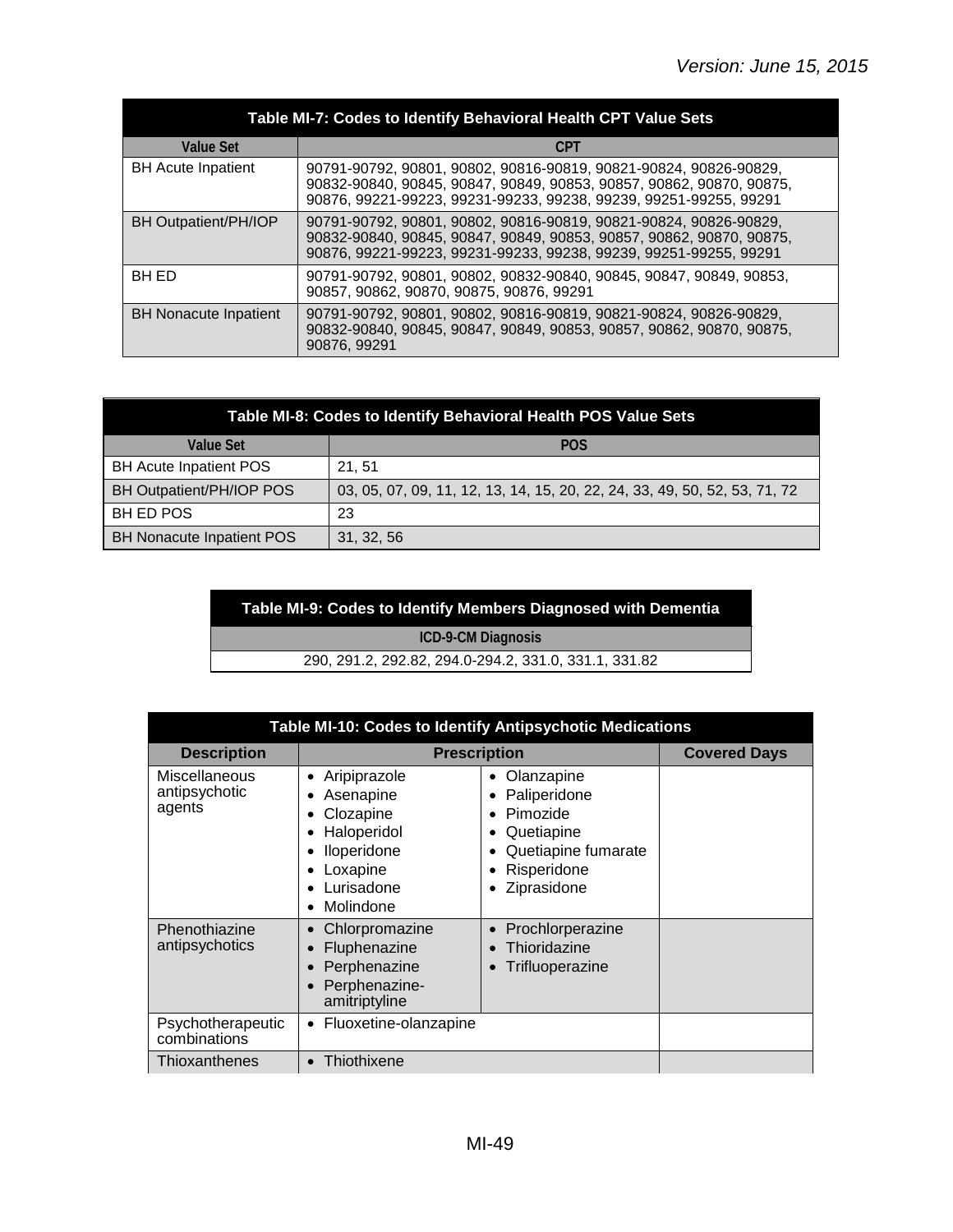| Table MI-10: Codes to Identify Antipsychotic Medications |                                                       |                                         |                     |  |
|----------------------------------------------------------|-------------------------------------------------------|-----------------------------------------|---------------------|--|
| <b>Description</b>                                       | <b>Prescription</b>                                   |                                         | <b>Covered Days</b> |  |
| Long-acting<br>injections                                | Fluphenazine<br>decanoate<br>Haloperidol<br>decanoate | Olanzapine<br>Paliperidone<br>palmitate | 28 days supply      |  |
|                                                          | Risperidone                                           |                                         | 14 days supply      |  |

| Table MI-11: Codes to Identify Long-Acting Injection Days Supply |                            |  |  |
|------------------------------------------------------------------|----------------------------|--|--|
| Value Set                                                        | <b>HCPCS</b>               |  |  |
| Long-Acting Injections 14 Days Supply                            | J2794                      |  |  |
| Long-Acting Injections 28 Days Supply                            | J1631, J2358, J2426, J2680 |  |  |

- F. Data Submission how MMPs will submit data collected to CMS and the state.
	- MMPs will submit data collected for this measure in the above specified format through a secure data collection site established by CMS. This site can be accessed at the following web address: [https://Financial-Alignment-](https://financial-alignment-initiative.norc.org/)[Initiative.NORC.org](https://financial-alignment-initiative.norc.org/)

MI5.4 Nursing facility residents experiencing one or more falls with a major injury.

Please note: No MMP reporting is required for this measure; MDHHS will gather the data necessary from MDS. MMPs are required to assist MDHHS with the process and more detail regarding the required assistance will be provided by MDHHS. Subsequent to MDHHS establishing the methodology for this measure, this appendix will be updated to include the measure specifications.

| <b>CONTINUOUS REPORTING</b> |                                      |          |                                    |                 |
|-----------------------------|--------------------------------------|----------|------------------------------------|-----------------|
| <b>Reporting Section</b>    | <b>Reporting</b><br><b>Frequency</b> | Level    | <b>Reporting</b><br><b>Periods</b> | <b>Due Date</b> |
| MI5. Performance            | Quarterly                            | Contract | Current                            | N/A             |
| and Quality                 |                                      |          | Calendar                           |                 |
| Improvement                 |                                      |          | Quarter                            |                 |
|                             |                                      |          | Ex:                                |                 |
|                             |                                      |          | $1/1 - 3/31$                       |                 |
|                             |                                      |          | $4/1 - 6/30$                       |                 |
|                             |                                      |          | $7/1 - 9/30$                       |                 |
|                             |                                      |          | 10/1-12/31                         |                 |

*Please refer to the MDS 3.0 Quality Measure User's Manual for further detailed specifications on this measure: [http://www.cms.gov/Medicare/Quality-Initiatives-Patient-](http://www.cms.gov/Medicare/Quality-Initiatives-Patient-Assessment-Instruments/NursingHomeQualityInits/Downloads/MDS-30-QM-User%E2%80%99s-Manual-V80.pdf)[Assessment-Instruments/NursingHomeQualityInits/Downloads/MDS-30-QM-](http://www.cms.gov/Medicare/Quality-Initiatives-Patient-Assessment-Instruments/NursingHomeQualityInits/Downloads/MDS-30-QM-User%E2%80%99s-Manual-V80.pdf)[User%E2%80%99s-Manual-V80.pdf](http://www.cms.gov/Medicare/Quality-Initiatives-Patient-Assessment-Instruments/NursingHomeQualityInits/Downloads/MDS-30-QM-User%E2%80%99s-Manual-V80.pdf)*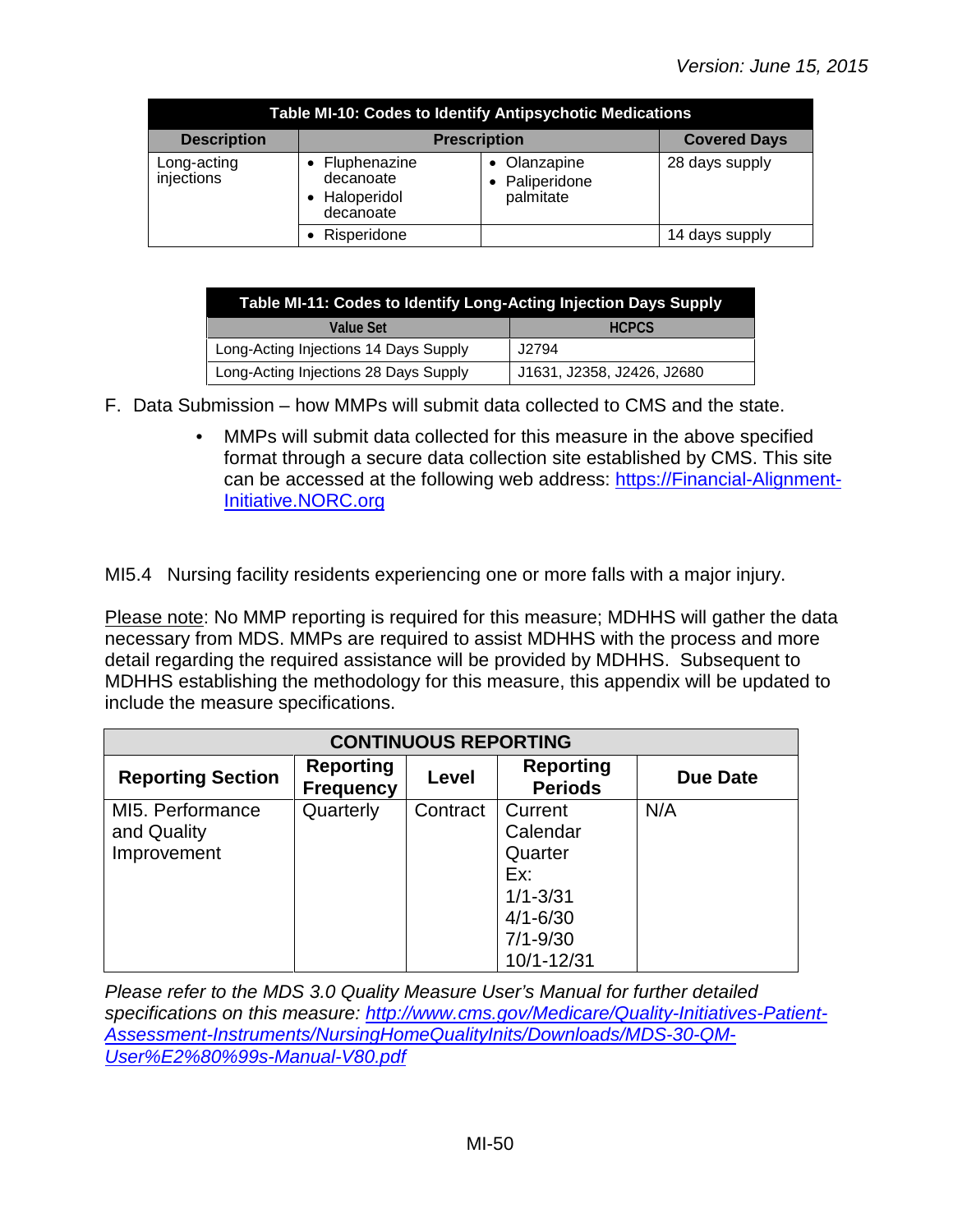MI5.5 Urinary tract infection.

Please note: No MMP reporting is required for this measure; MDHHS will gather the data necessary from MDS. MMPs are required to assist MDHHS with the process and more detail regarding the required assistance will be provided by MDHHS. Subsequent to MDHHS establishing the methodology for this measure, this appendix will be updated to include the measure specifications.

| <b>CONTINUOUS REPORTING</b>                    |                                      |          |                                                                       |          |
|------------------------------------------------|--------------------------------------|----------|-----------------------------------------------------------------------|----------|
| <b>Reporting Section</b>                       | <b>Reporting</b><br><b>Frequency</b> | Level    | <b>Reporting</b><br><b>Periods</b>                                    | Due Date |
| MI5. Performance<br>and Quality<br>Improvement | Quarterly                            | Contract | Current<br>Calendar<br>Quarter<br>Ex:<br>$1/1 - 3/31$<br>$4/1 - 6/30$ | N/A      |
|                                                |                                      |          | $7/1 - 9/30$<br>10/1-12/31                                            |          |

*Please refer to the MDS 3.0 Quality Measure User's Manual for further detailed specifications on this measure: [http://www.cms.gov/Medicare/Quality-Initiatives-Patient-](http://www.cms.gov/Medicare/Quality-Initiatives-Patient-Assessment-Instruments/NursingHomeQualityInits/Downloads/MDS-30-QM-User%E2%80%99s-Manual-V80.pdf)[Assessment-Instruments/NursingHomeQualityInits/Downloads/MDS-30-QM-](http://www.cms.gov/Medicare/Quality-Initiatives-Patient-Assessment-Instruments/NursingHomeQualityInits/Downloads/MDS-30-QM-User%E2%80%99s-Manual-V80.pdf)[User%E2%80%99s-Manual-V80.pdf](http://www.cms.gov/Medicare/Quality-Initiatives-Patient-Assessment-Instruments/NursingHomeQualityInits/Downloads/MDS-30-QM-User%E2%80%99s-Manual-V80.pdf)*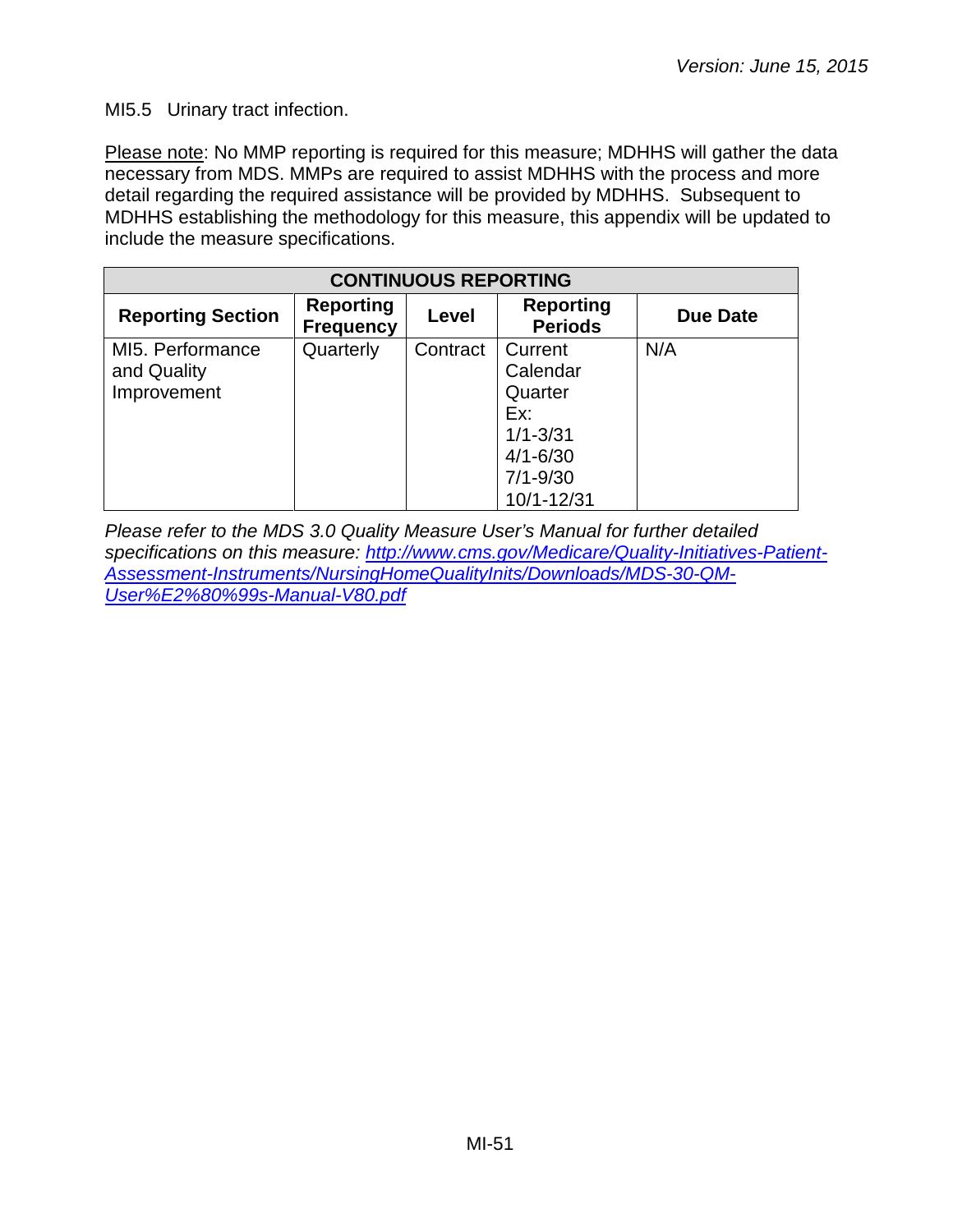## <span id="page-51-0"></span>**Section MI VI. Systems**

| <b>IMPLEMENTATION</b>              |                                      |          |                                             |                                                                                        |
|------------------------------------|--------------------------------------|----------|---------------------------------------------|----------------------------------------------------------------------------------------|
| <b>Reporting</b><br><b>Section</b> | <b>Reporting</b><br><b>Frequency</b> | Level    | <b>Reporting</b><br><b>Period</b>           | Due Date                                                                               |
| MI6. Systems                       | Monthly                              | Contract | <b>Current Month</b><br>Ex:<br>$1/1 - 1/31$ | By the end of the month<br>following the last day of<br>the reporting period           |
|                                    |                                      |          | <b>ONGOING</b>                              |                                                                                        |
| <b>Reporting</b><br><b>Section</b> | <b>Reporting</b><br><b>Frequency</b> | Level    | <b>Reporting</b><br><b>Period</b>           | <b>Due Date</b>                                                                        |
| MI6. Systems                       | Annually                             | Contract | <b>Calendar Year</b>                        | By the end of the second<br>month following the last<br>day of the reporting<br>period |

MI6.1 Integrated Care Bridge Record.

| <b>Element</b><br><b>Letter</b> | <b>Element Name</b>                                                                                                                   | <b>Definition</b>                                                                                                                                                                    | <b>Allowable Values</b> |
|---------------------------------|---------------------------------------------------------------------------------------------------------------------------------------|--------------------------------------------------------------------------------------------------------------------------------------------------------------------------------------|-------------------------|
| А.                              | Total number of<br>members whose race<br>data are collected and<br>maintained in the<br><b>Integrated Care Bridge</b><br>Record.      | Total number of members<br>enrolled at the end of the<br>reporting period whose<br>race data are collected<br>and maintained in the<br><b>Integrated Care Bridge</b><br>Record.      | Field Type: Numeric     |
| В.                              | Total number of<br>members whose<br>ethnicity data are<br>collected and maintained<br>in the Integrated Care<br>Bridge Record.        | Total number of members<br>enrolled at the end of the<br>reporting period whose<br>ethnicity data are collected<br>and maintained in the<br>Integrated Care Bridge<br>Record.        | Field Type: Numeric     |
| C.                              | Total number of<br>members whose primary<br>language data are<br>collected and maintained<br>in the Integrated Care<br>Bridge Record. | Total number of members<br>enrolled at the end of the<br>reporting period whose<br>primary language data are<br>collected and maintained<br>in the Integrated Care<br>Bridge Record. | Field Type: Numeric     |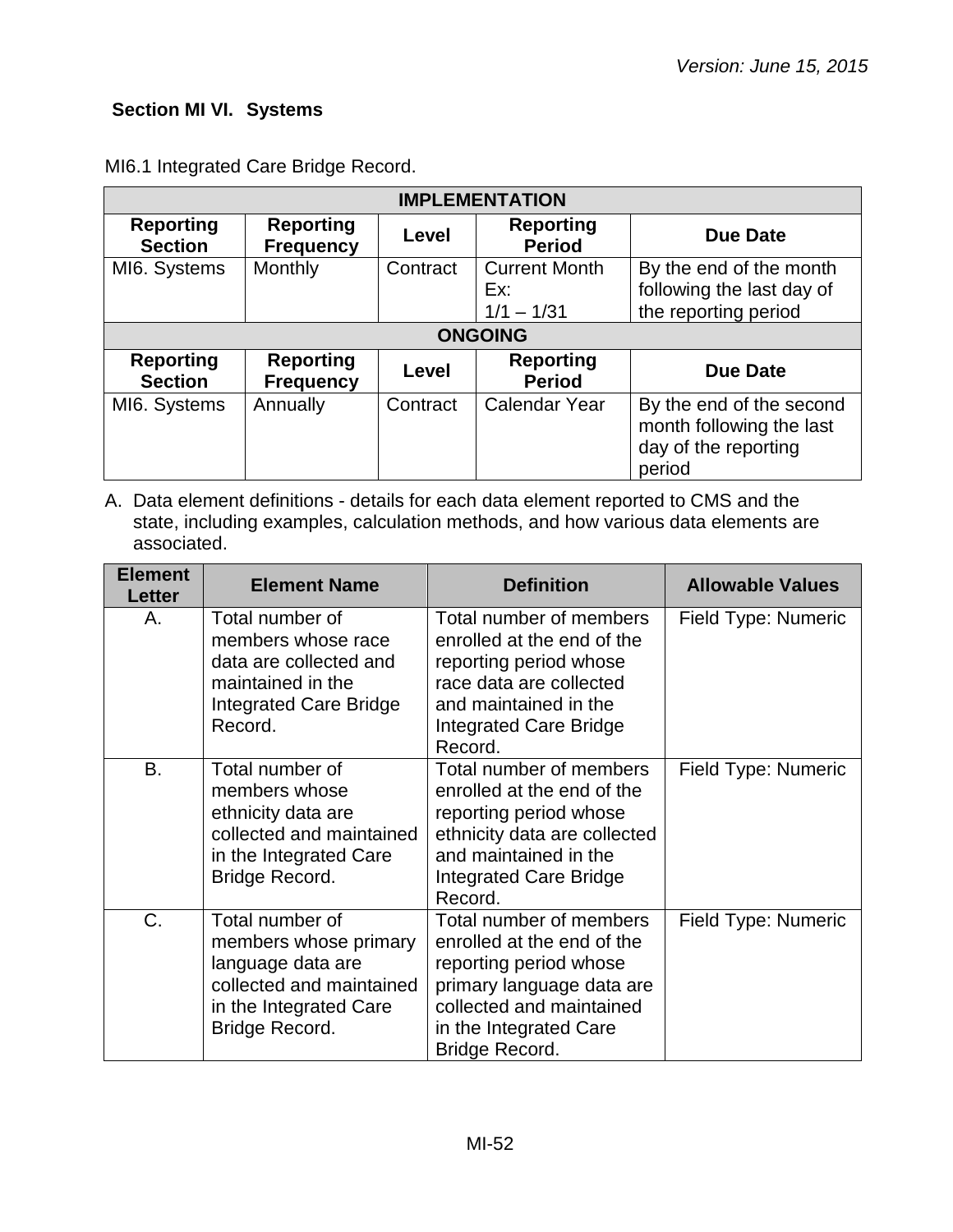| <b>Element</b><br><b>Letter</b> | <b>Element Name</b>                                                                                                                  | <b>Definition</b>                                                                                                                                                                   | <b>Allowable Values</b> |
|---------------------------------|--------------------------------------------------------------------------------------------------------------------------------------|-------------------------------------------------------------------------------------------------------------------------------------------------------------------------------------|-------------------------|
| D.                              | Total number of<br>members whose<br>homelessness data are<br>collected and maintained<br>in the Integrated Care<br>Bridge Record.    | Total number of members<br>enrolled at the end of the<br>reporting period whose<br>homelessness data are<br>collected and maintained<br>in the Integrated Care<br>Bridge Record.    | Field Type: Numeric     |
| $E_{\rm{H}}$                    | Total number of<br>members whose<br>disability type data are<br>collected and maintained<br>in the Integrated Care<br>Bridge Record. | Total number of members<br>enrolled at the end of the<br>reporting period whose<br>disability type data are<br>collected and maintained<br>in the Integrated Care<br>Bridge Record. | Field Type: Numeric     |

- B. QA Checks/Thresholds procedures used by CMS and the state to establish benchmarks in order to identify outliers or data that are potentially erroneous.
	- CMS and the state will perform an outlier analysis.
	- As data are received from MMPs over time, CMS and the state will apply threshold checks.
- C. Edits and Validation Checks validation checks that should be performed by each MMP prior to data submission.
	- All data elements should be positive values.
- D. Analysis how CMS and the state will evaluate reported data, as well as how other data sources may be monitored. CMS and the state will obtain enrollment information and evaluate the percentage of members enrolled at the end of the reporting period whose:
	- Race data are collected and maintained in the Integrated Care Bridge Record.
	- Ethnicity data are collected and maintained in the Integrated Care Bridge Record.
	- Primary language data are collected and maintained in the Integrated Care Bridge Record.
	- Homelessness data are collected and maintained in the Integrated Care Bridge Record.
	- Disability type data are collected and maintained in the Integrated Care Bridge Record.
- E. Notes additional clarifications to a reporting section. This section incorporates previously answered frequently asked questions.
	- MMPs should include all members regardless of whether the member was enrolled through passive enrollment or opt-in enrollment. Medicaid-only members should not be included.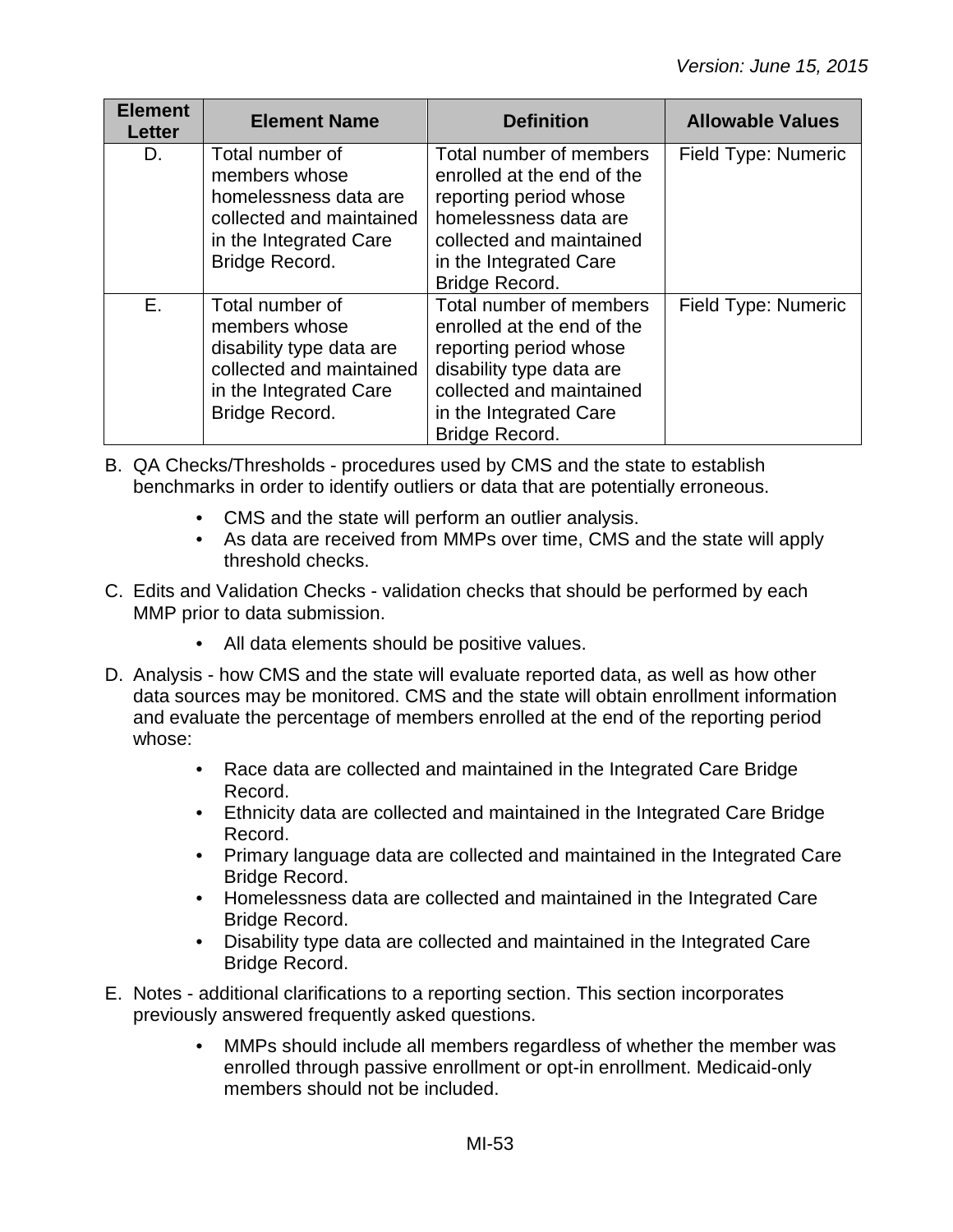- For all data elements, please include the total number of members whose status is documented in the Integrated Care Bridge Record, regardless of the value. For example, data element D captures the number of members whose homelessness data are collected and maintained in the Integrated Care Bridge Record. MMPs should report the total number of members who have this information documented, even if the member is not homeless. The number reported should not simply represent the number of documented homeless members.
- MMPs should capture information on the following disability types: developmental disability, mental illness or serious emotional disturbance, substance use disorder, visual impairment, hearing impairment, orthopedic disability, and other disability. The member's status on all of these disability types must be documented in the Integrated Care Bridge Record in order for the member to be counted under data element E.
- F. Data Submission how MMPs will submit data collected to CMS and the state.
	- MMPs will submit data collected for this measure in the above specified format through a secure data collection site established by CMS. This site can be accessed at the following web address: [https://Financial-Alignment-](https://financial-alignment-initiative.norc.org/)[Initiative.NORC.org](https://financial-alignment-initiative.norc.org/)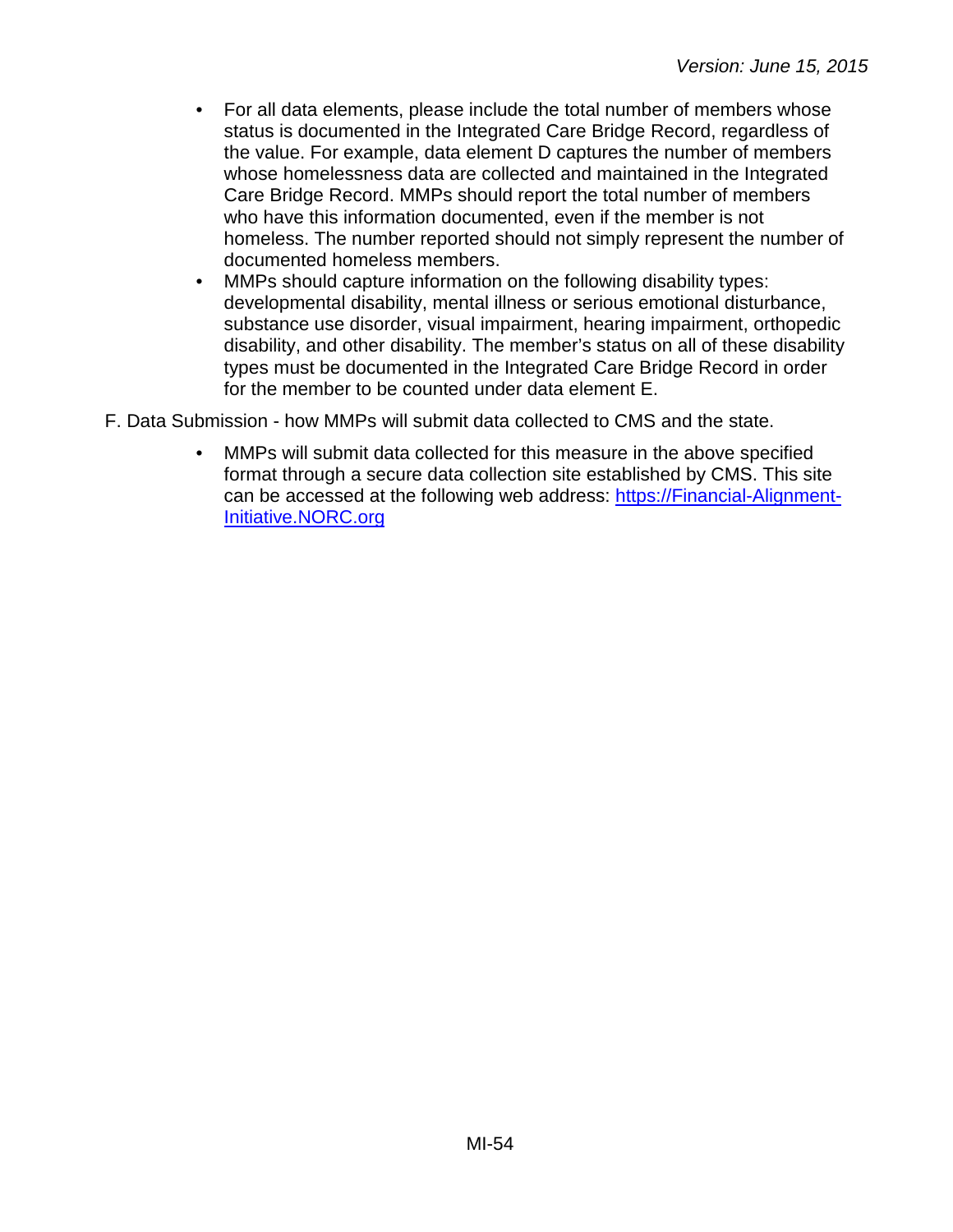# <span id="page-54-0"></span>**Section MI VII. Utilization**

| MI7.1 | Emergency department visits for ambulatory care-sensitive conditions. |
|-------|-----------------------------------------------------------------------|
|       | (Rosenthal)                                                           |

| <b>CONTINUOUS REPORTING</b>        |                                      |          |                                   |                                                                                        |  |
|------------------------------------|--------------------------------------|----------|-----------------------------------|----------------------------------------------------------------------------------------|--|
| <b>Reporting</b><br><b>Section</b> | <b>Reporting</b><br><b>Frequency</b> | Level    | <b>Reporting</b><br><b>Period</b> | Due Date                                                                               |  |
| MI7. Utilization                   | Annually                             | Contract | Calendar Year                     | By the end of the fourth<br>month following the last<br>day of the reporting<br>period |  |

| <b>Element</b><br><b>Letter</b> | <b>Element Name</b>                                                     | <b>Definition</b>                                                                                                               | <b>Allowable</b><br><b>Values</b>              |
|---------------------------------|-------------------------------------------------------------------------|---------------------------------------------------------------------------------------------------------------------------------|------------------------------------------------|
| Α.                              | Total number of<br>emergency<br>department (ED)<br>visits.              | Total number of ED visits<br>during the reporting period.                                                                       | Field Type: Numeric                            |
| <b>B.</b>                       | Total number of<br>non-emergent ED<br>visits.                           | Of the total reported in A, the<br>number of non-emergent ED<br>visits during the reporting<br>period.                          | Field Type: Numeric<br>Note: Is a subset of A. |
| C.                              | Total number of<br>emergent/primary<br>care treatable ED<br>visits.     | Of the total reported in A, the<br>number of emergent/primary<br>care treatable ED visits<br>during the reporting period.       | Field Type: Numeric<br>Note: Is a subset of A. |
| D.                              | Total number of<br>emergent<br>preventable/<br>avoidable ED visits.     | Of the total reported in A, the<br>number of emergent<br>preventable/avoidable ED<br>visits during the reporting<br>period.     | Field Type: Numeric<br>Note: Is a subset of A. |
| Ε.                              | Total number of<br>emergent not<br>preventable/<br>avoidable ED visits. | Of the total reported in A, the<br>number of emergent not<br>preventable/avoidable ED<br>visits during the reporting<br>period. | Field Type: Numeric<br>Note: Is a subset of A. |
| $F_{\rm L}$                     | Total number of ED<br>visits with an injury<br>principal diagnosis.     | Of the total reported in A, the<br>number of ED visits with an<br>injury principal diagnosis<br>during the reporting period.    | Field Type: Numeric<br>Note: Is a subset of A. |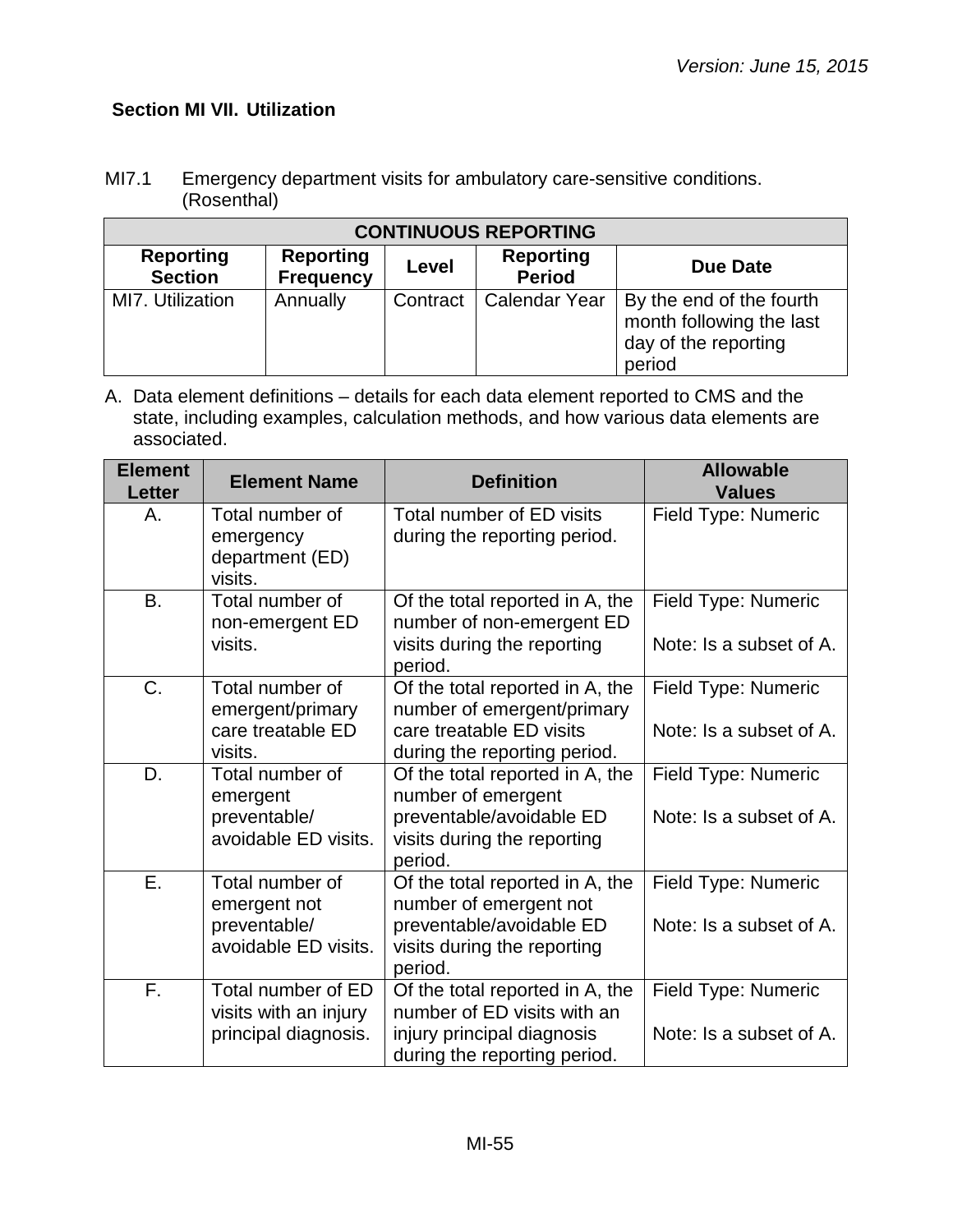| <b>Element</b><br><b>Letter</b> | <b>Element Name</b>                                                                 | <b>Definition</b>                                                                                                                           | <b>Allowable</b><br><b>Values</b>              |
|---------------------------------|-------------------------------------------------------------------------------------|---------------------------------------------------------------------------------------------------------------------------------------------|------------------------------------------------|
| G.                              | Total number of ED<br>visits with a mental<br>health principal<br>diagnosis.        | Of the total reported in A, the<br>number of ED visits with a<br>mental health principal<br>diagnosis during the<br>reporting period.       | Field Type: Numeric<br>Note: Is a subset of A. |
| H.                              | Total number of ED<br>visits with an<br>alcohol-related<br>principal diagnosis.     | Of the total reported in A, the<br>number of ED visits with an<br>alcohol-related principal<br>diagnosis during the<br>reporting period.    | Field Type: Numeric<br>Note: Is a subset of A. |
| T.                              | Total number of ED<br>visits with a drug-<br>related health<br>principal diagnosis. | Of the total reported in A, the<br>number of ED visits with a<br>drug-related health principal<br>diagnosis during the<br>reporting period. | Field Type: Numeric<br>Note: Is a subset of A. |
| J.                              | Total number of ED<br>visits that were<br>unclassified.                             | Of the total reported in A, the<br>number of ED visits that<br>were unclassified during the<br>reporting period.                            | Field Type: Numeric<br>Note: Is a subset of A. |

- B. QA Checks/Thresholds procedures used by CMS and the state to establish benchmarks in order to identify outliers or data that are potentially erroneous.
	- CMS and the state will perform an outlier analysis.
	- As data are received from MMPs over time, CMS and the state will apply threshold checks.
- C. Edits and Validation checks validation checks that should be performed by each MMP prior to data submission.
	- Confirm those data elements listed above as subsets of other elements.
	- MMPs should validate that data elements B, C, D, E, F, G, H, I, and J are less than or equal to data element A.
	- All data elements should be positive values.
- D. Analysis how CMS and the state will evaluate reported data, as well as how other data sources may be monitored. CMS and the state will evaluate the percentage of:
	- Non-emergent ED visits during the reporting period.
	- Emergent/primary care treatable ED visits during the reporting period.
	- Emergent preventable/avoidable ED visits during the reporting period.
	- Emergent not preventable/avoidable ED visits during the reporting period.
	- ED visits with an injury principal diagnosis during the reporting period.
	- ED visits with a mental health diagnosis during the reporting period.
	- ED visits with an alcohol-related principal diagnosis during the reporting period.
	- ED visits with a drug-related health principal diagnosis during the reporting period.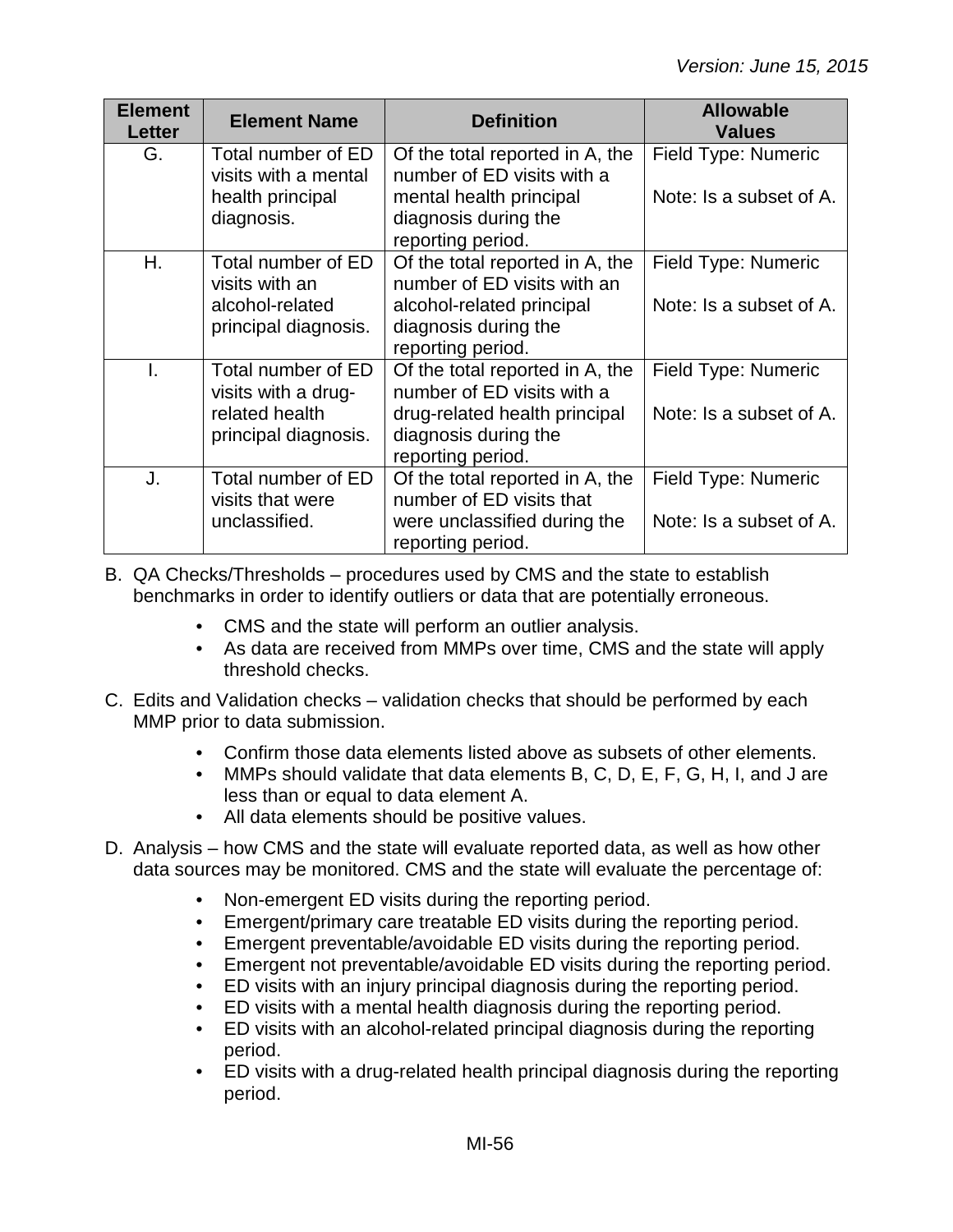- ED visits that were unclassified during the reporting period.
- E. Notes additional clarifications to a reporting section. This section incorporates previously answered frequently asked questions.
	- MMPs should include all members regardless of whether the member was enrolled through passive enrollment or opt-in enrollment. Medicaid-only members should not be included.
	- MMPs should include all ED visits for members who meet the criteria outlined in Element A, regardless if they are disenrolled as of the end of the reporting period (i.e., include all ED visits for members regardless if they are currently enrolled or disenrolled as of the last day of the reporting period).
	- The denominator for this measure is based on ED visits, not members.
	- The algorithm and SAS code for this measure can be downloaded at the following website:<http://wagner.nyu.edu/faculty/billings/nyued-download>
	- If a member has more than one ED visit on the same day during the reporting period, only count the visit that occurred first towards the denominator. If a member has multiple ED visits during the reporting period that do not occur on the same day, count all ED visits toward the denominator.
	- Non-emergent: The patient's initial complaint, presenting symptoms, vital signs, medical history, and age indicated that immediate medical care was not required within 12 hours.
	- Emergent: Emergency department care was needed.
	- Emergent/primary care treatable: Based on information in the patient's record, treatment was required within 12 hours, but care could have been provided effectively and safely in a primary care setting. The compliant did not require continuous observation and no procedures were performed or resources used that are not available in a primary care setting (e.g., CAT scan or certain lab tests).
	- Emergent preventable/avoidable: Emergency department care was required based on the compliant or procedures performed/resources used, but the emergent nature of the condition was potentially preventable/avoidable if timely and effective ambulatory care had been received during the episode of illness (e.g., the flare-ups of asthma, diabetes, congestive heart failure, etc.).
	- Emergent not preventable/avoidable: Emergency department care was required and ambulatory care treatment could not have prevented the condition (e.g., trauma, appendicitis, myocardial infarction, etc.).
	- For reporting data element I, alcohol principal diagnoses should be excluded.
	- Codes to identify ED visits are provided in Table MI-12.

| Table MI-12: Codes to Identify ED Visits |            |  |
|------------------------------------------|------------|--|
| <b>CPT</b>                               | UB Revenue |  |
| 99281-99285                              | 045x.0981  |  |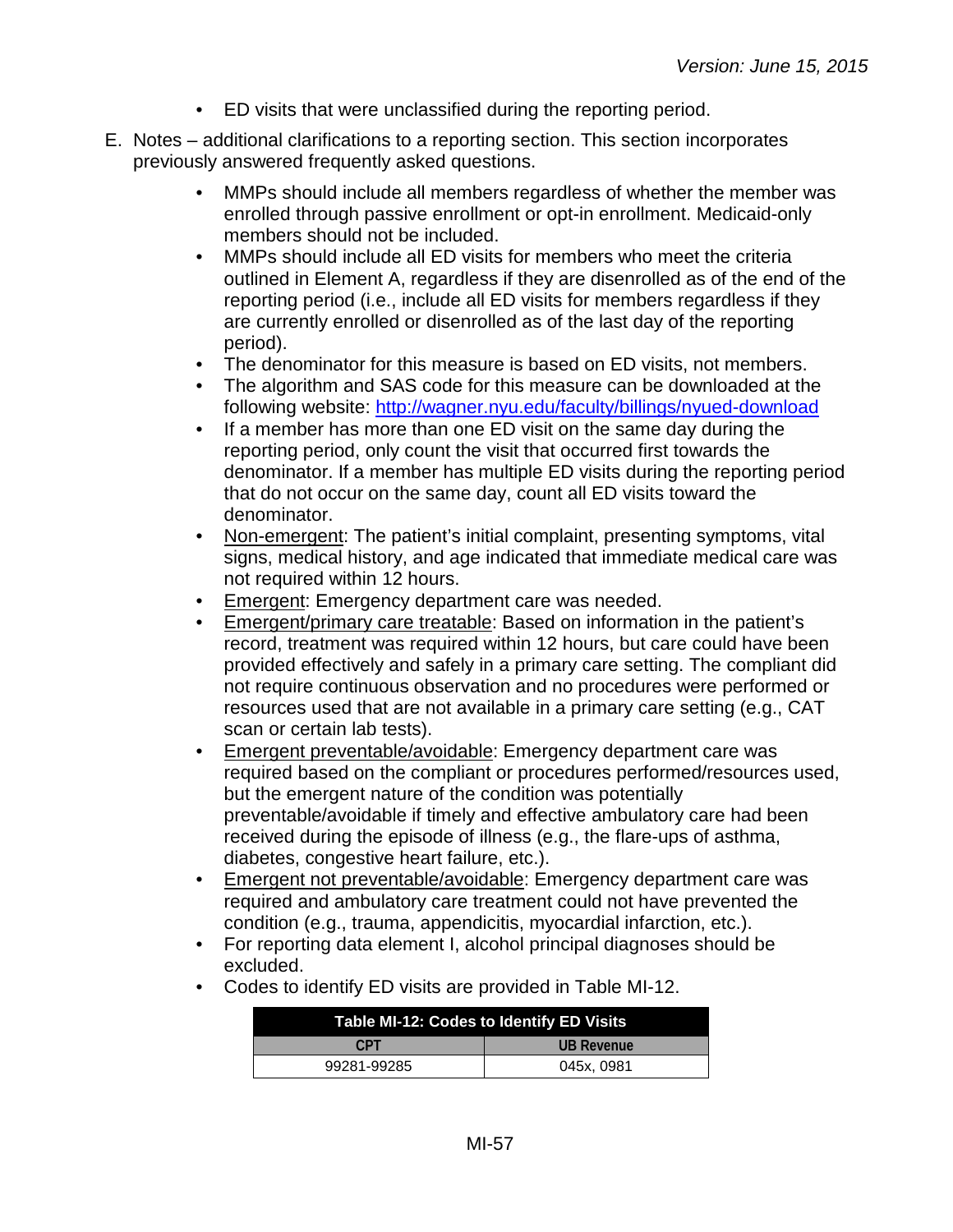- F. Data Submission how MMPs will submit data collected to CMS and the state.
	- MMPs will submit data collected for this measure in the above specified format through a secure data collection site established by CMS. This site can be accessed at the following web address: [https://Financial-Alignment-](https://financial-alignment-initiative.norc.org/)[Initiative.NORC.org](https://financial-alignment-initiative.norc.org/)
- MI7.2 Unduplicated members receiving HCBS and unduplicated members receiving nursing facility services.

| <b>CONTINUOUS REPORTING</b>        |                                      |          |                                   |                                                                                        |
|------------------------------------|--------------------------------------|----------|-----------------------------------|----------------------------------------------------------------------------------------|
| <b>Reporting</b><br><b>Section</b> | <b>Reporting</b><br><b>Frequency</b> | Level    | <b>Reporting</b><br><b>Period</b> | Due Date                                                                               |
| MI7. Utilization                   | Annually                             | Contract | Calendar Year                     | By the end of the fourth<br>month following the last<br>day of the reporting<br>period |

| <b>Element</b><br><b>Letter</b> | <b>Element Name</b>                                                   | <b>Definition</b>                                                                                                                                                                         | <b>Allowable</b><br><b>Values</b>              |
|---------------------------------|-----------------------------------------------------------------------|-------------------------------------------------------------------------------------------------------------------------------------------------------------------------------------------|------------------------------------------------|
| А.                              | Total number of<br>members.                                           | Total number of members<br>who were continuously<br>enrolled in the MMP for six<br>months during the<br>reporting period.                                                                 | Field Type: Numeric                            |
| B.                              | Total number of<br>members receiving<br>HCBS.                         | Of the total reported in A,<br>the number of members<br>receiving HCBS during the<br>reporting period who did<br>not receive nursing facility<br>services during the<br>reporting period. | Field Type: Numeric<br>Note: Is a subset of A. |
| $C_{\cdot}$                     | Total number of<br>members receiving<br>nursing facility<br>services. | Of the total reported in A,<br>the number of members<br>receiving nursing facility<br>services during the<br>reporting period who did<br>not receive HCBS during<br>the reporting period. | Field Type: Numeric<br>Note: Is a subset of A. |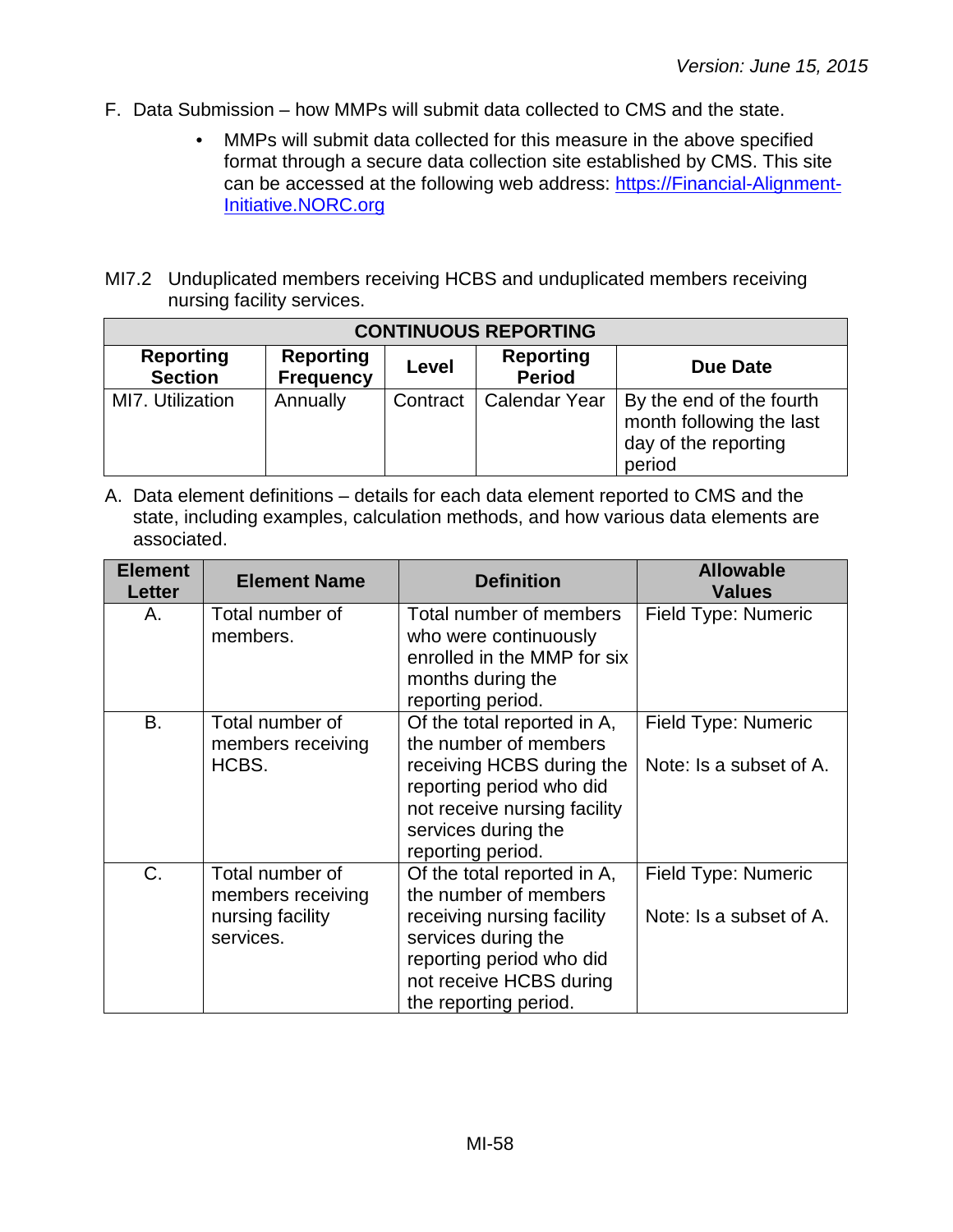| <b>Element</b><br>Letter | <b>Element Name</b>                                                                                                   | <b>Definition</b>                                                                                                                               | <b>Allowable</b><br><b>Values</b>              |
|--------------------------|-----------------------------------------------------------------------------------------------------------------------|-------------------------------------------------------------------------------------------------------------------------------------------------|------------------------------------------------|
| D.                       | Total number of<br>members receiving<br>both HCBS and<br>nursing facility<br>services during the<br>reporting period. | Of the total reported in A,<br>the number of members<br>receiving both HCBS and<br>nursing facility services<br>during the reporting<br>period. | Field Type: Numeric<br>Note: Is a subset of A. |

- B. QA Checks/Thresholds procedures used by CMS and the state to establish benchmarks in order to identify outliers or data that are potentially erroneous.
	- CMS and the state will perform an outlier analysis.
	- As data are received from MMPs over time, CMS and the state will apply threshold checks.
- C. Edits and Validation checks validation checks that should be performed by each MMP prior to data submission.
	- Confirm those data elements listed above as subsets of other elements.
	- MMPs should validate that data elements B, C, and D are less than or equal to data element A.
	- All data elements should be positive values.
- D. Analysis how CMS and the state will evaluate reported data, as well as how other data sources may be monitored. CMS and the state will obtain enrollment data and will evaluate the percentage of members who received:
	- HCBS during the reporting period who did not receive nursing facility services during the reporting period.
	- Nursing facility services during the reporting period who did not receive HCBS during the reporting period.
	- Both HCBS and nursing facility services during the reporting period.
- E. Notes additional clarifications to a reporting section. This section incorporates previously answered frequently asked questions.
	- MMPs should include all members regardless of whether the member was enrolled through passive enrollment or opt-in enrollment. Medicaid-only members should not be included.
	- MMPs should include all members who meet the criteria outlined in Element A, regardless if they are disenrolled as of the end of the reporting period (i.e., include all members regardless if they are currently enrolled or disenrolled as of the last day of the reporting period).
	- This measure only includes LTSS services provided under the MI Health Link waiver. LTSS services provided under the PIHP waiver should not be included in this measure.
	- The member must be continuously enrolled for six months during the reporting period, with no gaps in enrollment, to be included in this measure.
	- Members receiving only HCBS should be counted for data element B (unduplicated). Members receiving only nursing facility services should be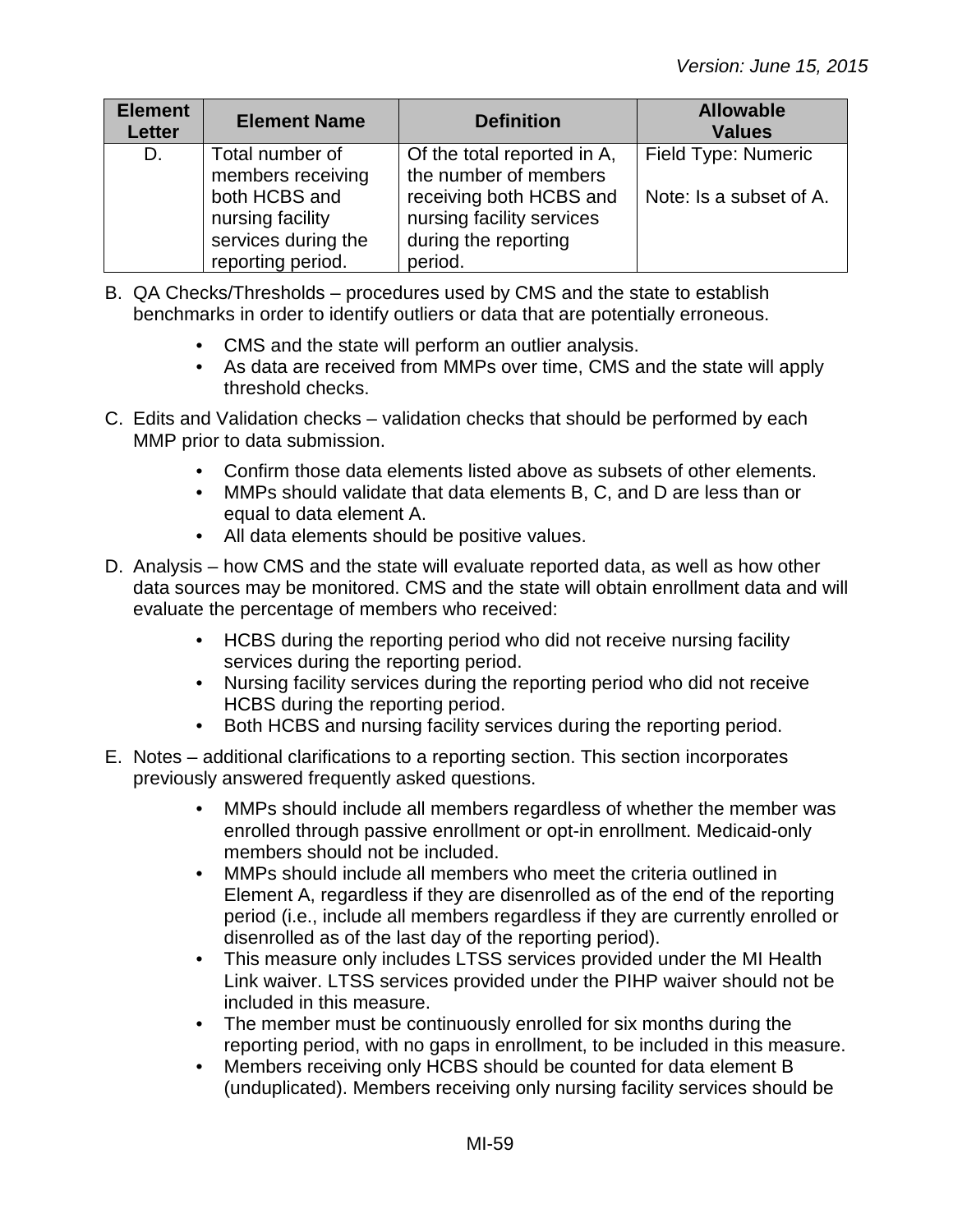counted for data element C (unduplicated). Members receiving both HCBS and nursing facility services should be counted for data element D (unduplicated). Data elements B, C, and D are mutually exclusive.

- Unduplicated means a member should only be counted once for the type of service they receive. For example, if a member received nursing facility services in two different facilities during the reporting period, they would only count once toward members receiving nursing facility services during the reporting period (data element C).
- Include members who were receiving HCBS or nursing facility services for any length of time during the reporting period.
- HCBS refers to Home and Community Based Services.
- F. Data Submission how MMPs will submit data collected to CMS and the state.
	- MMPs will submit data collected for this measure in the above specified format through a secure data collection site established by CMS. This site can be accessed at the following web address: [https://Financial-Alignment-](https://financial-alignment-initiative.norc.org/)[Initiative.NORC.org](https://financial-alignment-initiative.norc.org/)

MI7.3 Annual Dental Visit.

| <b>CONTINUOUS REPORTING</b>        |                                      |          |                                   |                                                                                       |
|------------------------------------|--------------------------------------|----------|-----------------------------------|---------------------------------------------------------------------------------------|
| <b>Reporting</b><br><b>Section</b> | <b>Reporting</b><br><b>Frequency</b> | Level    | <b>Reporting</b><br><b>Period</b> | Due Date                                                                              |
| MI7. Utilization                   | Annually                             | Contract | Calendar Year                     | By the end of the sixth<br>month following the last<br>day of the reporting<br>period |

| <b>Element</b><br><b>Letter</b> | <b>Element Name</b>                                              | <b>Definition</b>                                                                                                                                                              | <b>Allowable</b><br><b>Values</b>              |
|---------------------------------|------------------------------------------------------------------|--------------------------------------------------------------------------------------------------------------------------------------------------------------------------------|------------------------------------------------|
| Α.                              | Total number of<br>members.                                      | Total number of members<br>who were continuously<br>enrolled in the MMP during<br>the reporting period, and<br>who were enrolled on<br>December 31 of the<br>reporting period. | Field Type: Numeric                            |
| B.                              | Total number of<br>members who had one<br>or more dental visits. | Of the total reported in A,<br>the number of members<br>who had one or more<br>dental visits with a dental<br>practitioner during the<br>reporting period.                     | Field Type: Numeric<br>Note: Is a subset of A. |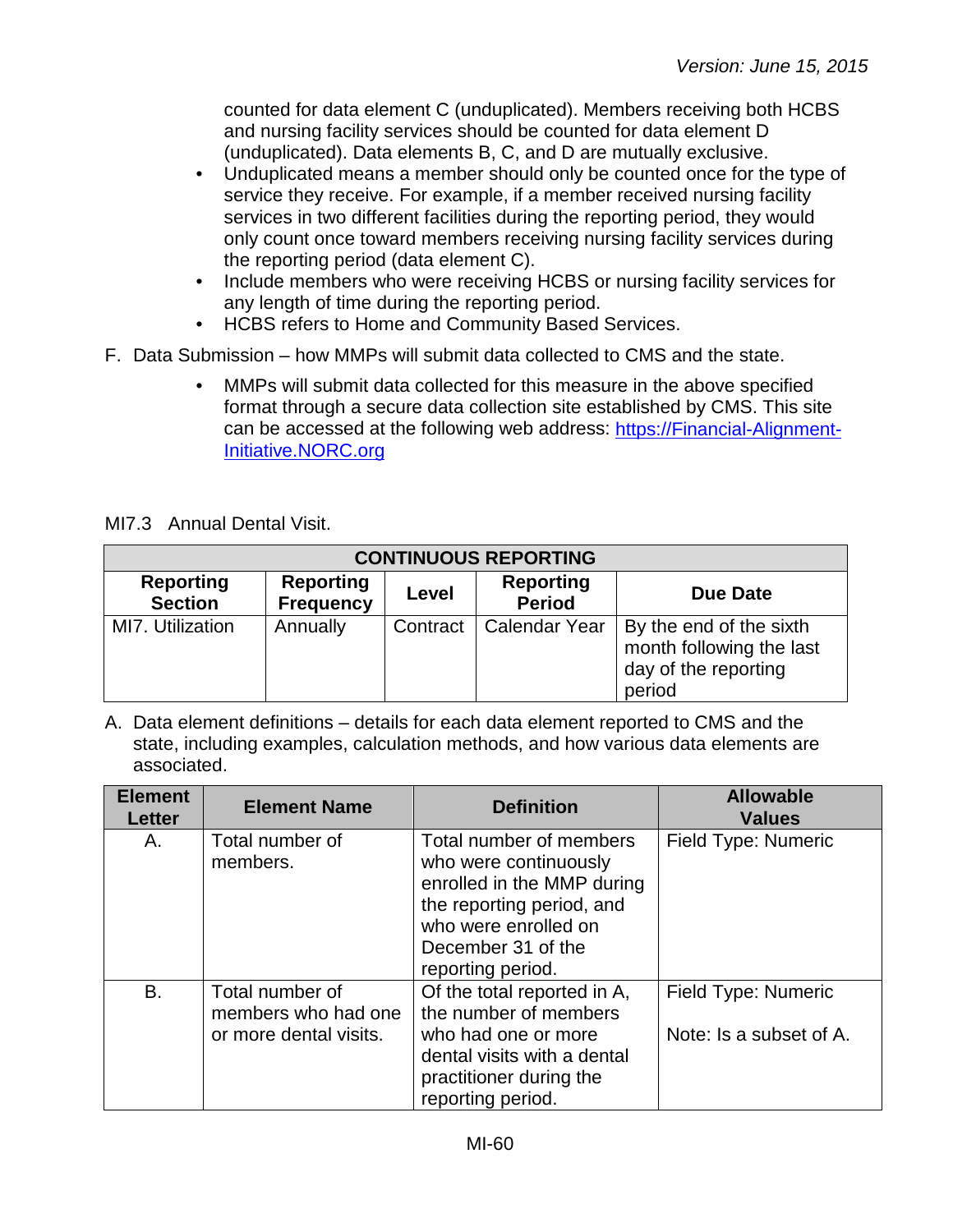| <b>Element</b><br><b>Letter</b> | <b>Element Name</b>                                                           | <b>Definition</b>                                                                                                                                                                        | <b>Allowable</b><br><b>Values</b>              |
|---------------------------------|-------------------------------------------------------------------------------|------------------------------------------------------------------------------------------------------------------------------------------------------------------------------------------|------------------------------------------------|
| $C_{\cdot}$                     | Total number of<br>members age 21-29.                                         | Total number of members<br>age 21-29 who were<br>continuously enrolled in the<br>MMP during the reporting<br>period, and who were<br>enrolled on December 31<br>of the reporting period. | Field Type: Numeric                            |
| D.                              | Total number of<br>members age 21-29<br>who had one or more<br>dental visits. | Of the total reported in C,<br>the number of members<br>age 21-29 who had one or<br>more dental visits with a<br>dental practitioner during<br>the reporting period.                     | Field Type: Numeric<br>Note: Is a subset of C. |
| Ε.                              | Total number of<br>members age 30-39.                                         | Total number of members<br>age 30-39 who were<br>continuously enrolled in the<br>MMP during the reporting<br>period, and who were<br>enrolled on December 31<br>of the reporting period. | Field Type: Numeric                            |
| F.                              | Total number of<br>members age 30-39<br>who had one or more<br>dental visits. | Of the total reported in E,<br>the number of members<br>age 30-39 who had one or<br>more dental visits with a<br>dental practitioner during<br>the reporting period.                     | Field Type: Numeric<br>Note: Is a subset of E. |
| G.                              | Total number of<br>members age 40-49.                                         | Total number of members<br>age 40-49 who were<br>continuously enrolled in the<br>MMP during the reporting<br>period, and who were<br>enrolled on December 31<br>of the reporting period. | Field Type: Numeric                            |
| Η.                              | Total number of<br>members age 40-49<br>who had one or more<br>dental visits. | Of the total reported in G,<br>the number of members<br>age 40-49 who had one or<br>more dental visits with a<br>dental practitioner during<br>the reporting period.                     | Field Type: Numeric<br>Note: Is a subset of G. |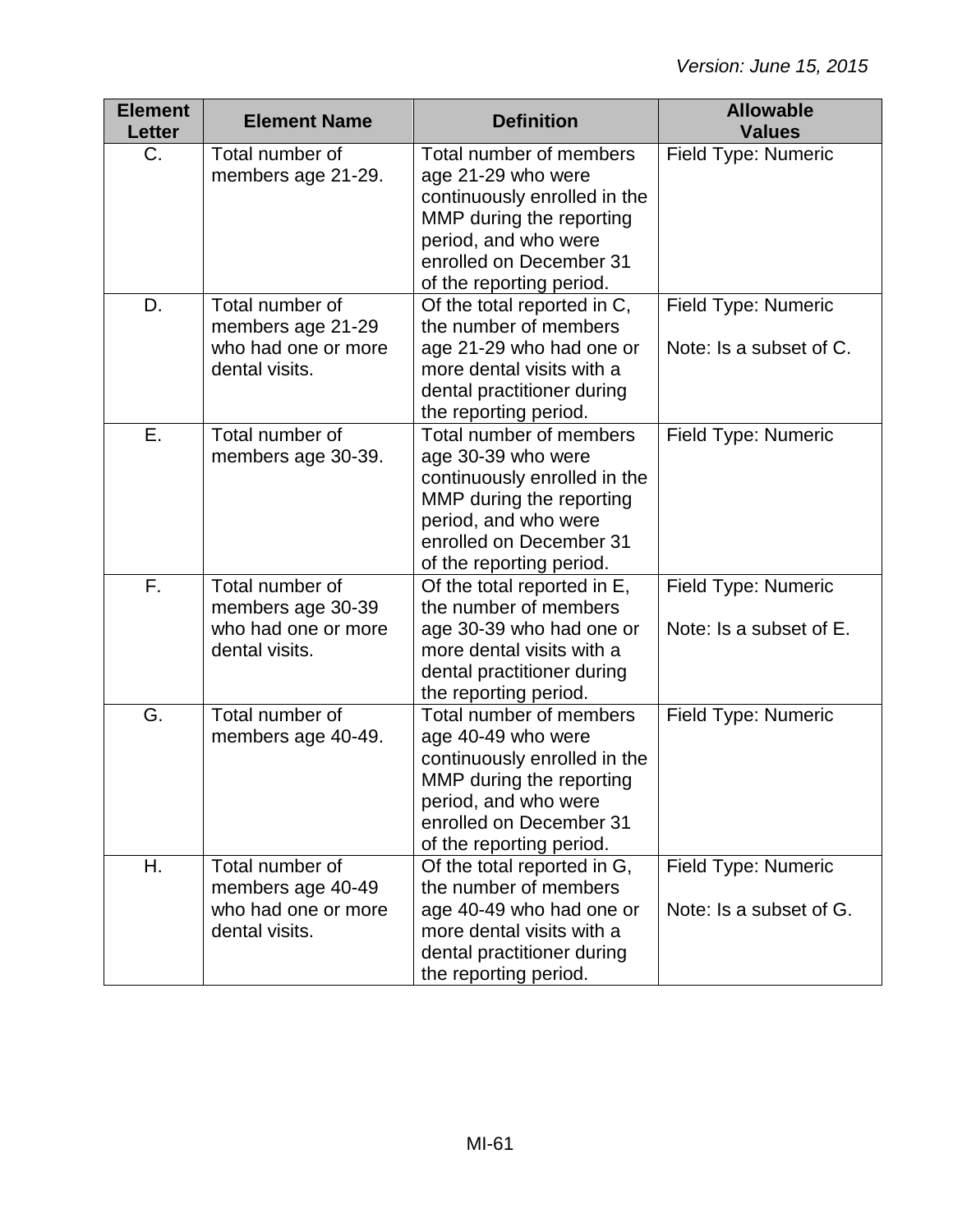| <b>Element</b><br><b>Letter</b> | <b>Element Name</b>                                                           | <b>Definition</b>                                                                                                                                                                        | <b>Allowable</b><br><b>Values</b>              |
|---------------------------------|-------------------------------------------------------------------------------|------------------------------------------------------------------------------------------------------------------------------------------------------------------------------------------|------------------------------------------------|
| I.                              | Total number of<br>members age 50-59.                                         | Total number of members<br>age 50-59 who were<br>continuously enrolled in the<br>MMP during the reporting<br>period, and who were<br>enrolled on December 31<br>of the reporting period. | Field Type: Numeric                            |
| J.                              | Total number of<br>members age 50-59<br>who had one or more<br>dental visits. | Of the total reported in I,<br>the number of members<br>age 50-59 who had one or<br>more dental visits with a<br>dental practitioner during<br>the reporting period.                     | Field Type: Numeric<br>Note: Is a subset of I. |
| K.                              | Total number of<br>members age 60-69.                                         | Total number of members<br>age 60-69 who were<br>continuously enrolled in the<br>MMP during the reporting<br>period, and who were<br>enrolled on December 31<br>of the reporting period. | Field Type: Numeric                            |
| L.                              | Total number of<br>members age 60-69<br>who had one or more<br>dental visits. | Of the total reported in K,<br>the number of members<br>age 60-69 who had one or<br>more dental visits with a<br>dental practitioner during<br>the reporting period.                     | Field Type: Numeric<br>Note: Is a subset of K. |
| Μ.                              | Total number of<br>members age 70-79.                                         | Total number of members<br>age 70-79 who were<br>continuously enrolled in the<br>MMP during the reporting<br>period, and who were<br>enrolled on December 31<br>of the reporting period. | Field Type: Numeric                            |
| N.                              | Total number of<br>members age 70-79<br>who had one or more<br>dental visits. | Of the total reported in M,<br>the number of members<br>age 70-79 who had one or<br>more dental visits with a<br>dental practitioner during<br>the reporting period.                     | Field Type: Numeric<br>Note: Is a subset of M. |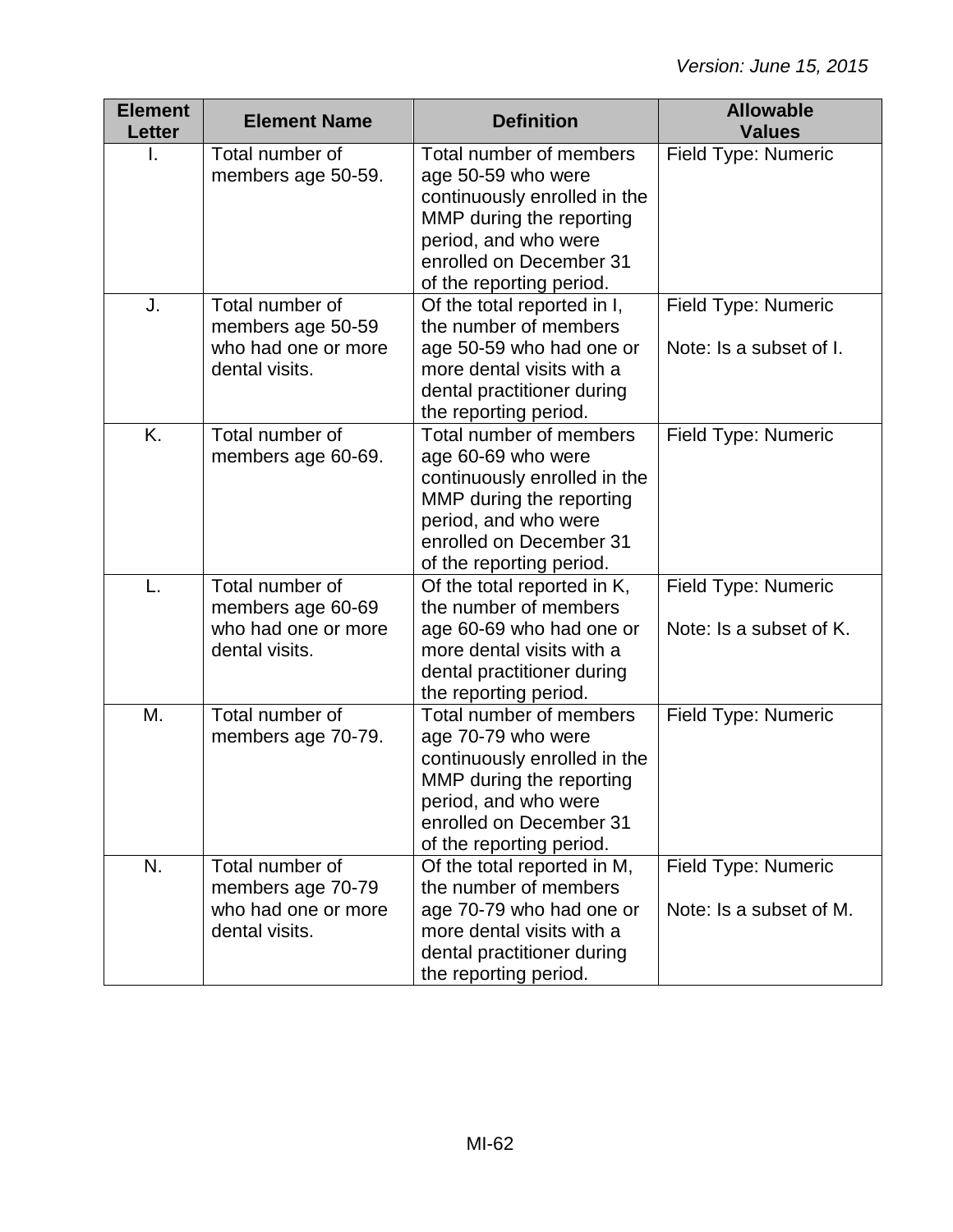| <b>Element</b><br><b>Letter</b> | <b>Element Name</b>                                                         | <b>Definition</b>                                                                                                                                                                      | <b>Allowable</b><br><b>Values</b>              |
|---------------------------------|-----------------------------------------------------------------------------|----------------------------------------------------------------------------------------------------------------------------------------------------------------------------------------|------------------------------------------------|
| O.                              | Total number of<br>members age 80+.                                         | Total number of members<br>age 80+ who were<br>continuously enrolled in the<br>MMP during the reporting<br>period, and who were<br>enrolled on December 31<br>of the reporting period. | Field Type: Numeric                            |
| Ρ.                              | Total number of<br>members age 80+ who<br>had one or more dental<br>visits. | Of the total reported in O,<br>the number of members<br>age 80+ who had one or<br>more dental visits with a<br>dental practitioner during<br>the reporting period.                     | Field Type: Numeric<br>Note: Is a subset of O. |

- B. QA checks/Thresholds procedures used by CMS and the state to establish benchmarks in order to identify outliers or data that are potentially erroneous.
	- CMS and the state will perform an outlier analysis.
	- As data are received from MMPs over time, CMS and the state will apply threshold checks.
- C. Edits and Validation checks validation checks that should be performed by each MMP prior to data submission.
	- Confirm those data elements listed above as subsets of other elements.
	- MMPs should validate that data element B is less than or equal to data element A.
	- MMPs should validate that data element D is less than or equal to data element C.
	- MMPs should validate that data element F is less than or equal to data element E.
	- MMPs should validate that data element H is less than or equal to data element G.
	- MMPs should validate that data element J is less than or equal to data element I.
	- MMPs should validate that data element L is less than or equal to data element K.
	- MMPs should validate that data element N is less than or equal to data element M.
	- MMPs should validate that data element P is less than or equal to data element O.
	- All data elements should be positive values.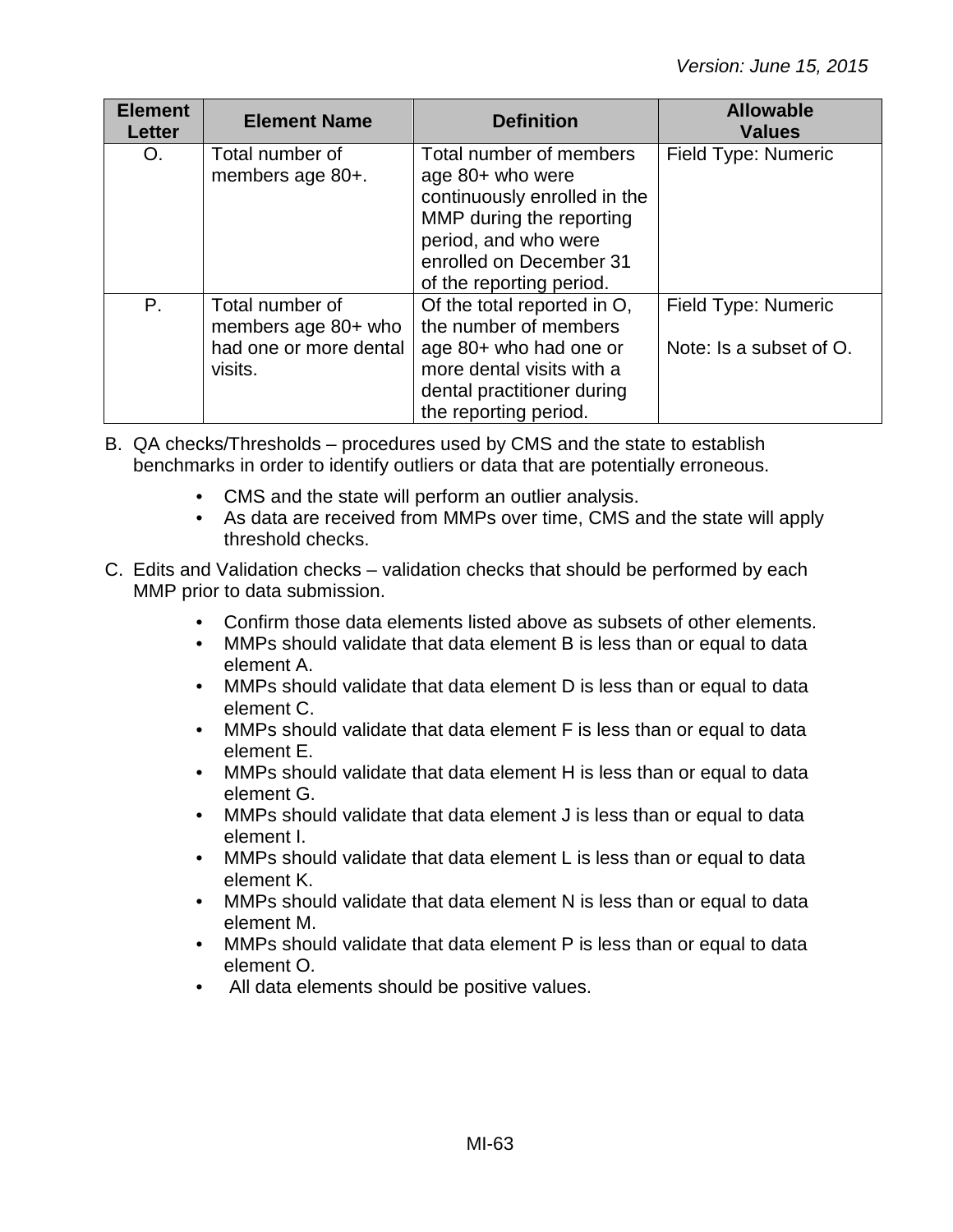- D. Analysis how CMS and the state will evaluate reported data, as well as how other data sources may be monitored. CMS and the state will evaluate the percentage of members:
	- Who had one or more dental visits with a dental practitioner during the reporting period.
	- Age 21-29 who had one or more dental visits with a dental practitioner during the reporting period.
	- Age 30-39 who had one or more dental visits with a dental practitioner during the reporting period.
	- Age 40-49 who had one or more dental visits with a dental practitioner during the reporting period.
	- Age 50-59 who had one or more dental visits with a dental practitioner during the reporting period.
	- Age 60-69 who had one or more dental visits with a dental practitioner during the reporting period.
	- Age 70-79 who had one or more dental visits with a dental practitioner during the reporting period.
	- Age 80 or older who had one or more dental visits with a dental practitioner during the reporting period.
- E. Notes additional clarifications to a reporting section. This section incorporates previously answered frequently asked questions.
	- MMPs should include all members regardless of whether the member was enrolled through passive enrollment or opt-in enrollment. Medicaid-only members should not be included.
	- Continuous enrollment is defined as no more than one gap in enrollment of up to 45 days during each year of continuous enrollment (i.e., the reporting period). To determine continuous enrollment for a member for whom enrollment is verified monthly, the member may not have more than a 1 month gap in coverage (i.e., a member whose coverage lapses for 2 months [60 days] is not considered continuously enrolled).
	- Members must be enrolled on December 31 of the reporting period to be included in this measure.
	- A dental practitioner is defined as a practitioner who holds a Doctor of Dental Surgery (DDS) or a Doctor of Dental Medicine (DMD) degree from an accredited school of dentistry and is licensed to practice dentistry by a state board of dental examiners. Certified and licensed dental hygienists are considered dental practitioners.
	- Codes to identify dental visits are provided in Table MI-13.